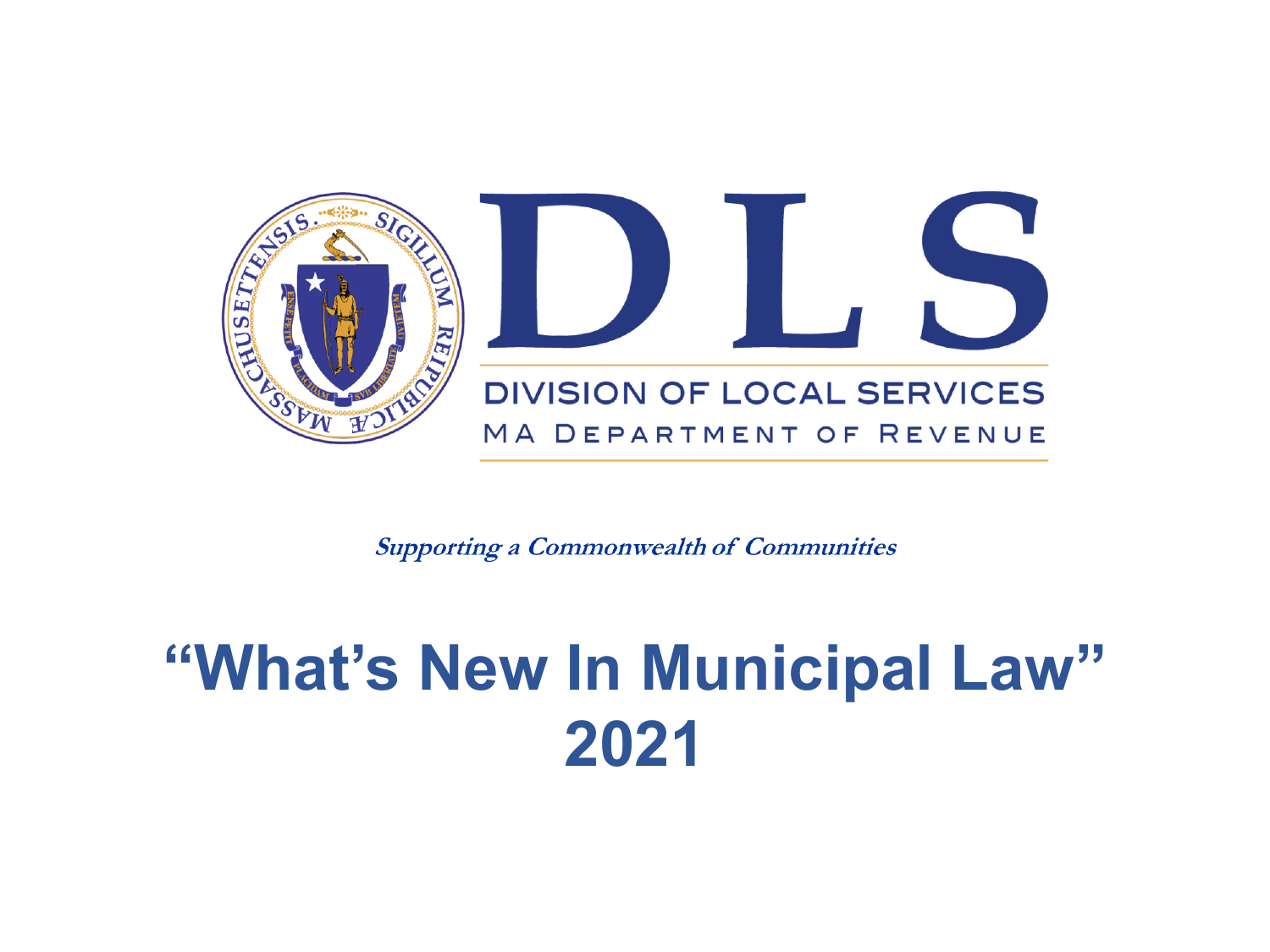

# **Local Taxes**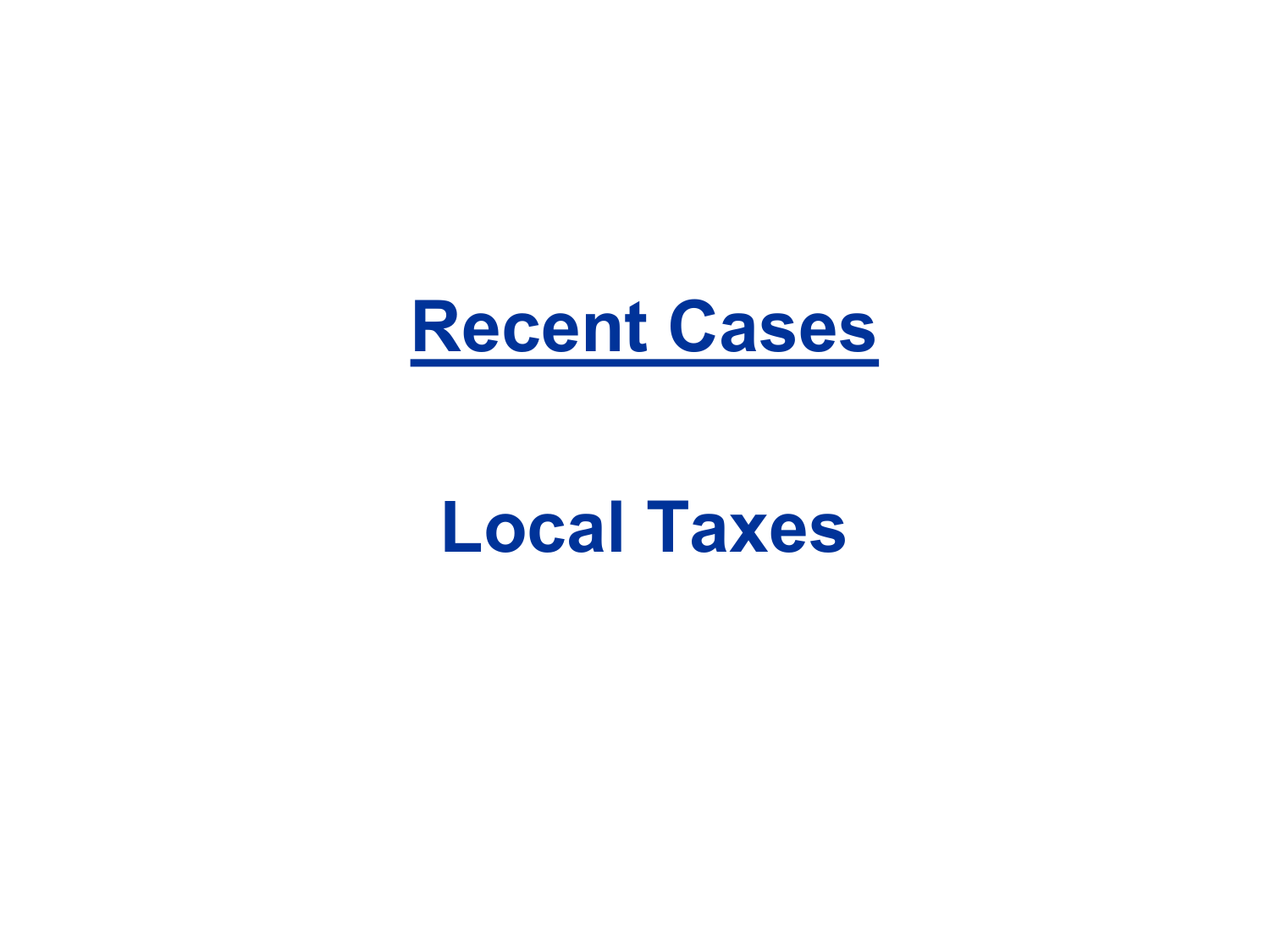*Murrow v. Boston Assessors,* **ATB 2021-1 (January 22, 2021)**

- **Condominium parking easement held taxable as a present interest in real estate**
- **ATB entertained cross motions for summary judgment**
	- **831 CMR 1.22: "Issues sufficient in themselves to determine the decision of the Board may be separately heard and disposed of in the discretion of the Board"**
	- **Board found "no genuine issue[s] of material fact and assessors were entitled to judgment as a matter of law"**
- **Taxpayer's argument that the tax fell on the fee simple interest (condo unit owners) rejected**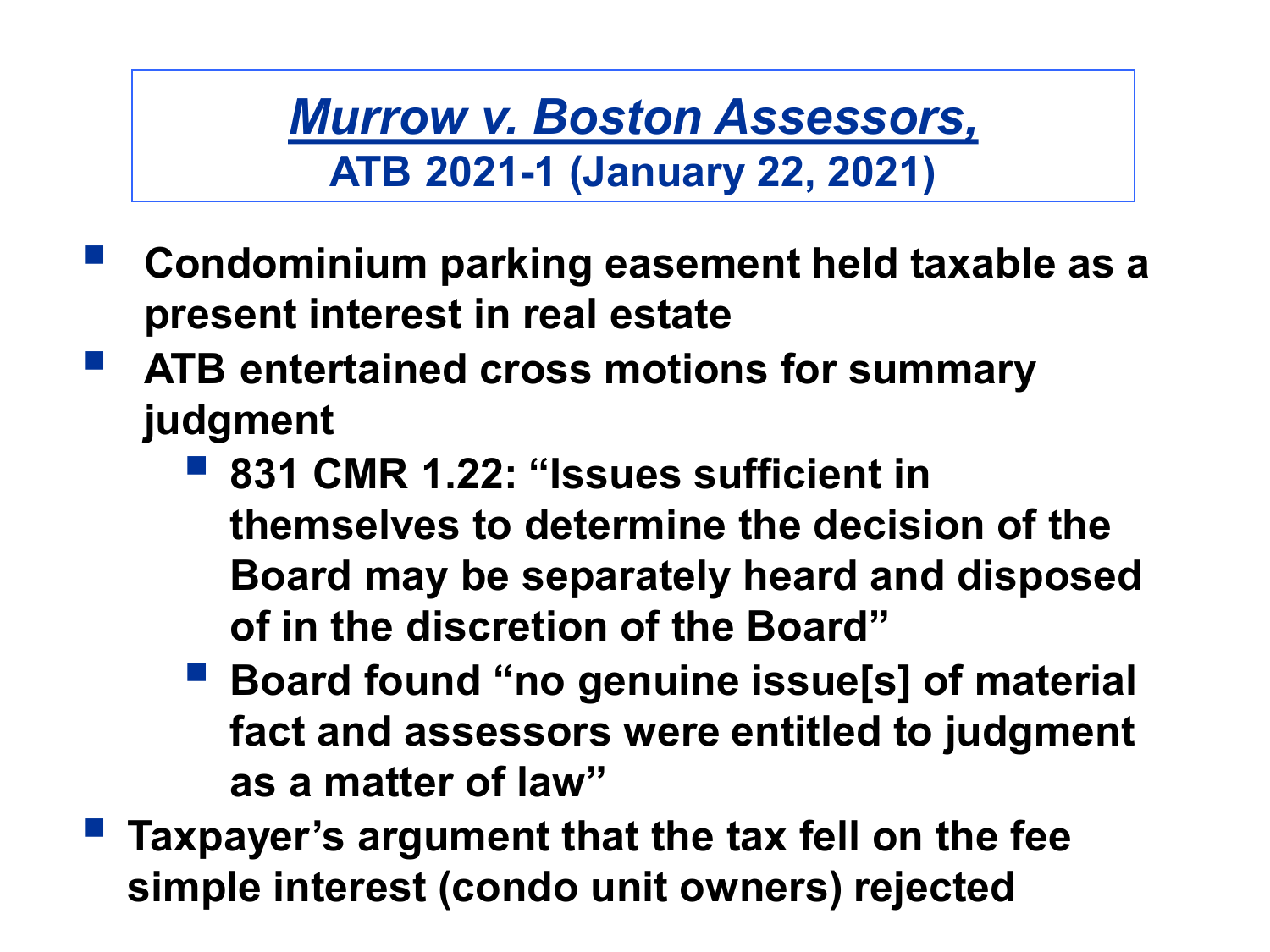#### *Murrow v. Boston Assessors (cont'd.)*

- **Commissioner of Revenue authorization to assess present interests in real estate not required**
	- **St. 2016, c, 218 § 251 eliminated requirement of COR authorization**
- **ATB cited an Appeals Court opinion involving the same taxpayer,** *Cashin v. Murrow*
	- **Parking easements are not part of the condominium common area**
	- **Area in which parking easements are situated is part of limited common area, but excluded by declarant from the provisions of c. 183A**
	- **Freely alienable easements in gross are separate from unit owners' interests**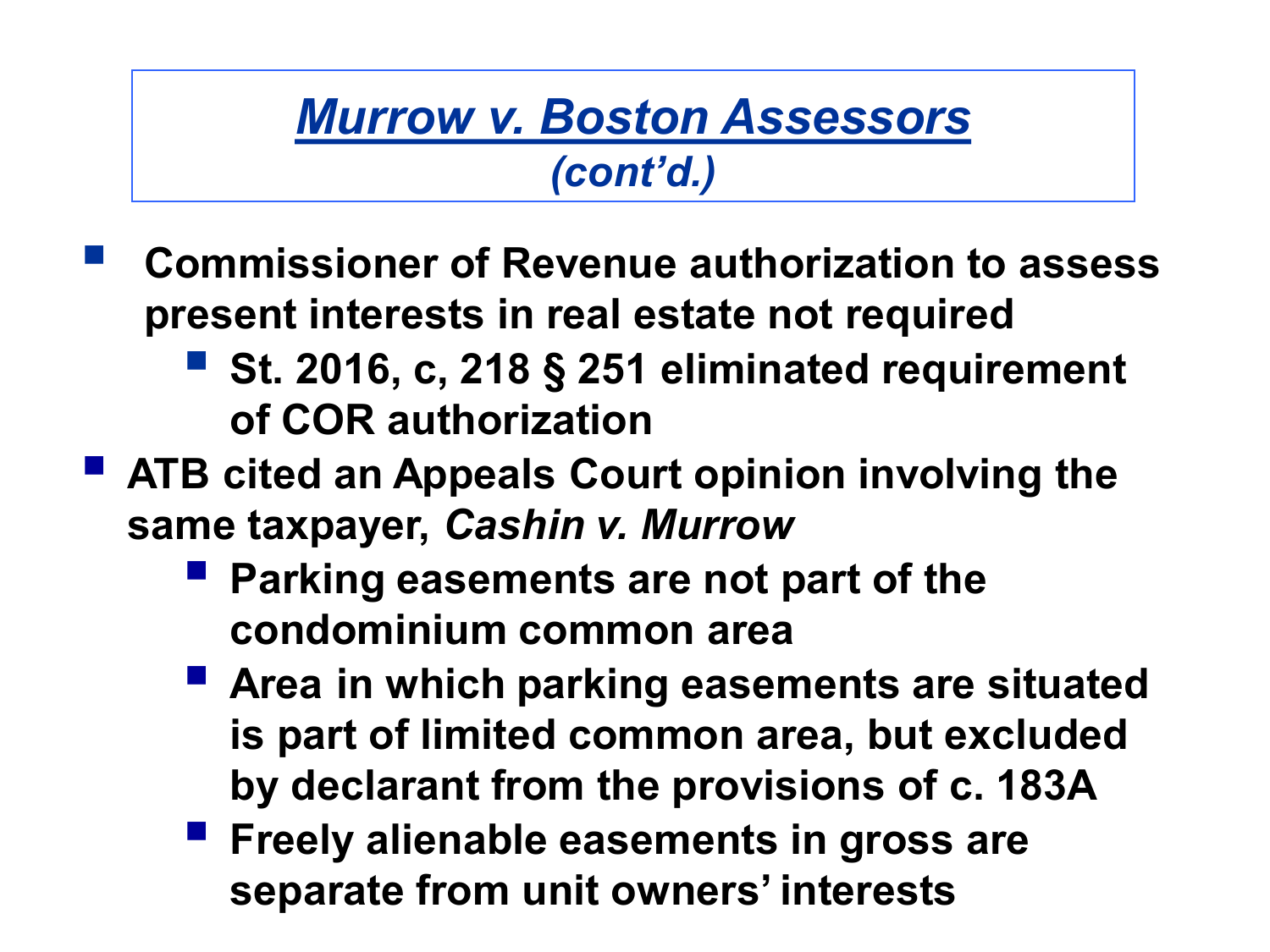#### *Murrow v. Boston Assessors (cont'd.)*

- **Appeals Court rejected argument that freely alienable, non-appurtenant parking easements subject to tax as part of the common areas**
	- *Rauseo v. Assessors of Boston*
	- **Following** *Rauseo* **the ATB ruled that parking easements are subject to taxation separate from the condo units** *See Gacicia v. Boston Assessors*
- **Taxpayer held "full possessory rights" in her parking space through the easement, including the right to exclude others**
- **"Absurd result" if unit owners with no interest or rights to use the parking space are taxed while easement owner escapes taxation**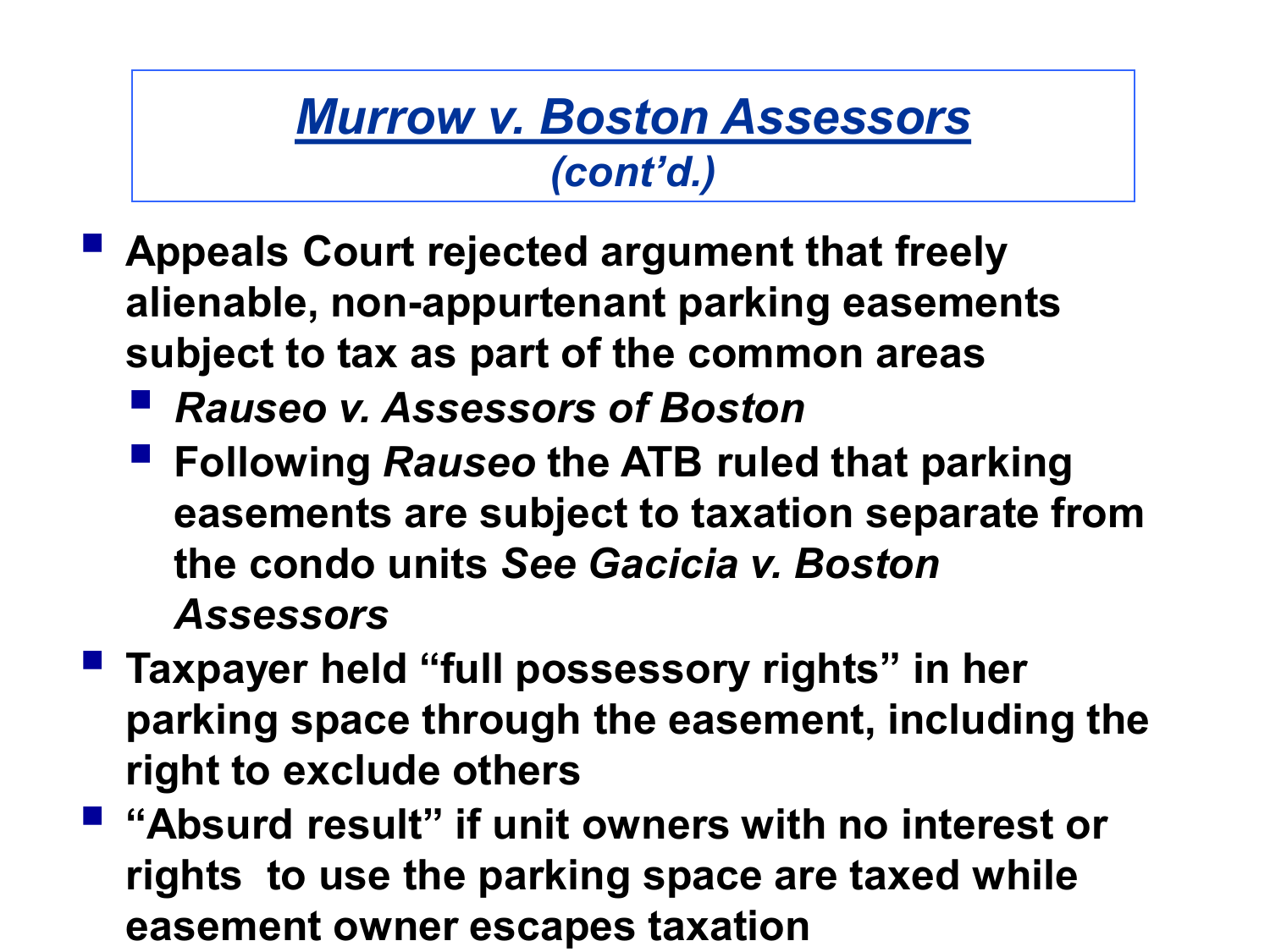*Atlantic Union College v, Lancaster Assessors,*  **ATB 2020-533 (November 17, 2020)**

- **ATB previously ruled for appellant educational institution on this exemption claim under Clause Third**
- **Appeals Court reversed and remanded to the ATB for failure to "'state adequate reasons in support of its decision so as to permit meaningful review[.]'"**  *Atlantic Union College v. Lancaster Assessors,* **Mass. App. Ct. No.19-P-142, Mem. And Order Under Rule 23 (August 13, 2020)**
- **Appeals Court directed the ATB to explain whether it considered the 12 parcels at issue separately or instead reviewed the campus as a whole**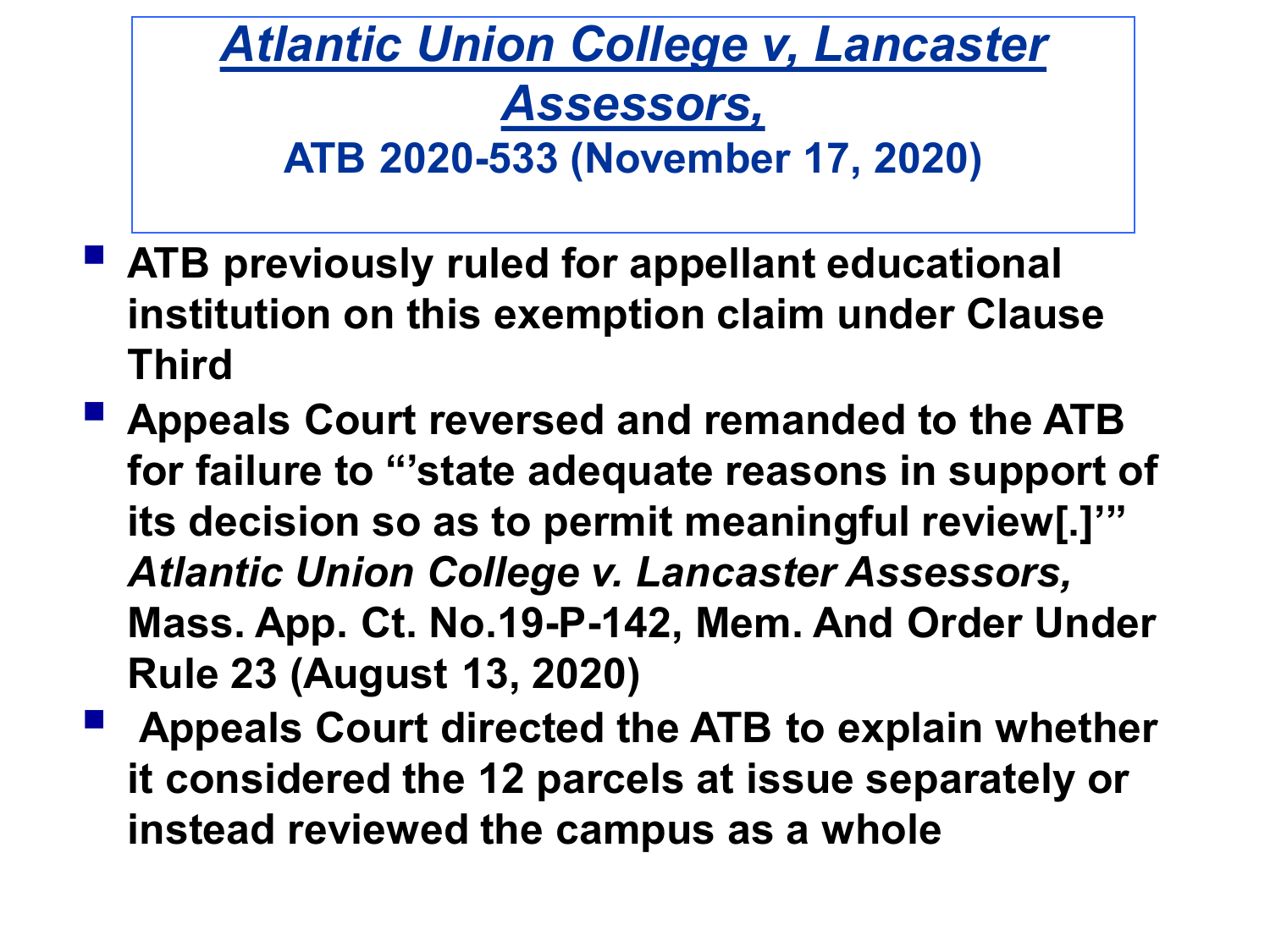- **Total of 30 parcels constituted the entire campus**
- **ATB explained that the 12 subject parcels were variously used for educational purposes notwithstanding the suspension of the taxpayer's bachelor of arts degree program in 2011**
- **Certain other educational activities continued, including the music and performing arts program, the evangelism training school, the healthy living education, and the Teach Out program**
- Nursing students were allowed to live on campus **as they completed their degree studies at Wachusett Community College**
- **Academic office continued operations**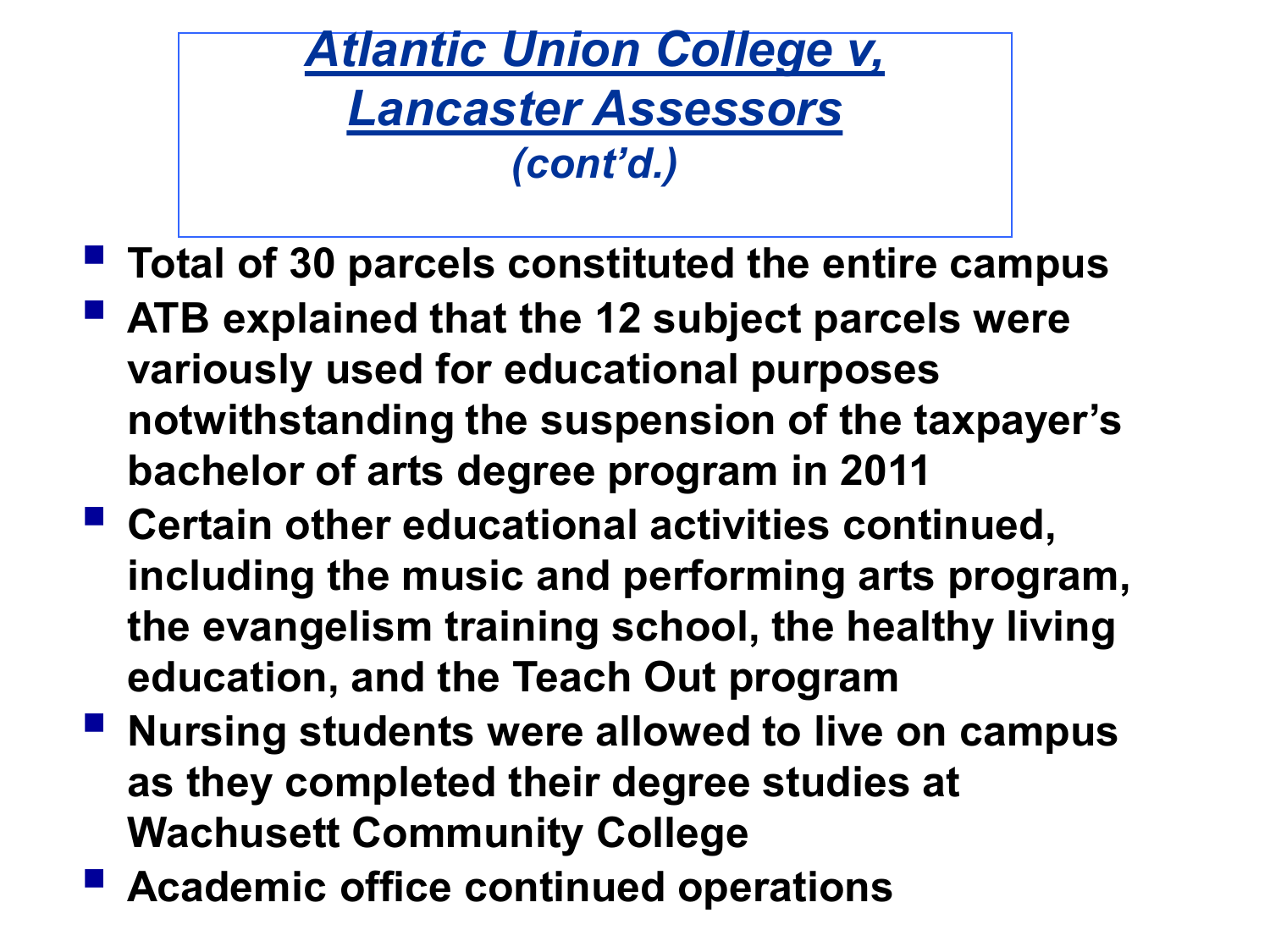- **Taxpayer continued to maintain the entire campus by paying for utilities, insurance, landscaping, security and building repairs**
- **Taxpayer never lost its charter, though it did temporarily lose accreditation for its degreegranting programs**
- **Taxpayer intended to resume degree-granting programs, and did so in August of 2015**
- When viewed as a whole, the subject parcels **were occupied in furtherance of charitable educational purposes during the fiscal years at issue: 2014—2016**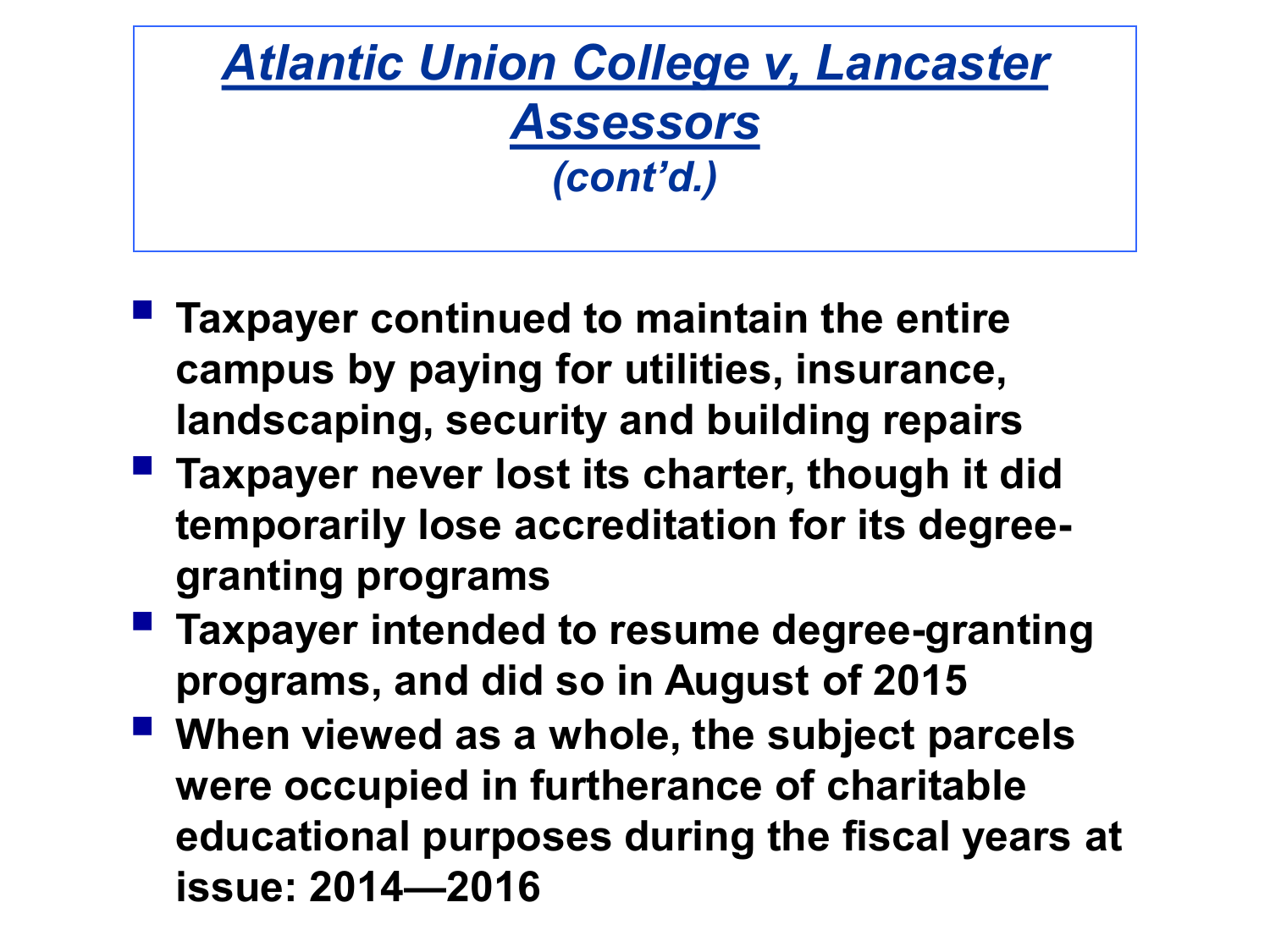- **Board approached the question of exemption of the subject parcels as an integrated whole**
- **In a prior case involving Boston College, the ATB held that the scope of uses in support of charitable educational purposes for a college was wider than a case involving a single parcel**
- **ATB distinguished cases in which properties charitably owned were reviewed on an apportioned basis**
- **Taxpayer did not lease out any of the subject parcels**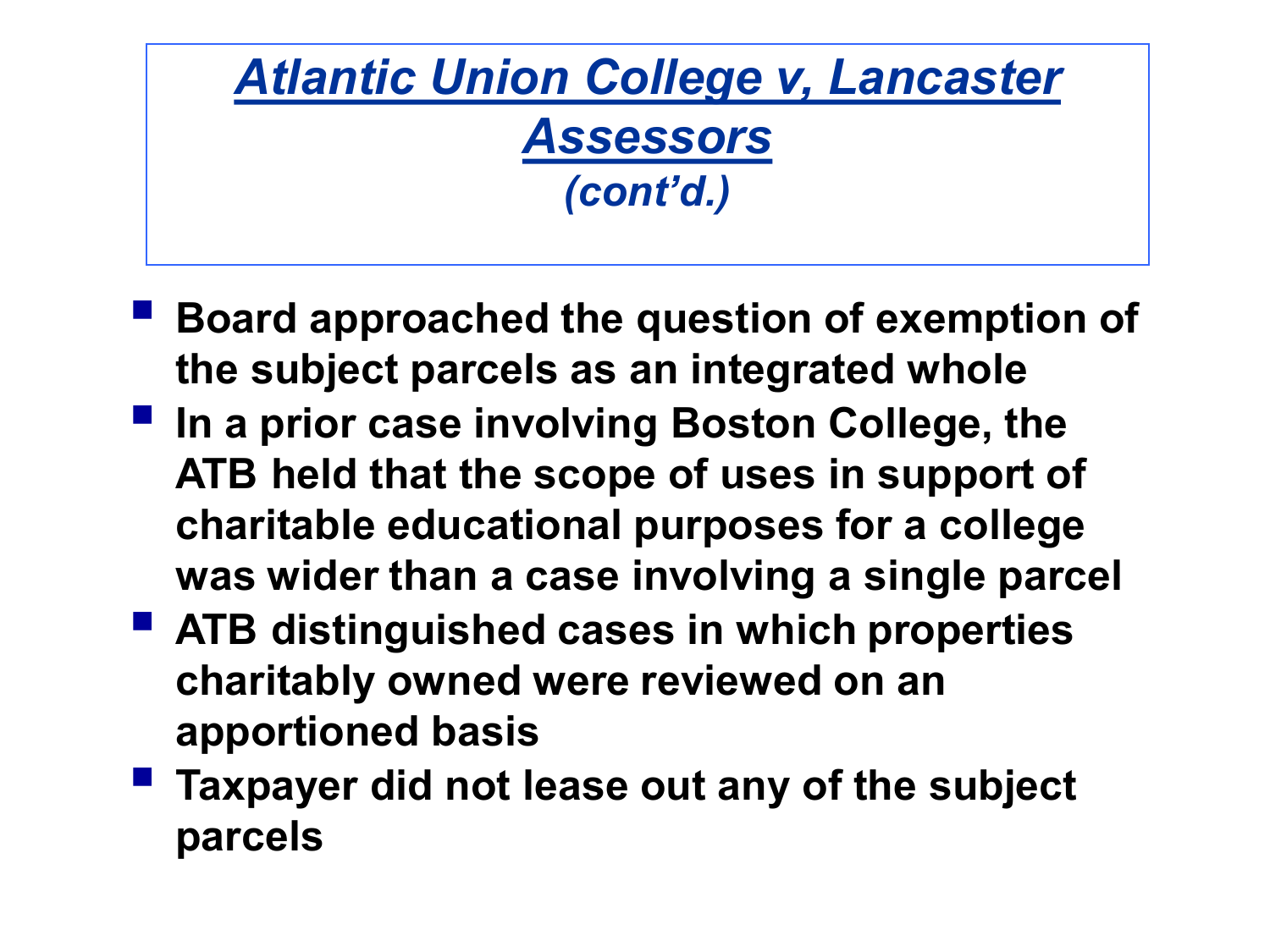- **In treating the exemption question as involving the subject properties as a whole, the ATB concluded that they were occupied by taxpayer in furtherance of "the overall educational mission"**
- **Exen during the suspension of the Bachelor of Arts degree-granting accreditation, the subject properties were used for interim purposes, like passive recreation, overflow parking, and buffer space**
- **ATB stressed that taxpayer was focused on regaining accreditation in the fiscal years at issue during the entire period of the suspension**
- **Exemption finding was reinstated after remand**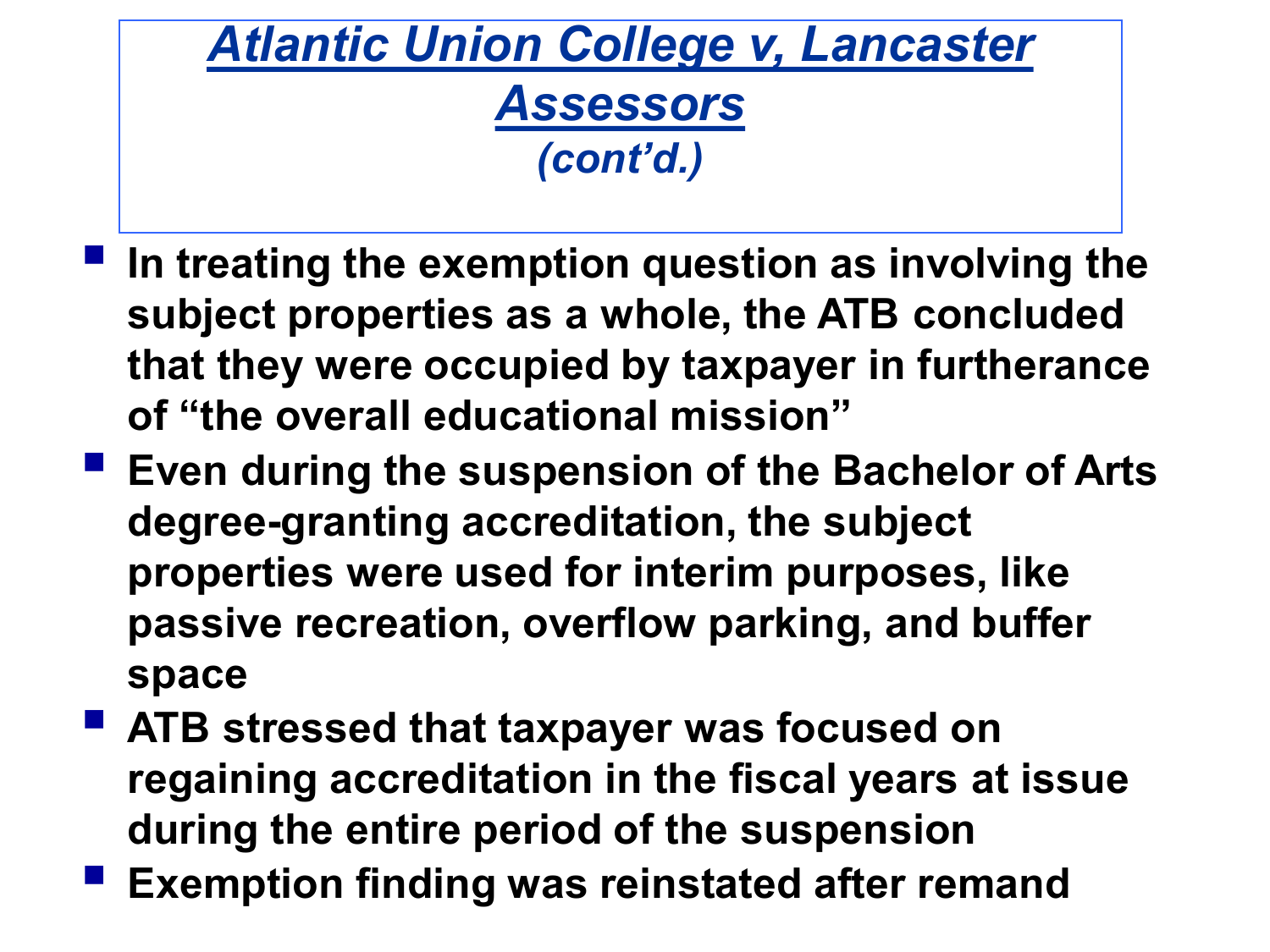*Unquity House Corp. v. Milton Assessors,*  **ATB 2021-22 (February 16, 2021)**

- **Unquity House is a non-profit corporation recognized by the IRS as an exempt entity under 26 U.S.C. § 501(c)(3)**
- **Taxpayer owns a single residential building consisting of 40 260 sq. ft. studio apartments and 99 400 sq. ft. one-bedroom apartments, and multiple common areas including a library, lobby, dining area, communal sitting room, laundry, hair salon, resident-operated convenience store, café and commercial kitchen**
- **Taxpayer claimed exemption under G.L. c. 59, § 5, Clause Third and filed a Form 3ABC and Form PC**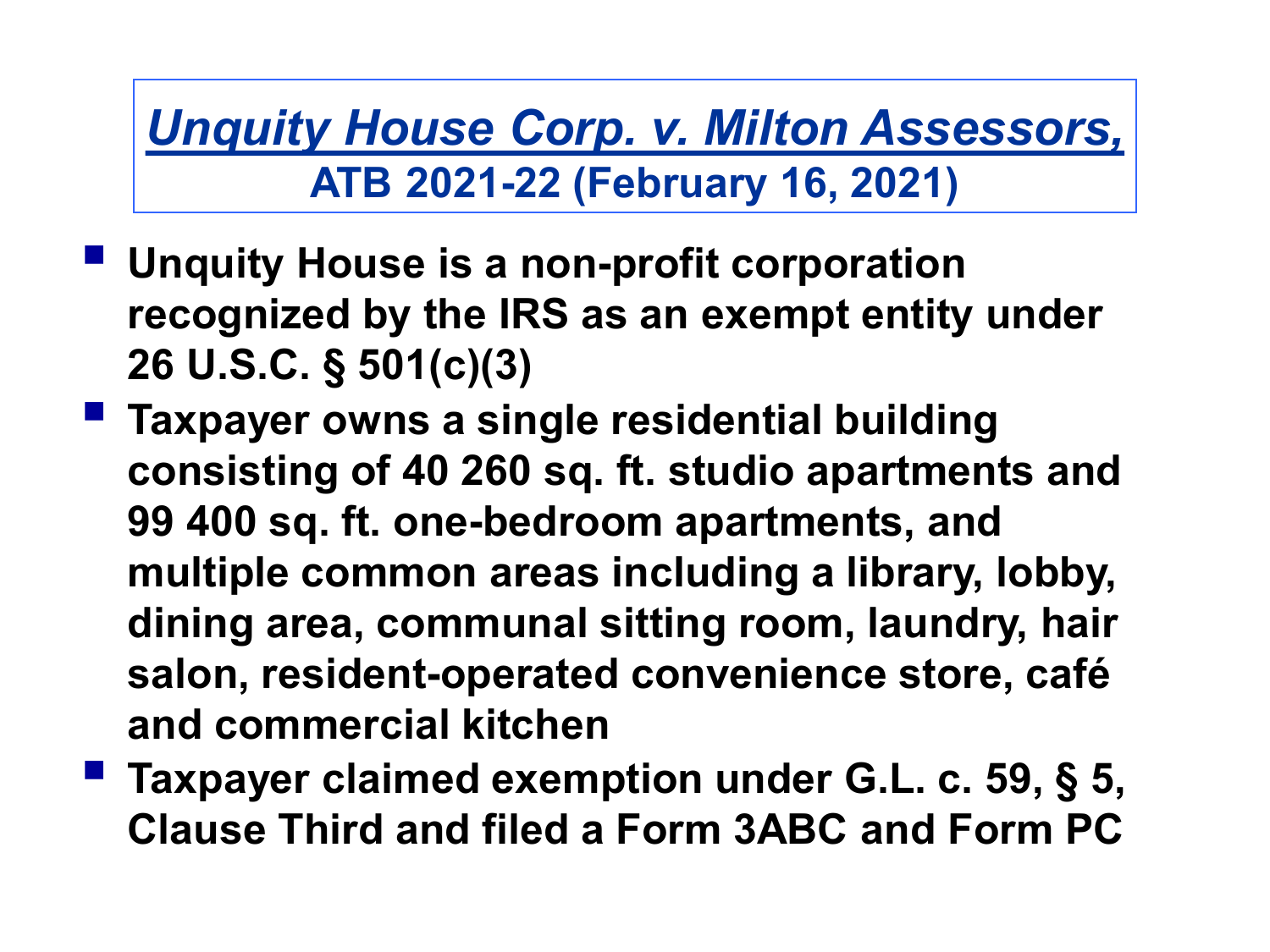- **During fiscal year 2019, taxpayer operated a Rental Assistance Demonstration ("RAD") under the US Dept of Housing and Urban Development ("HUD")**
- **Eligible residents required to be over 62 years old and have an income no more than 50% of Average Median Income for the area. The ceiling in FY 19 was \$42,000 for one person and \$47,400 for two people**
- **HUD and others supplemented below-market rents. In 2016, taxpayer received \$867,866 in rental income and \$1,158,297 in rental subsidies from HUD and municipal housing authorities**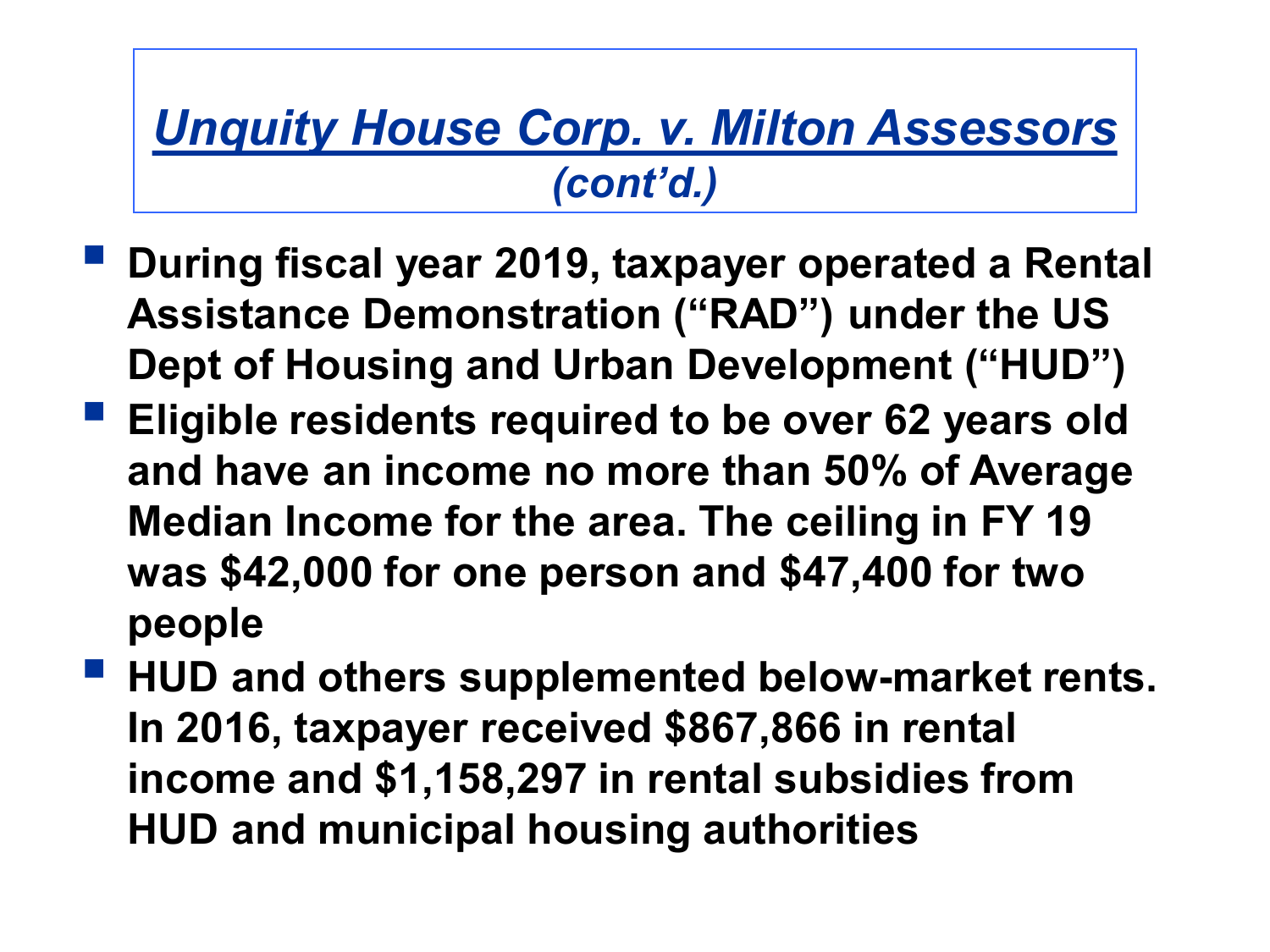- **A security deposit is required and rent can be changed at any time for certain reasons,** *inter alia***:**
	- **Change in Lessor's Rent Schedule**
	- **Change in HUD allowances for utilities or services**
	- **Change in income, number of residents or other factors change**
	- **Changes are required by recertification or subsidy termination procedures**
	- **Section 8 housing assistance contract is terminated**
	- **Residents' failure to provide required information**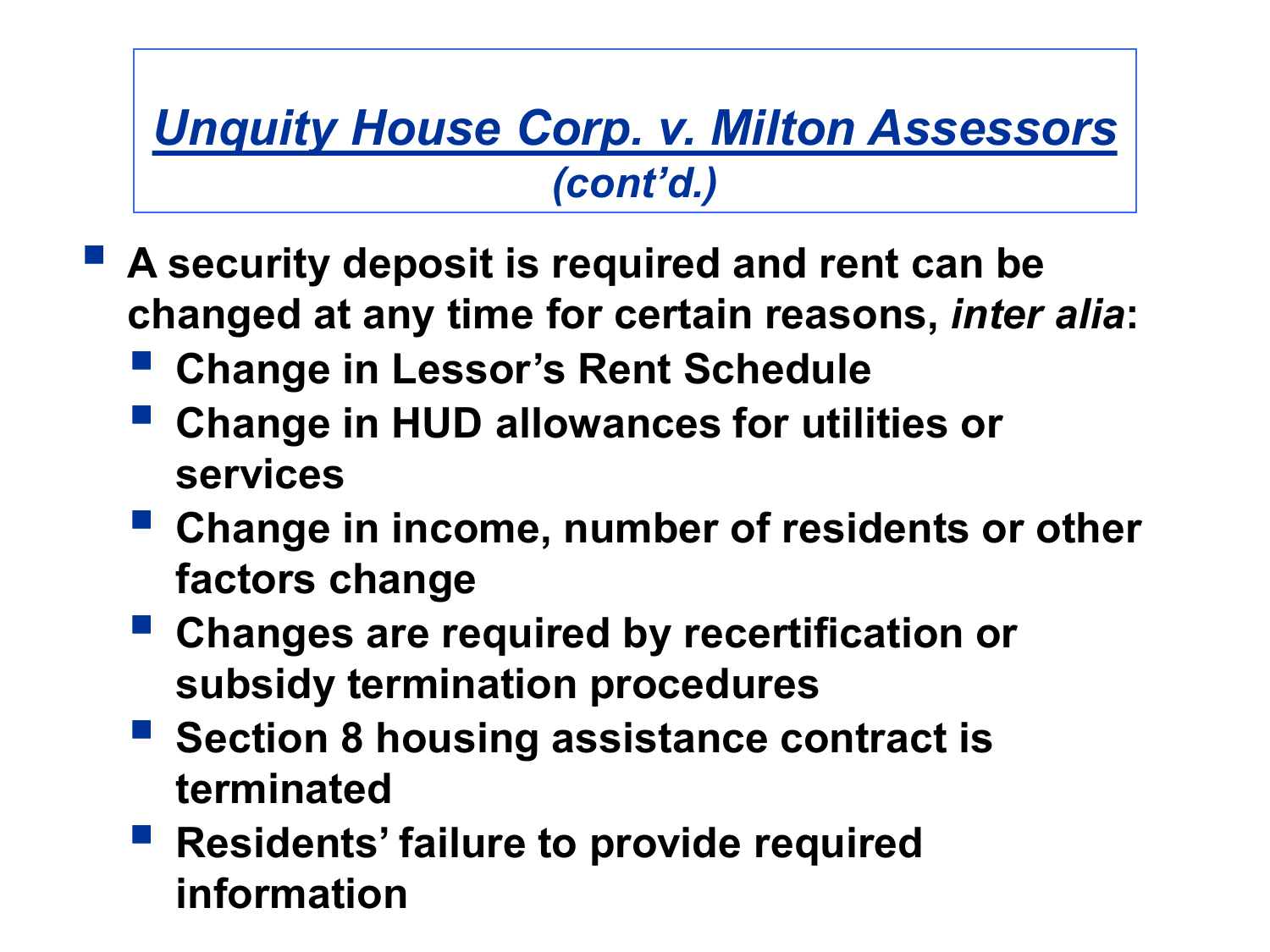- **Termination of tenancy provided for material noncompliance with the lease, including one substantial or multiple minor violations of the lease, failure to supply timely required information, non-payment of rent, or lessee's refusal to accept changes to the lease if the HUD subsidy ends**
- **Services provided to tenants at the subject property included daily social or educational activities, food programs, and subsidized transportation**
- **All residents have emergency alert cords such that the live-in maintenance worker is immediately dispatched to unit in an emergency**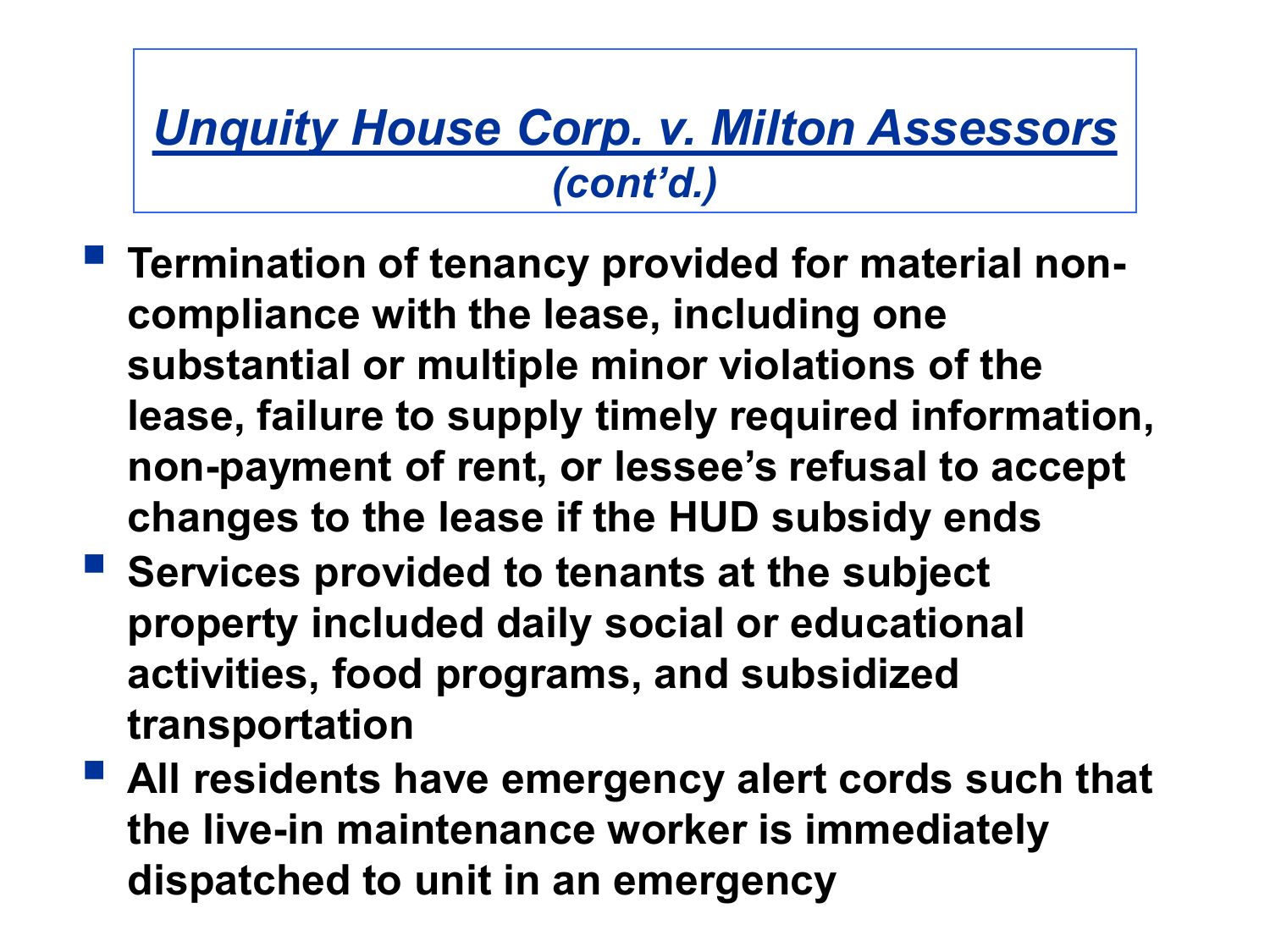- **South Shore Elder Services evaluated resident needs and, if appropriate, provided responsive services**
- **Greater Boston Food Bank supplied provisions distributed to residents. Hebrew Senior Life provided some nursing services as a part of a grant**
- **Lease authorizes the lessor's access to units without advance consent only in cases of emergency**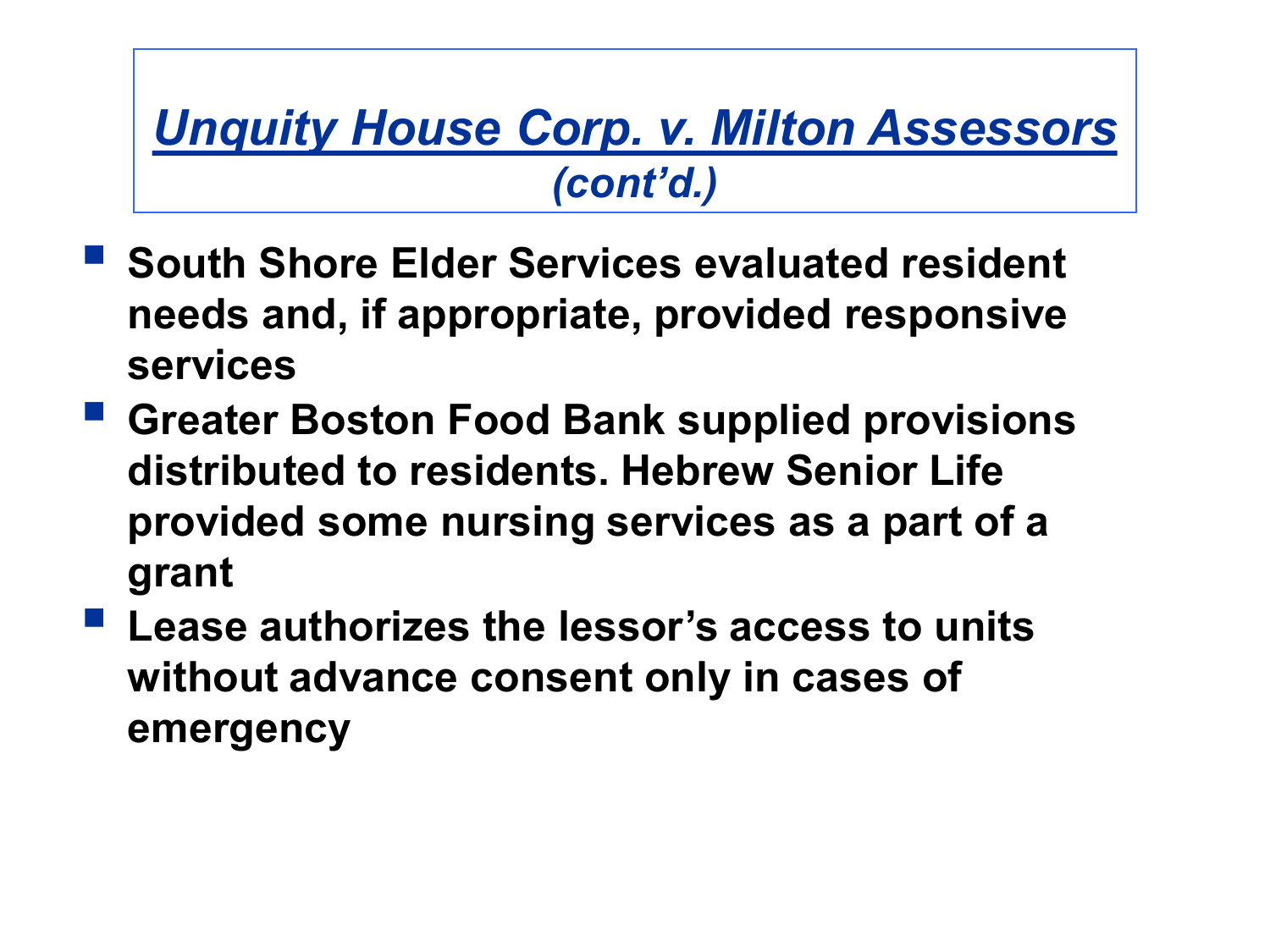- **Taxpayer failed to show that its dominant mission was traditionally charitable, or that it provided community benefits to the Town of Milton**
- **The provision of moderately priced housing to lowincome persons was held not to be a charitable endeavor in** *Charlesbank Homes v. Boston*
- **Charitable services were largely rendered by third parties**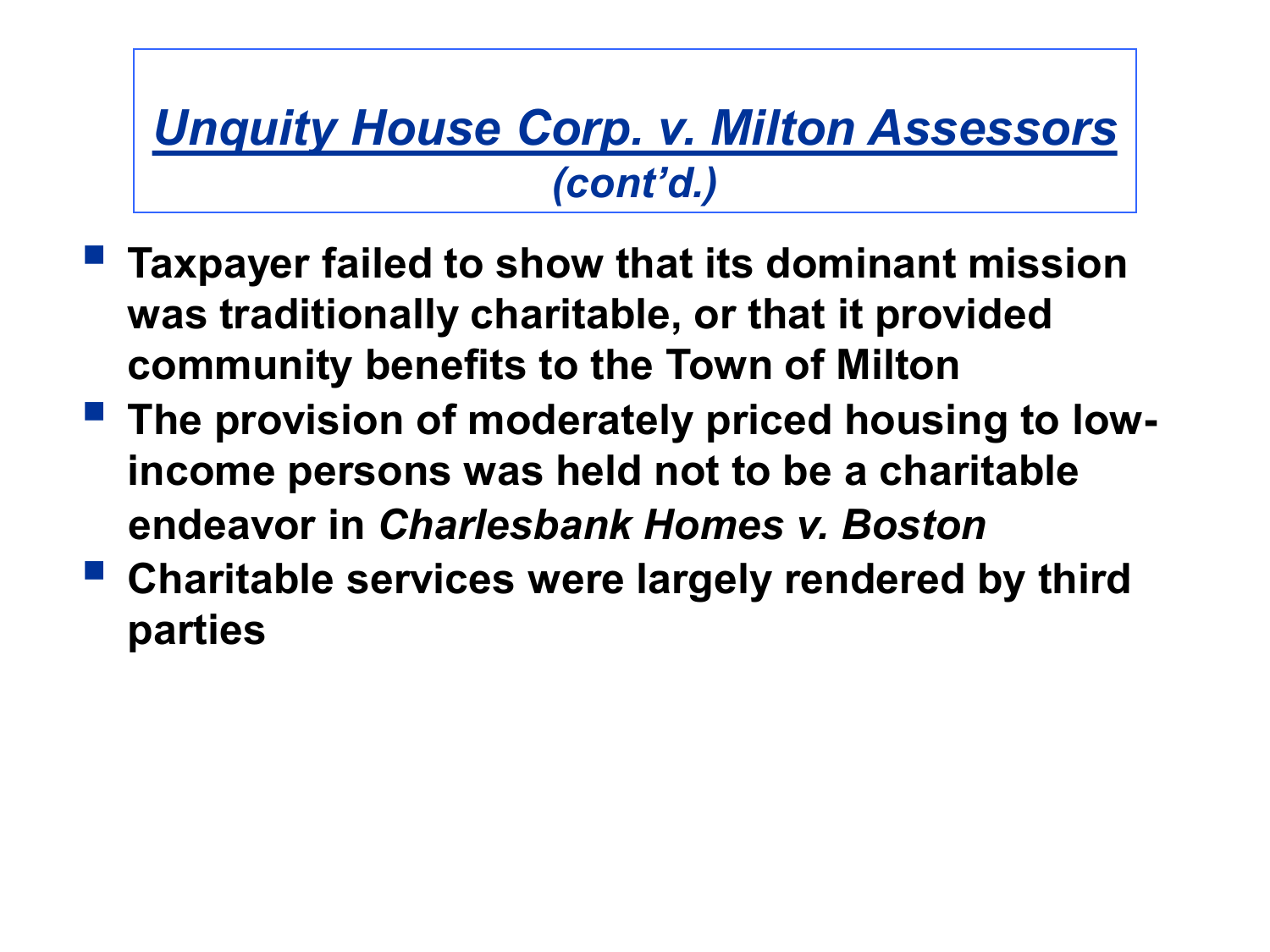- **Taxpayer failed to detail or substantiate charitable services provided to residents beyond those inherent in the relationship of landlord to tenant**
- **Taxpayer failed to prove its presence in residents' units to perform charitable activities**
- **Exemption claim denied**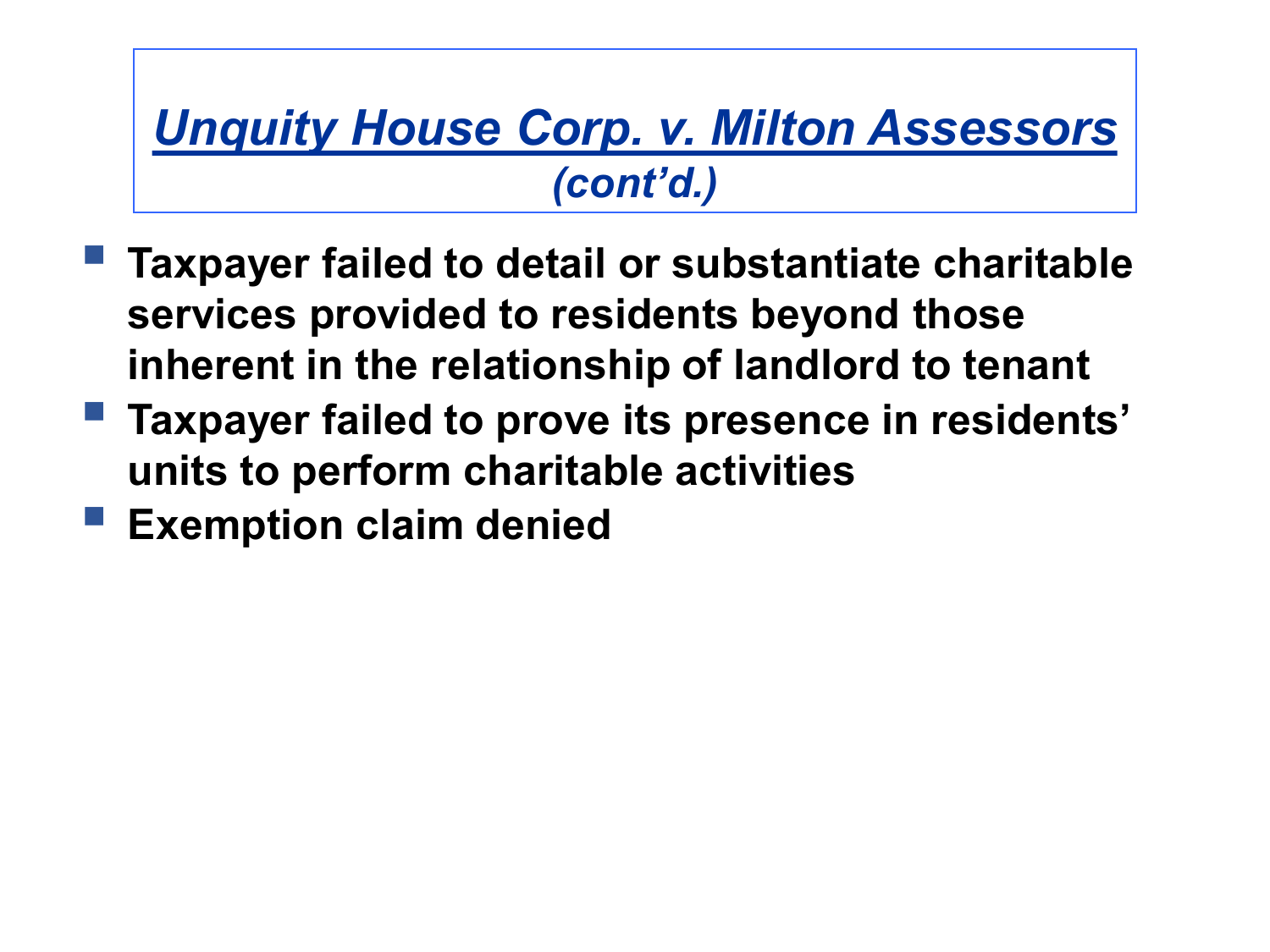*Winter Valley Residences, Inc. v. Milton Assessors,* **ATB 2021-43 (February 16, 2021)**

- **Findings and Report were released the same day as** *Unquity* **House Corp.**
- **Similar claim by non-profit elderly housing corporation for exempt status under G.L. c. 59, § 5, Clause Third**
- **Factual findings mirror the fact pattern of** *Unquity House Corp.,* **which is managed by the same entity, Milton Residences for the Elderly, Inc. ("MRE"), as Unquity House**
- **Exemption claim rejected as in** *Unquity House*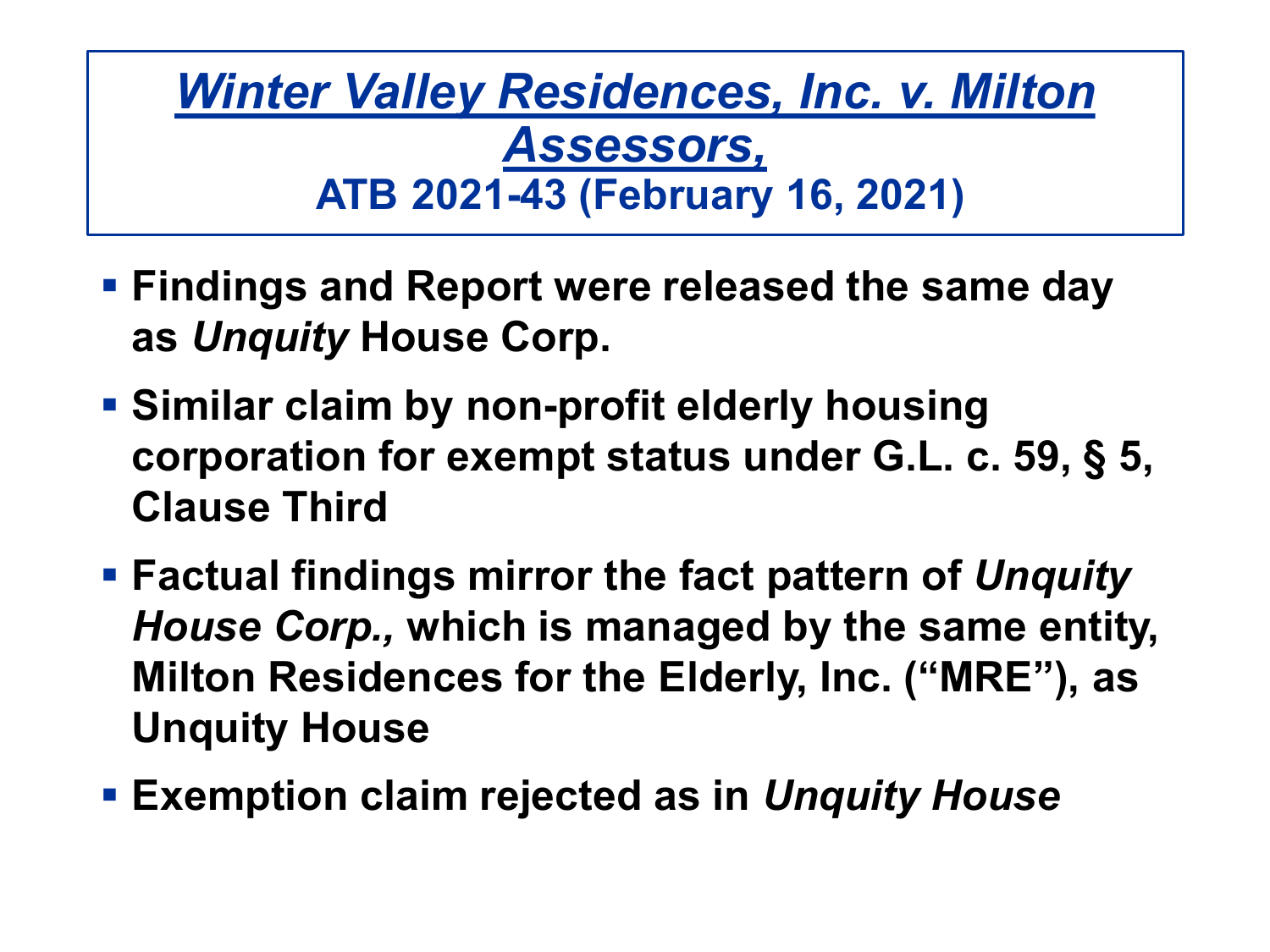#### *Winter Valley Residences, Inc. v. Milton Assessors (cont'd.)*

- **Relationship of Winter Valley to residents was "essentially that of landlord to tenant"**
- **If HUD rental subsidy terminates, the lease automatically ends**
- **Winter Valley did not demonstrate that it performed charitable services for the benefit of its residents**
- **Winter Valley "failed to detail or substantiate with its records or more extensive testimony" the extent of its services to residents**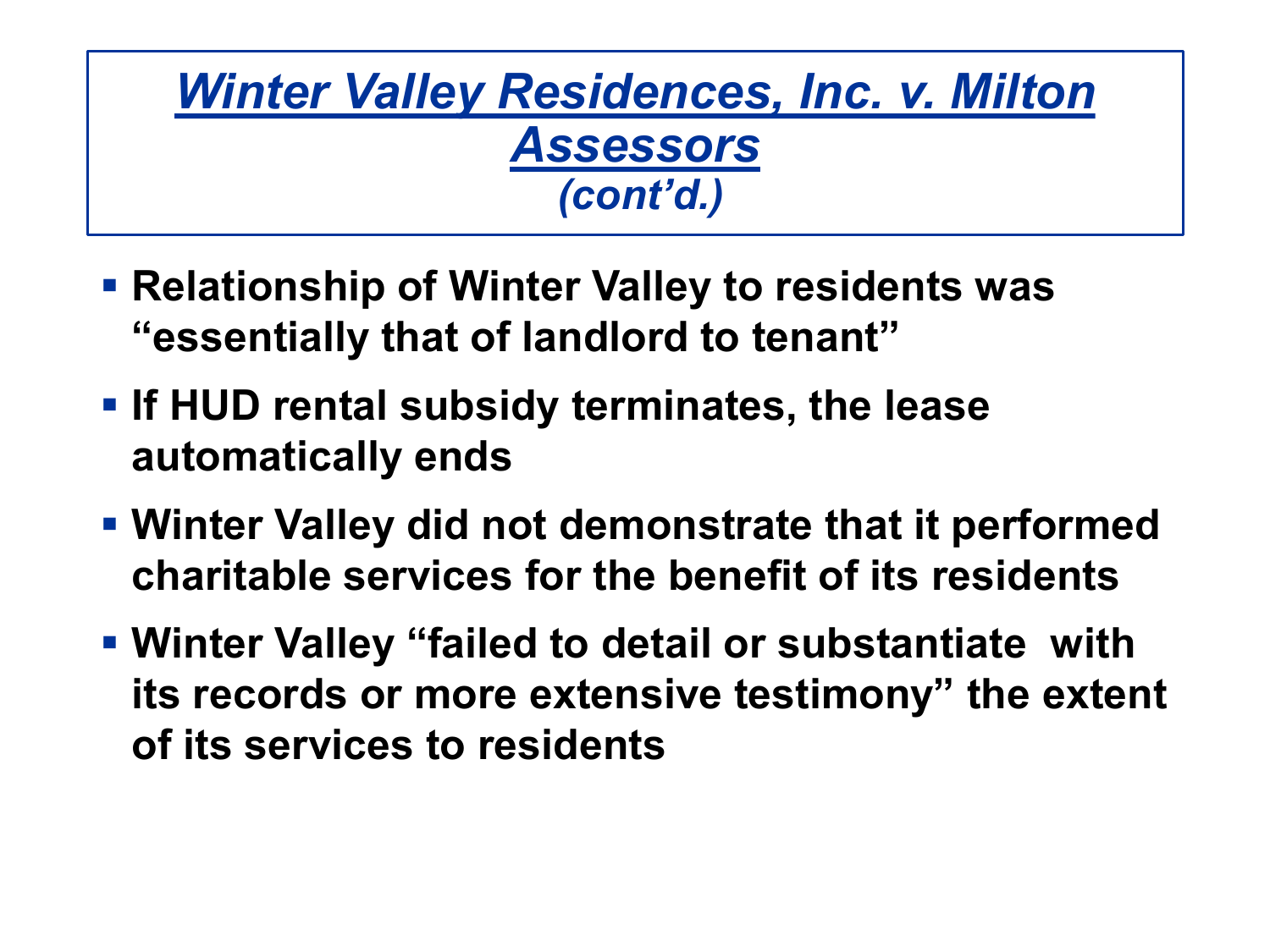#### *Winter Valley Residences, Inc. v. Milton Assessors (cont'd.)*

- **Taxpayer failed to substantiate its presence in patient residences to provide charitable services**
- **Taxpayer failed to prove that its dominant purpose was traditionally charitable**
- **Taxpayer failed to demonstrate that "it provided a sufficiently robust community benefit"**
- **Simply providing low-income seniors with moderately priced, government-subsidized housing is not a charitable activity** *See Charlesbank Homes v. City of Boston*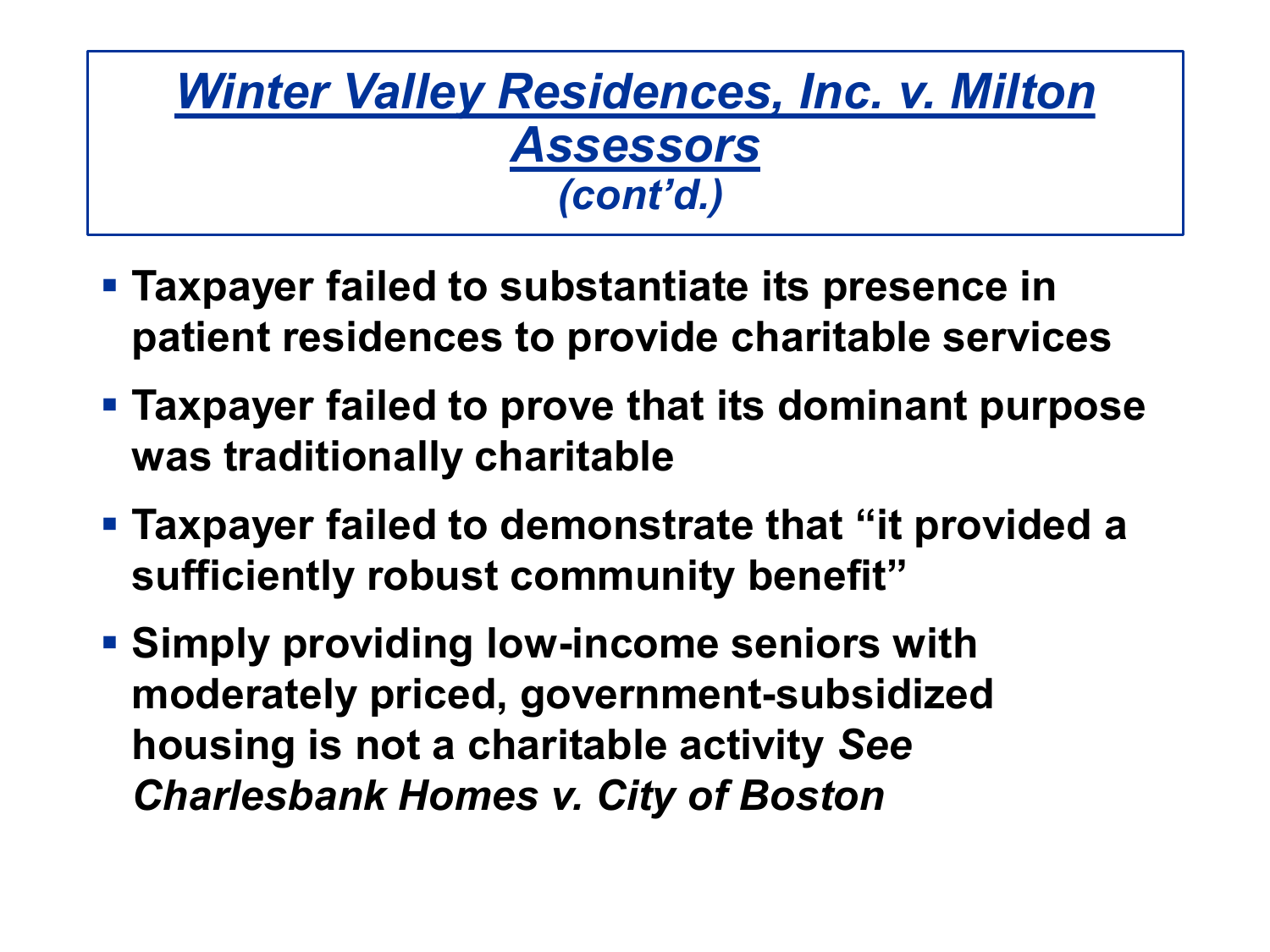*Williams v. Bd. of Appeals of Norwell,* **100 Mass. App. Ct. 1102, Memorandum and Order pursuant to Rule 23 (July 19, 2021)**

- **Appeals Court interpreted G.L. c. 40A, § 6, a grandfathering provision that allows for development of parcels which have a minimum of 5000 square feet in size and 50 feet of frontage**
- **Subject Parcel was non-buildable under Norwell's current zoning by-laws**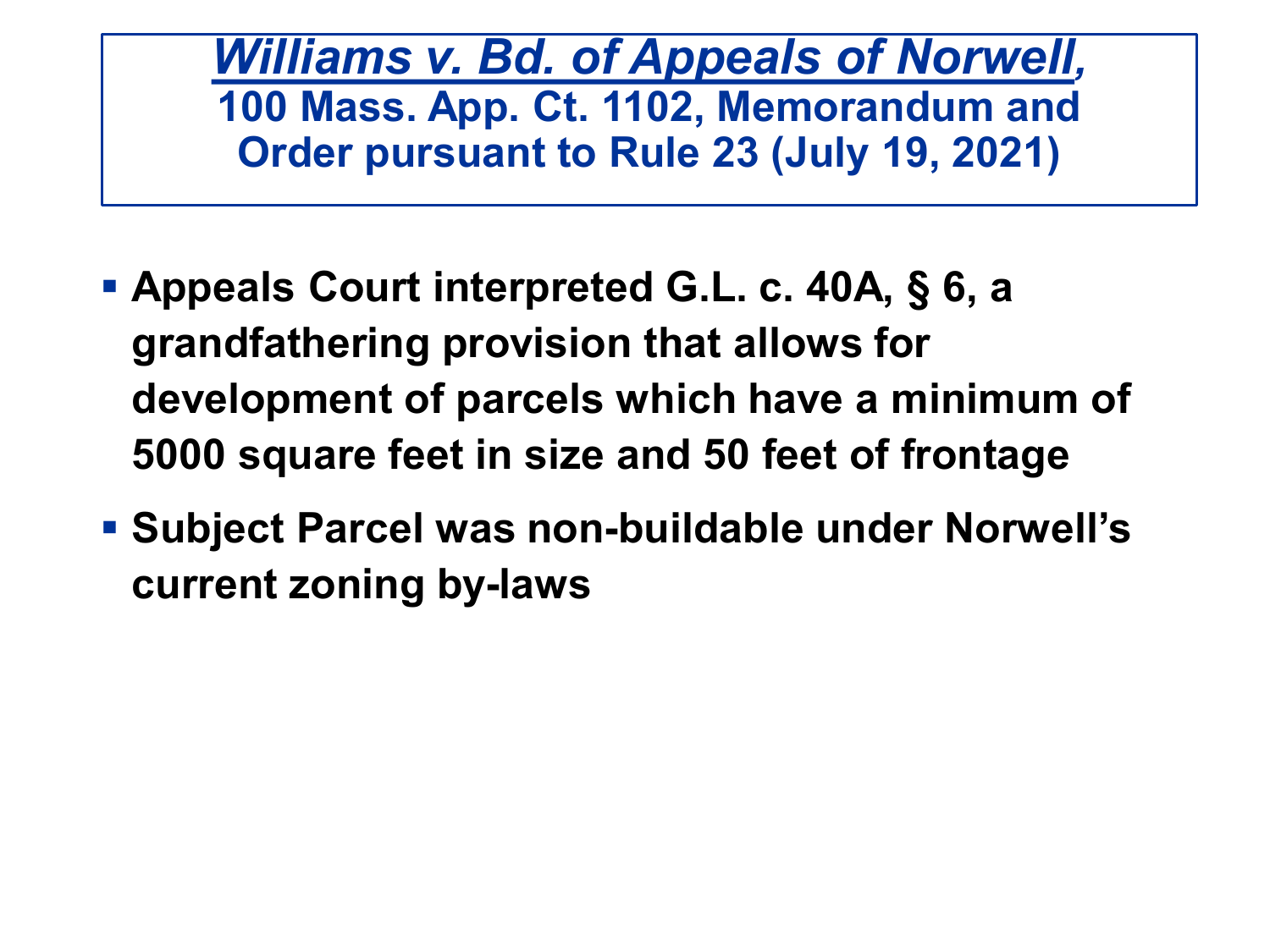- **Three requirements for grandfathering:**
	- **Subject "was not held in common ownership with any adjoining land;"**
	- **Conformed to then existing requirements [when created]; and**
	- **Met minimum size and frontage requirements**
- **Owner argued that an existing private way provided the necessary frontage**
- **Appeals Court in previous appeal of this matter remanded for determination whether the subject locus met the applicable frontage requirements of 1942 Norwell zoning by-laws**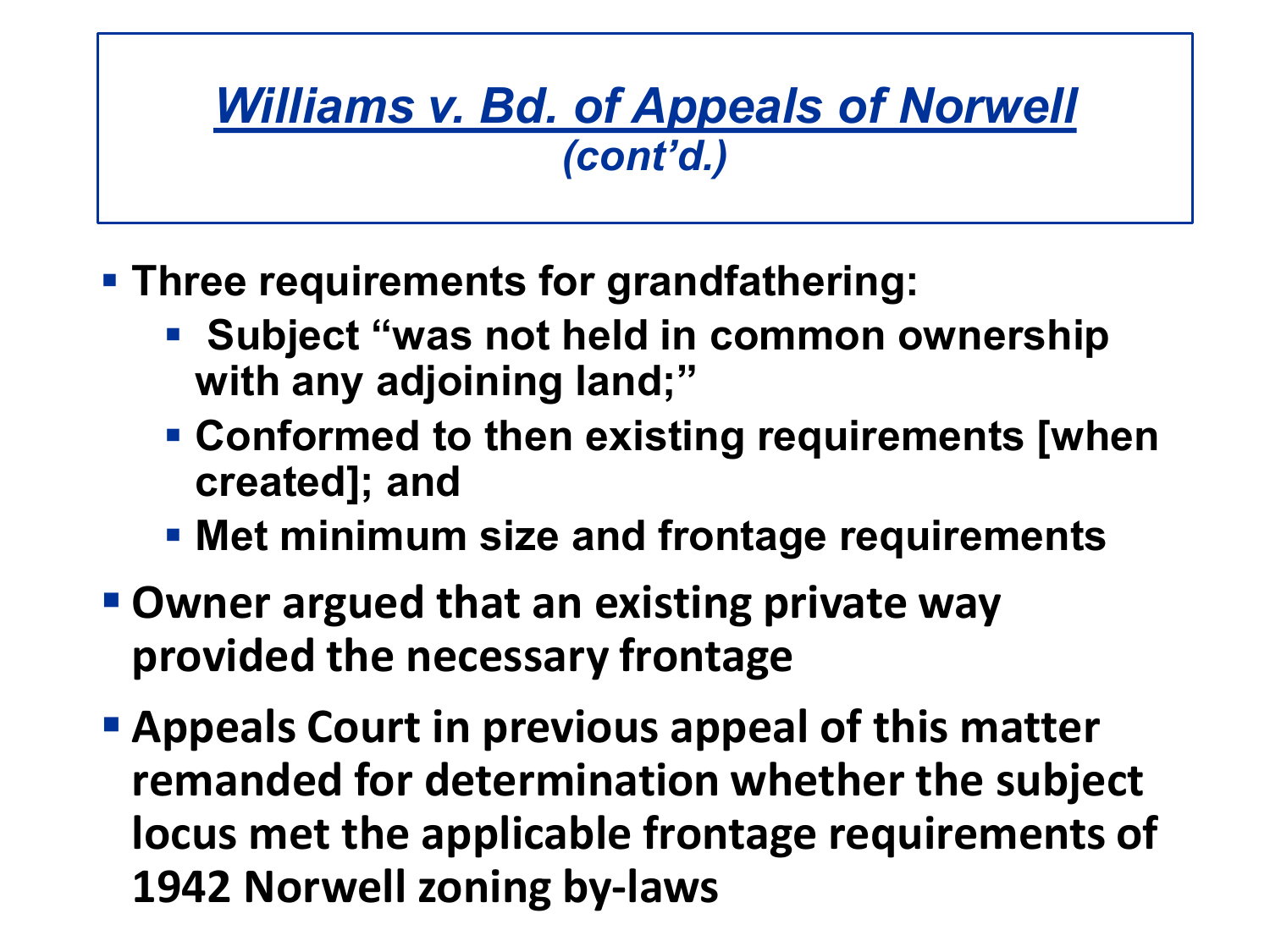- **Land Court, relying on a 1948 precedent of that court, treated the 1942 Norwell by-laws as invalid**
- **Land Court looked to zoning by-laws from the 1950's for the definition of frontage**
- **Appeals Court reversed the Land Court because it did not comply with appellate court instructions on remand**
- **Appeals Court held that the definition of frontage in the 1942 by-laws was good law and in effect upon creation of the subject locus**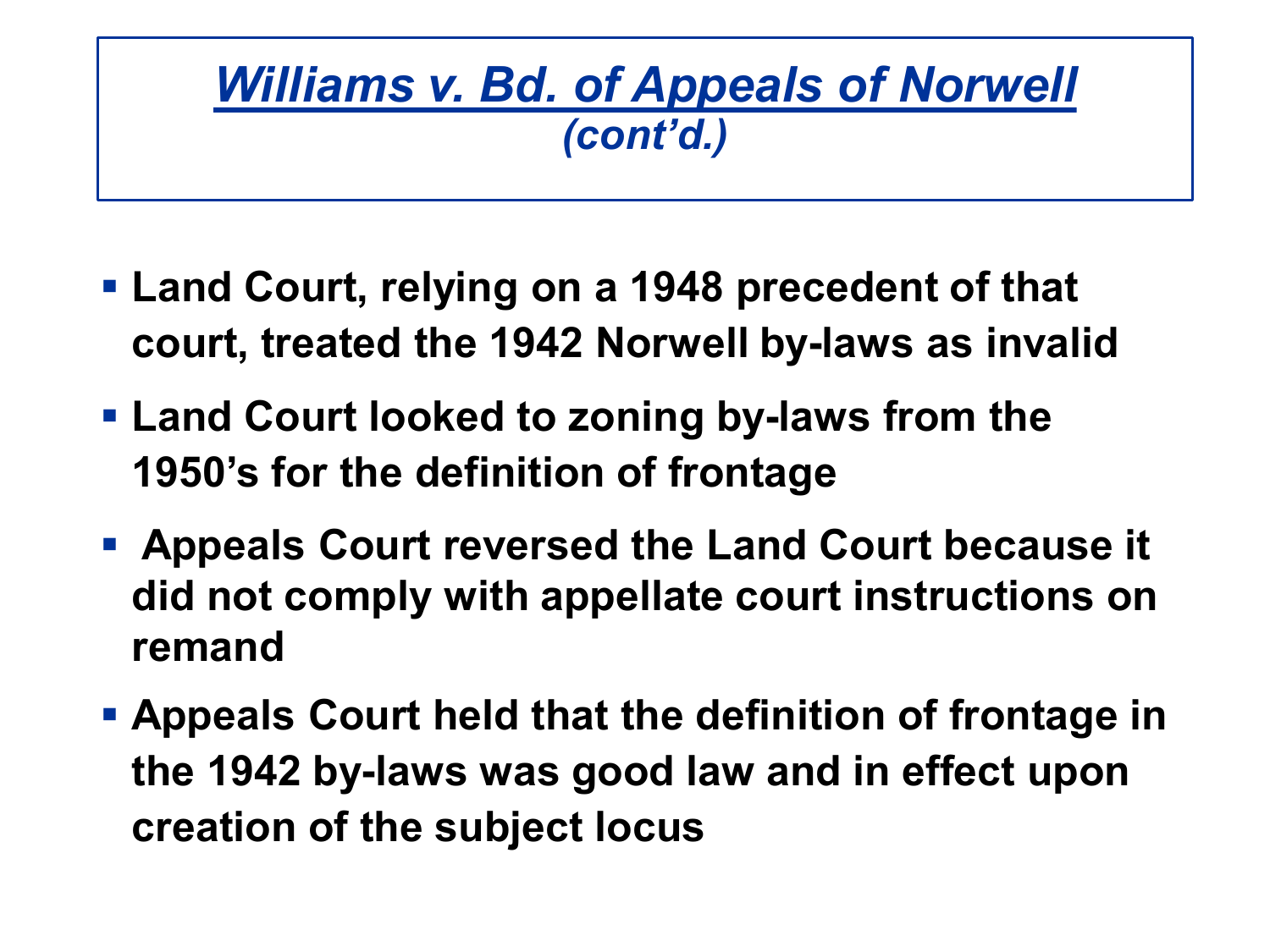- **Purpose of 40A:6 is "to protect landowners' expectations of being able to build on once valid lots"**
- **Land Court's reliance on by-laws adopted after creation of the subject locus could lead to the result that a parcel originally buildable would be rendered unbuildable by after-arising by-laws**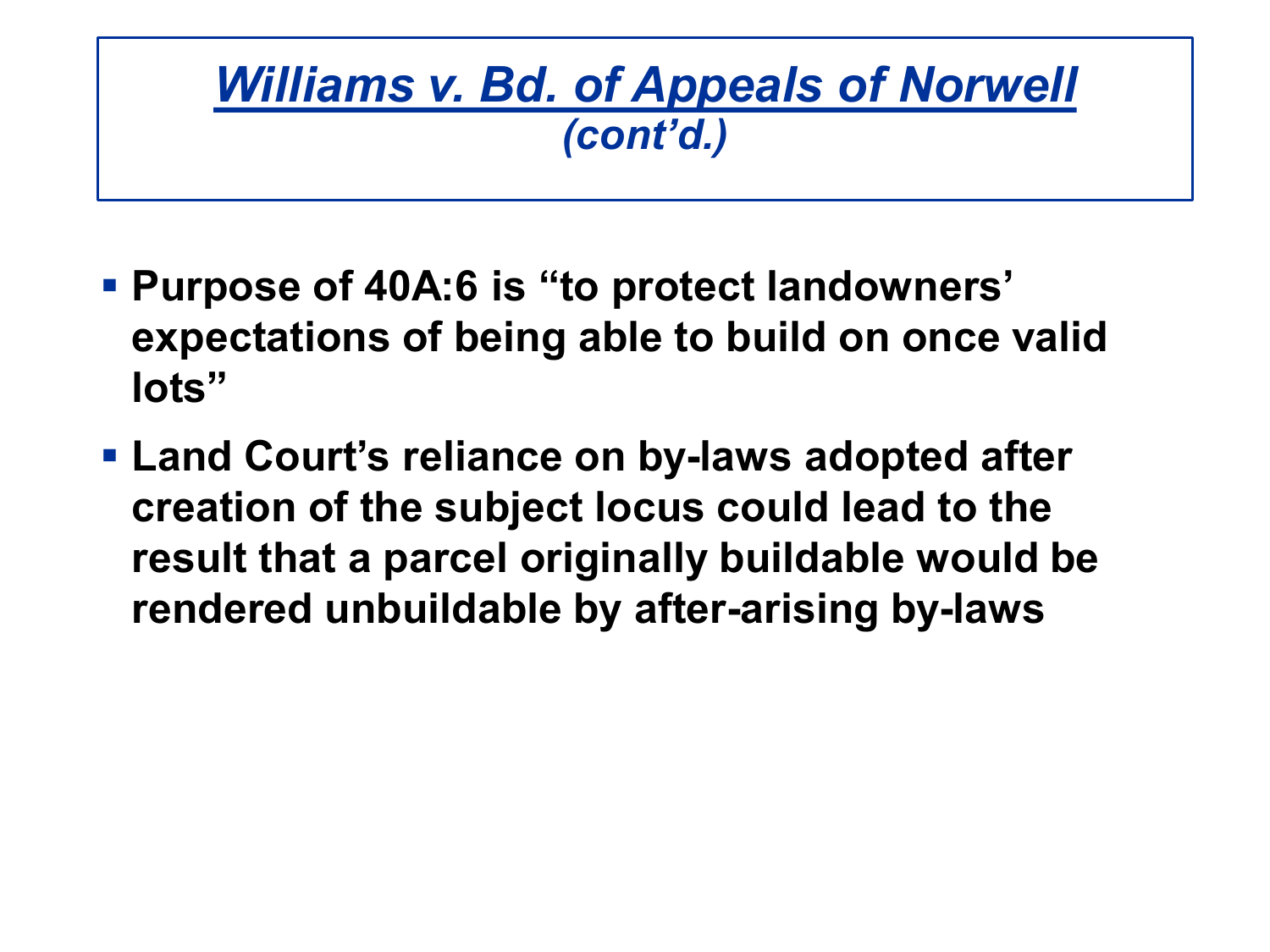- **Appeals Court did not reach the question of how to define "frontage" in the absence of an applicable provision in the zoning by-laws in effect upon the creation of the subject property per the grandfathering provision**
- **Court stressed that post-hoc requirements could not govern the question of whether the subject locus was buildable when created and thus grandfathered**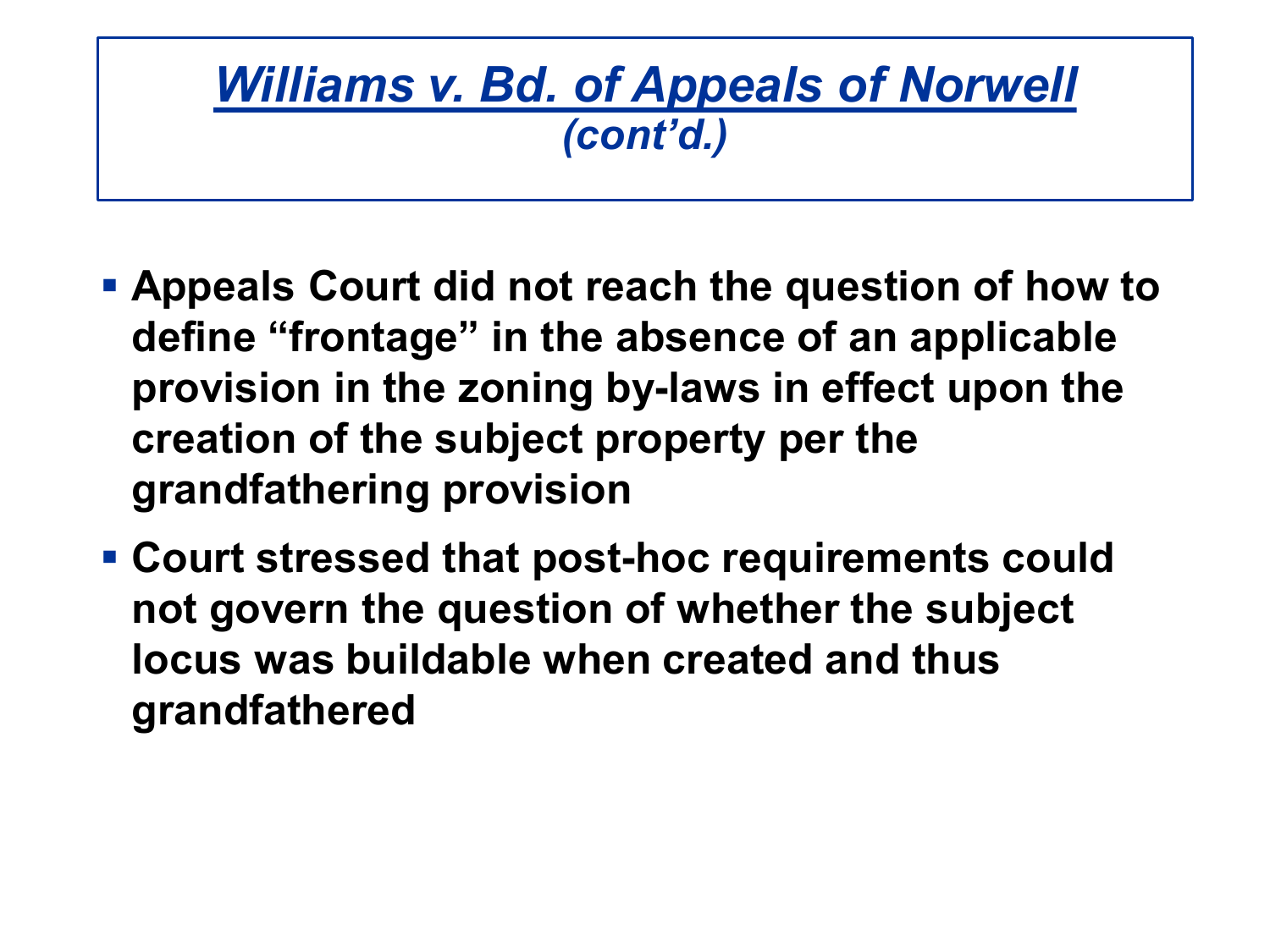- **Effect of 40A:6 is to make buildable lots that were buildable when created but inconsistent with later zoning requirements**
- **Relevant to Land of Low Value Foreclosure Statements**
- **If parcel is at least 5000 sq. ft. with 50 ft. frontage on a public way, current zoning rules are inapplicable to grandfathered lots**
- **In such circumstances current zoning by-laws should not be relied upon to prove low value**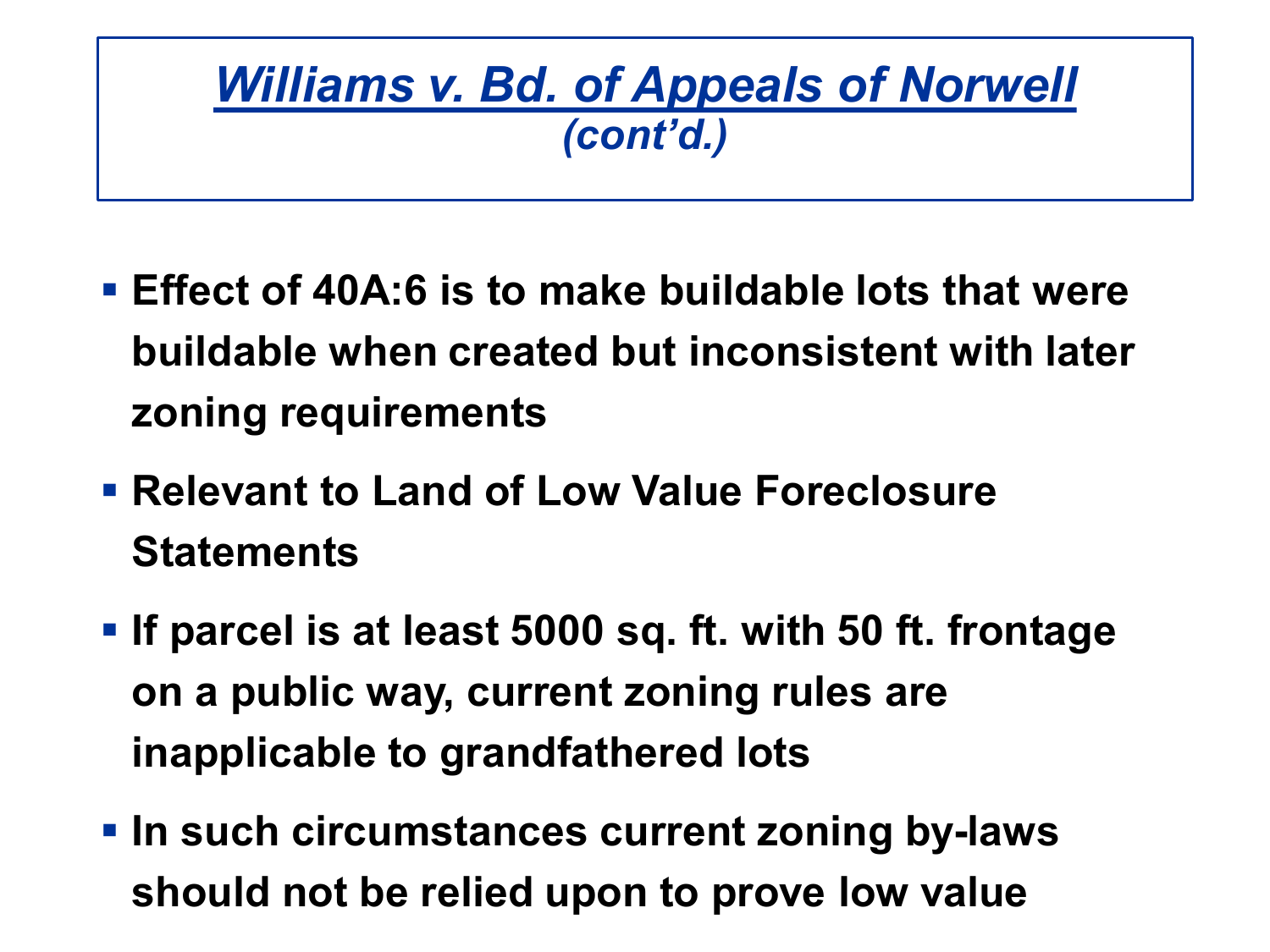*Kali Family Limited Partnership v. Milton,*  **99 Mass. App. Ct. 112 M.A.C. Rule 23.0 Unpublished (February 24, 2021)**

- **Appeals Court upholds trial court decision against Taxpayer who claimed Town was unjustly enriched by what Taxpayer described as excessive tax assessments**
- **Taxpayer owned several parcels, did not pay tax bills or seek abatement for one parcel from 2002 to 2014**
- **Abatement is exclusive remedy absent extraordinary circumstances (inadequate remedy, novel questions, repetitive problems or public interest)**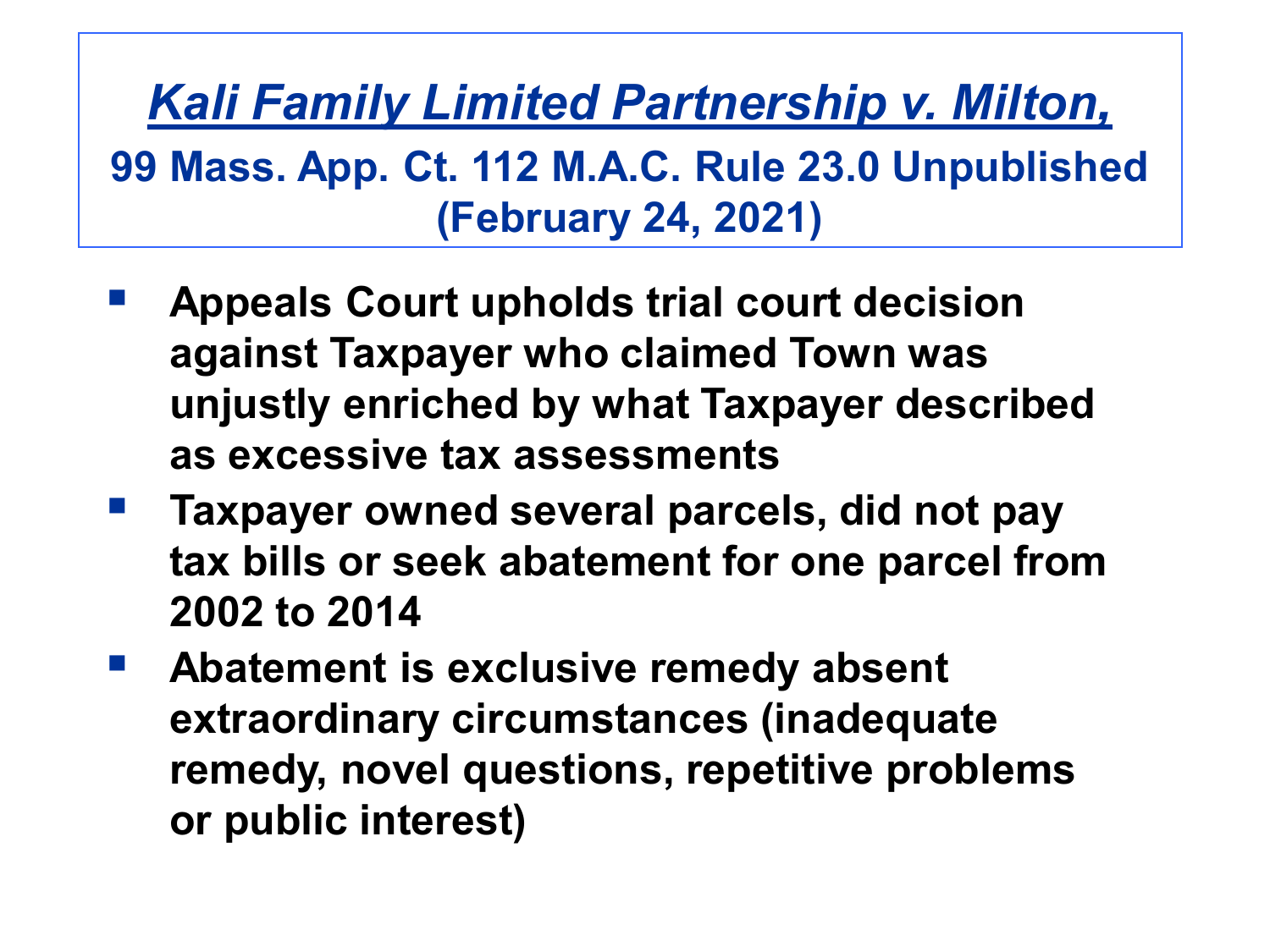*Hurley v. Assessors of Quincy,* 

**ATB 2021-65 (February 26, 2021)**

- **ATB reversed City's denial of real estate tax deferral under Clause 41A**
- **Facts:**
	- **Taxpayer/spouse (trust) enter deferral in 2011; then entered into reverse mortgage on same property; spouse dies 2019**
	- **Thereafter, assessors request, as part of application for deferral, in part, reverse mortgage holder's grant of permission for deferral**
	- **Holder refused to provide; application denied by assessors**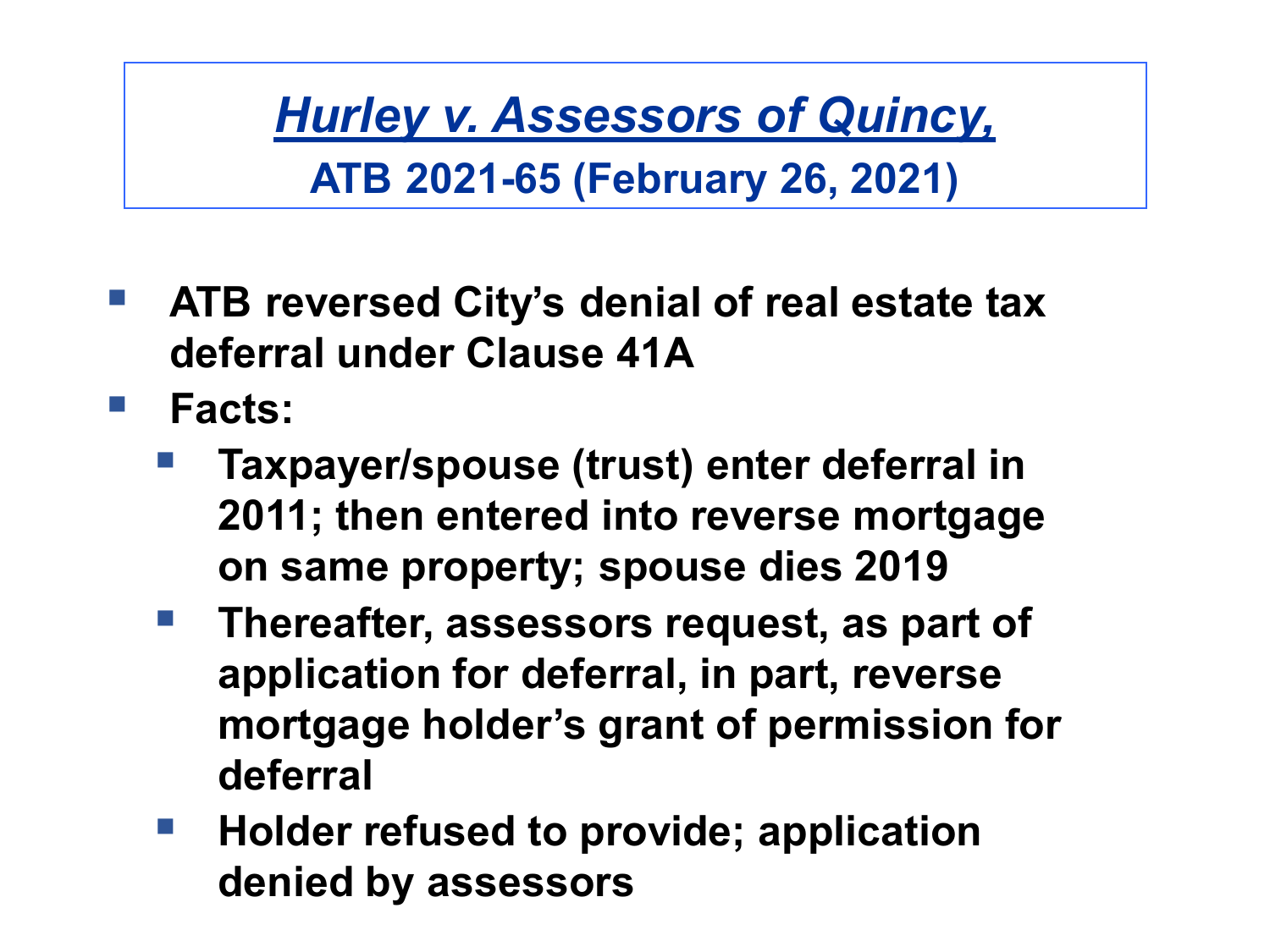## *Hurley v. Assessors of Quincy*

#### *(cont'd.)*

- **Facts Continued:**
	- **Per denial, current FY taxes now delinquent**
	- **Assessors also deem all deferred taxes due/payable**
	- **Assessors contact mortgagee who pays all back taxes against amount of proceeds intended for living expenses**
	- **Taxpayer moves to sell property**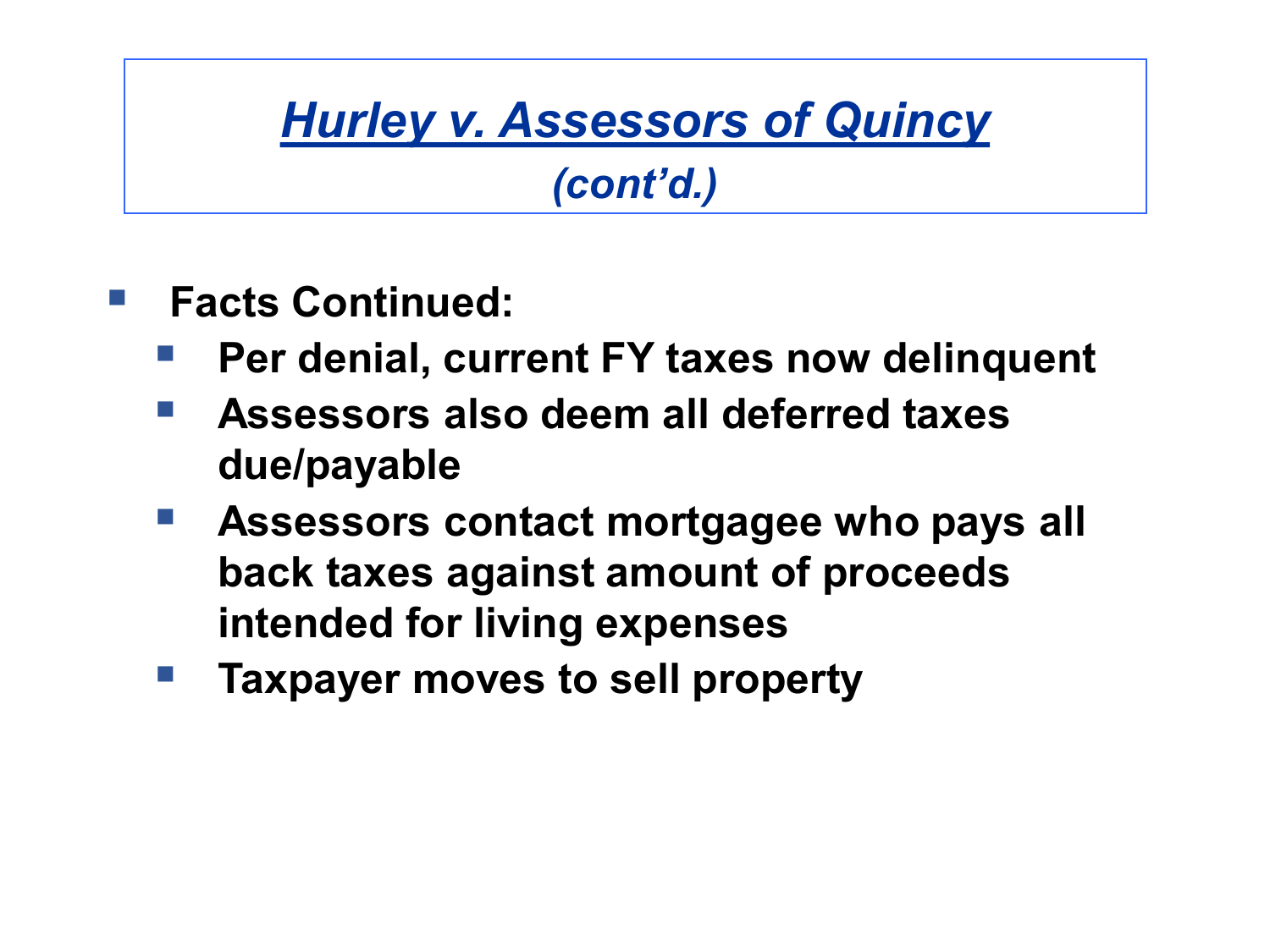### *Hurley v. Assessors of Quincy*

*(cont'd.)*

- **ATB:**
	- **Back taxes only due upon death or sale**
	- **Requirement to provide reverse mortgage permission is only for deferral agreement in first year of deferral; not required if reverse mortgage takes place after agreement entered**
	- **Deferral, therefore, should have been granted**
	- **Grants abatement as difference in applicable FY of delinquent interest and interest that would have been owed under deferral (14% v 4%)**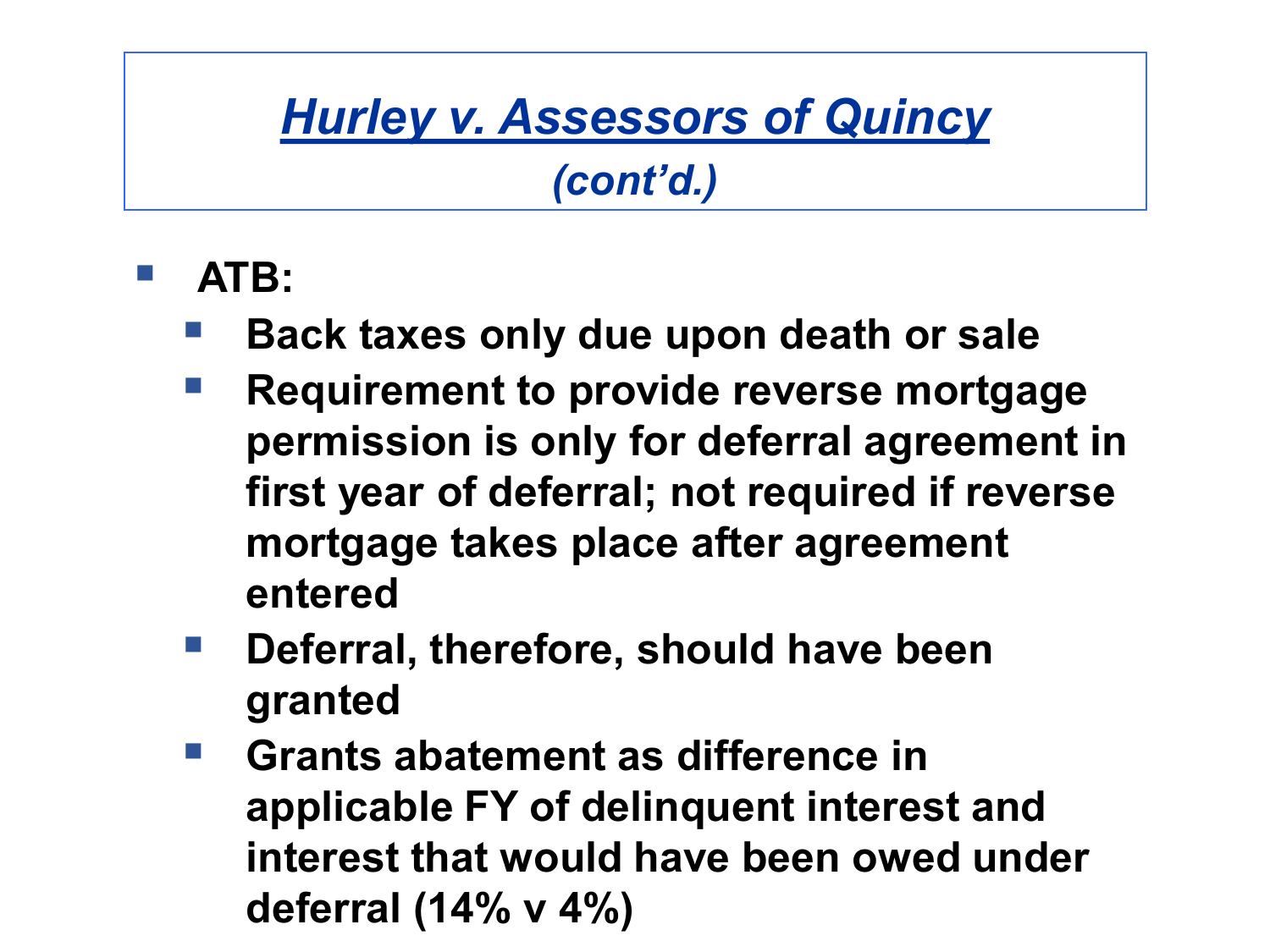

# **Collections**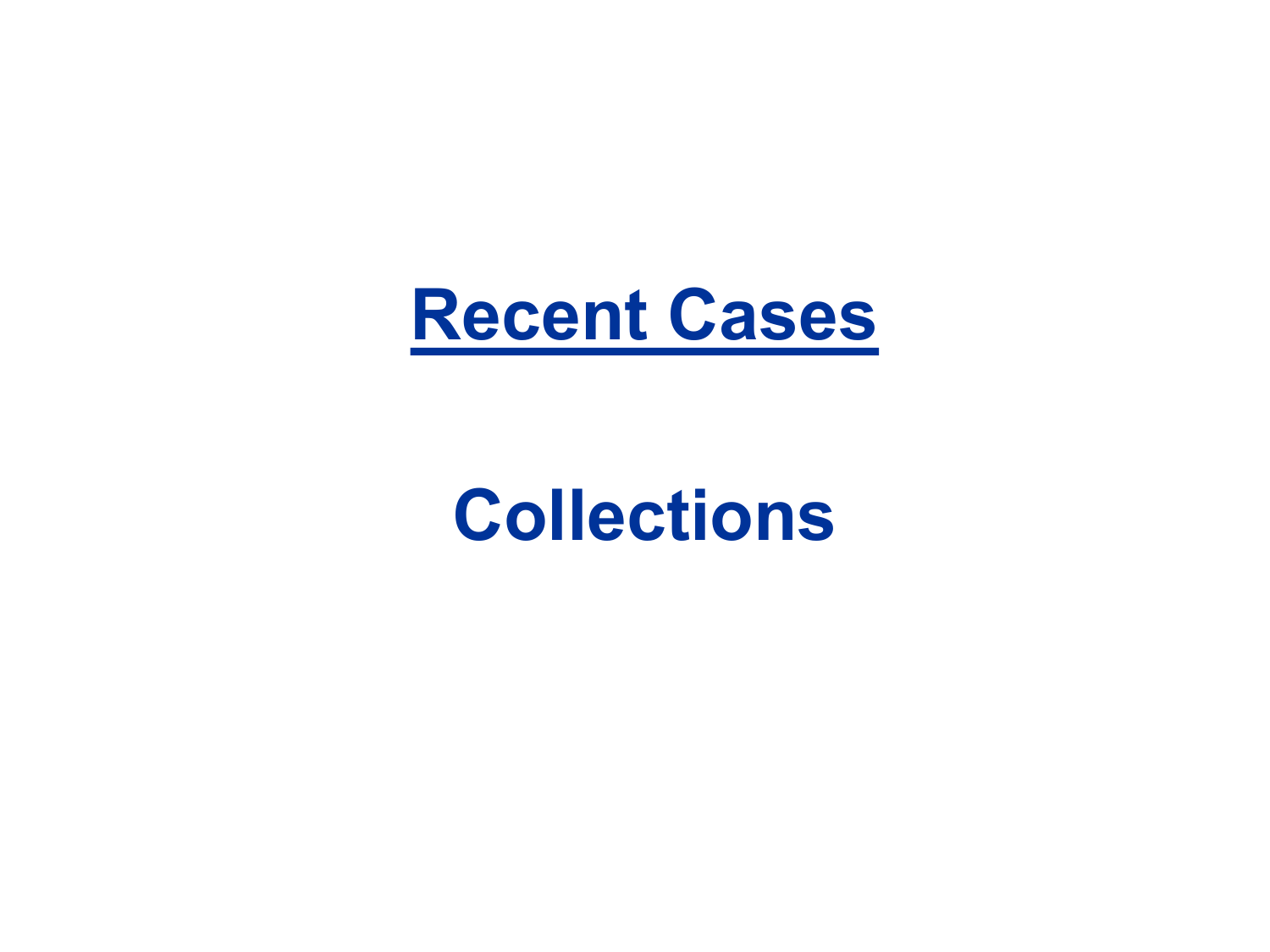## *Patch v. Hingham,*

**99 Mass. App. Ct. 1103 M.A.C. Rule 23.0 Unpublished (December 11, 2020)**

- **Appeals Court upholds dismissal of complaint filed by taxpayer pertaining to a betterment assessment for a sewer extension project**
- **Taxpayer objected on several grounds:**
	- **Challenge to "uniform unit method"**
		- **Failing to impose assessment on certain parcels**
		- **Classification of 1 residence as singlefamily rather than two-family**
	- **Failure to obtain project approval from DPH**
	- **Inclusion of certain costs in assessment**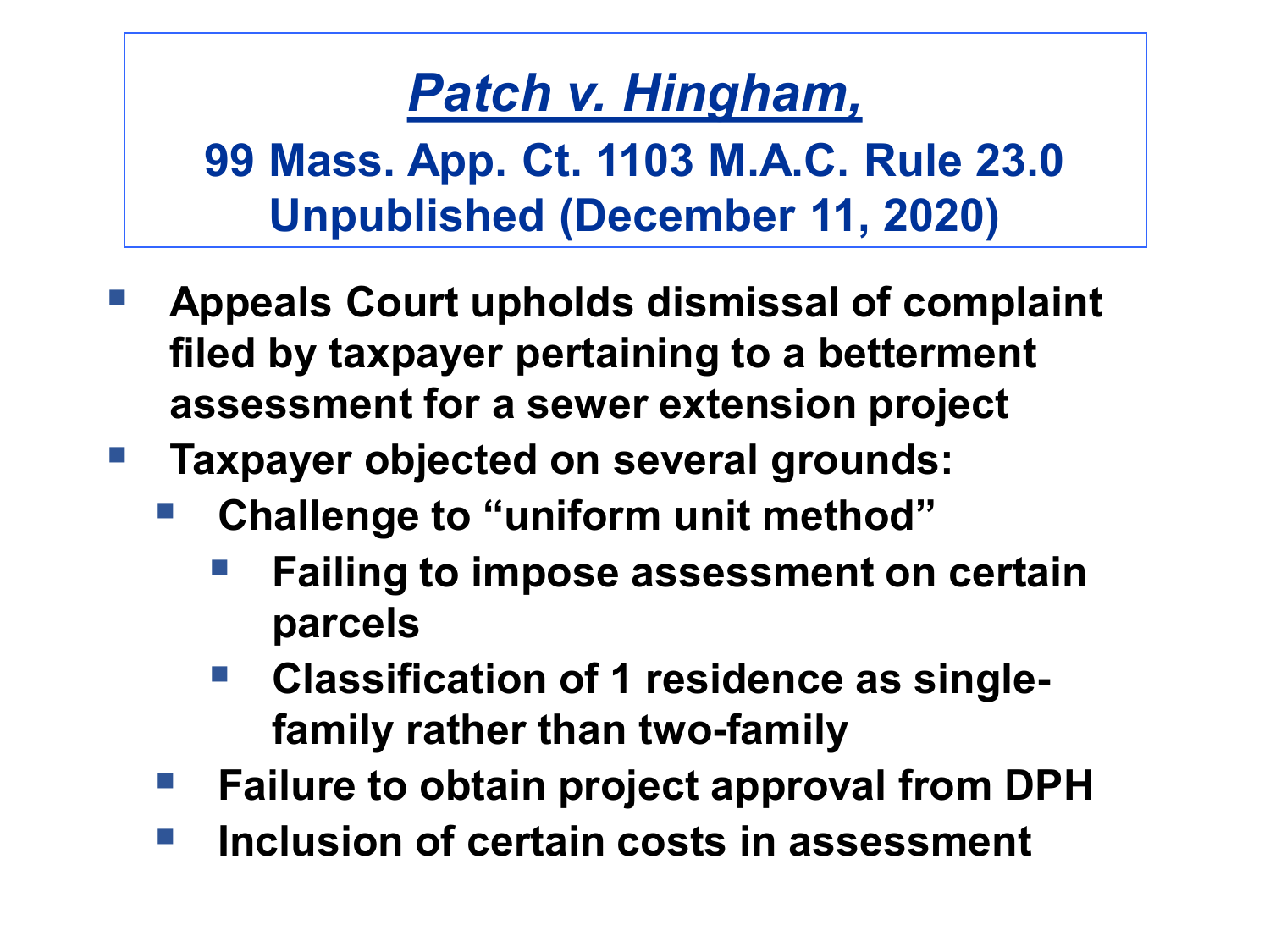#### *Patch v. Hingham (cont'd.)*

- **Court's examination of those challenges:**
	- **Challenge to "uniform unit method"**
		- **Proper and voted as such**
	- **Failing to impose assessment on certain parcels**
		- **Standard is who will receive a benefit; existence of other parcels doesn't change that (even w/ bylaw to contrary)**
	- **Classification of 1 residence as singlefamily rather than two-family** 
		- **Inspector determined residence is classified as single-family; Town can rely on that determination**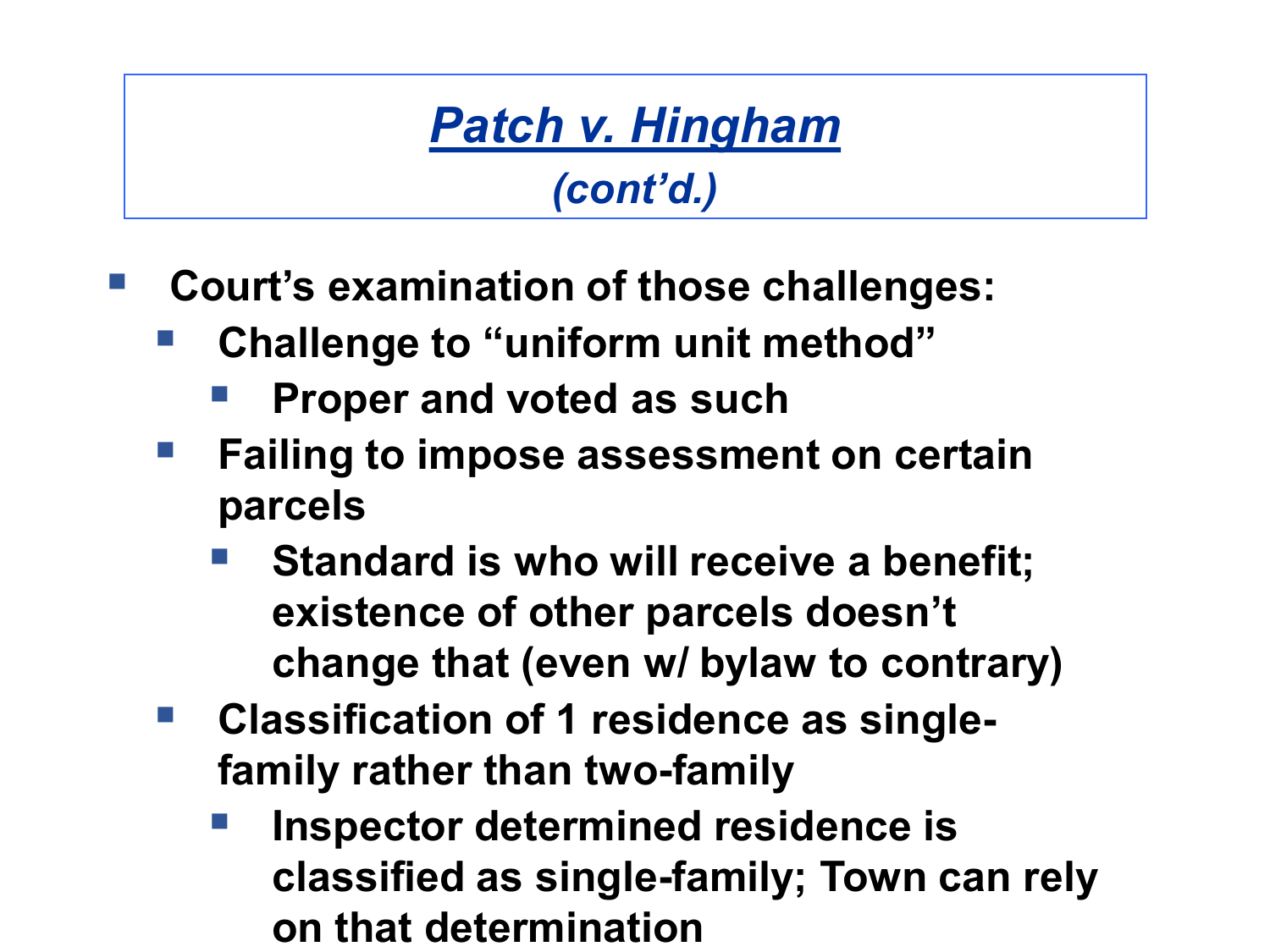# *Patch v. Hingham*

*(cont'd.)*

- **Court's examination of those challenges:**
	- **Failure to obtain project approval from DPH**
		- **No approval required from DPH; required from DEP which was received**
	- **Inclusion of certain costs in assessment** 
		- **Namely costs for extension of sewer into private way; Use of grinder pumps; % of project paid by the Town**
		- **Essentially argument is overassessment, proper avenue is abatement**
- **Further appellate review denied**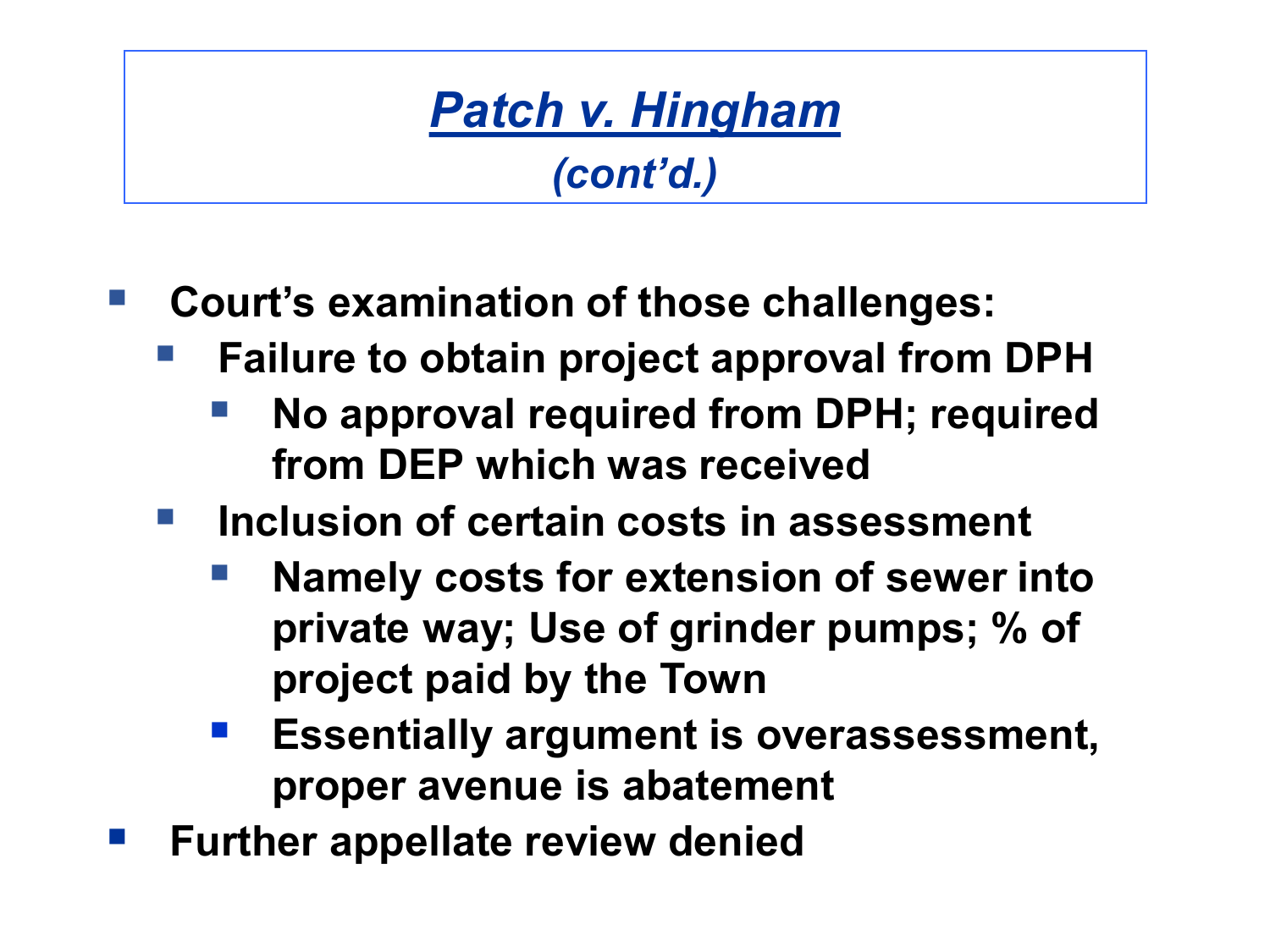*City of Holyoke v. Tosado,* **2021 Mass. LCR LEXIS 25 (March 2, 2021)**

- **City sought to foreclose right of redemption**
- **During title examination, court found two errors in notices City was required to make to one of the property owners**
- **One error was fatal and the court dismissed the action by the City**
- **Non-fatal error: 60:16 wrong name on demand but jointly owned**
- **Fatal error: 60:53 not all names on notice of intention to exercise power of taking**
- **60:53 construed strictly**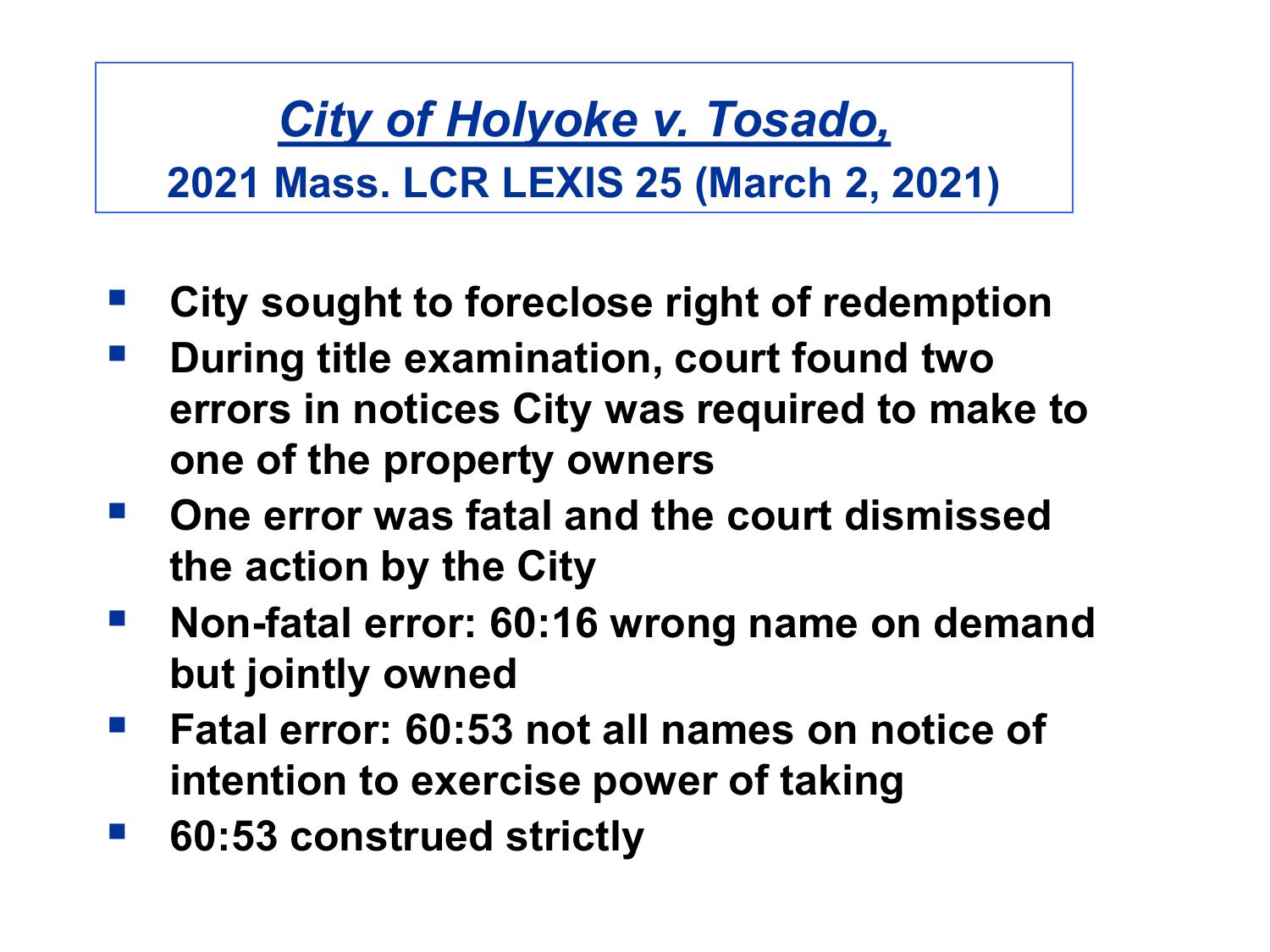*Oak Ledge Prop., LLC v. Hub Realty Co.,* **2020 Mass. LCR LEXIS 198 (November 16, 2020)**

- **Town of Randolph's attempt to sell parcel unsuccessful since there was no Land Court foreclosure of the tax title**
- **Town then assigned instrument of taking to Oak Ledge (60:52)**
- **Oak Ledge filed foreclosure petition in Land Court**
- **State tax form on assignment had been modified to include language about a request for proposals**
- **Land Court held 60:52 required a public auction**
- **Land Court held assignment invalid and dismissed foreclosure petition**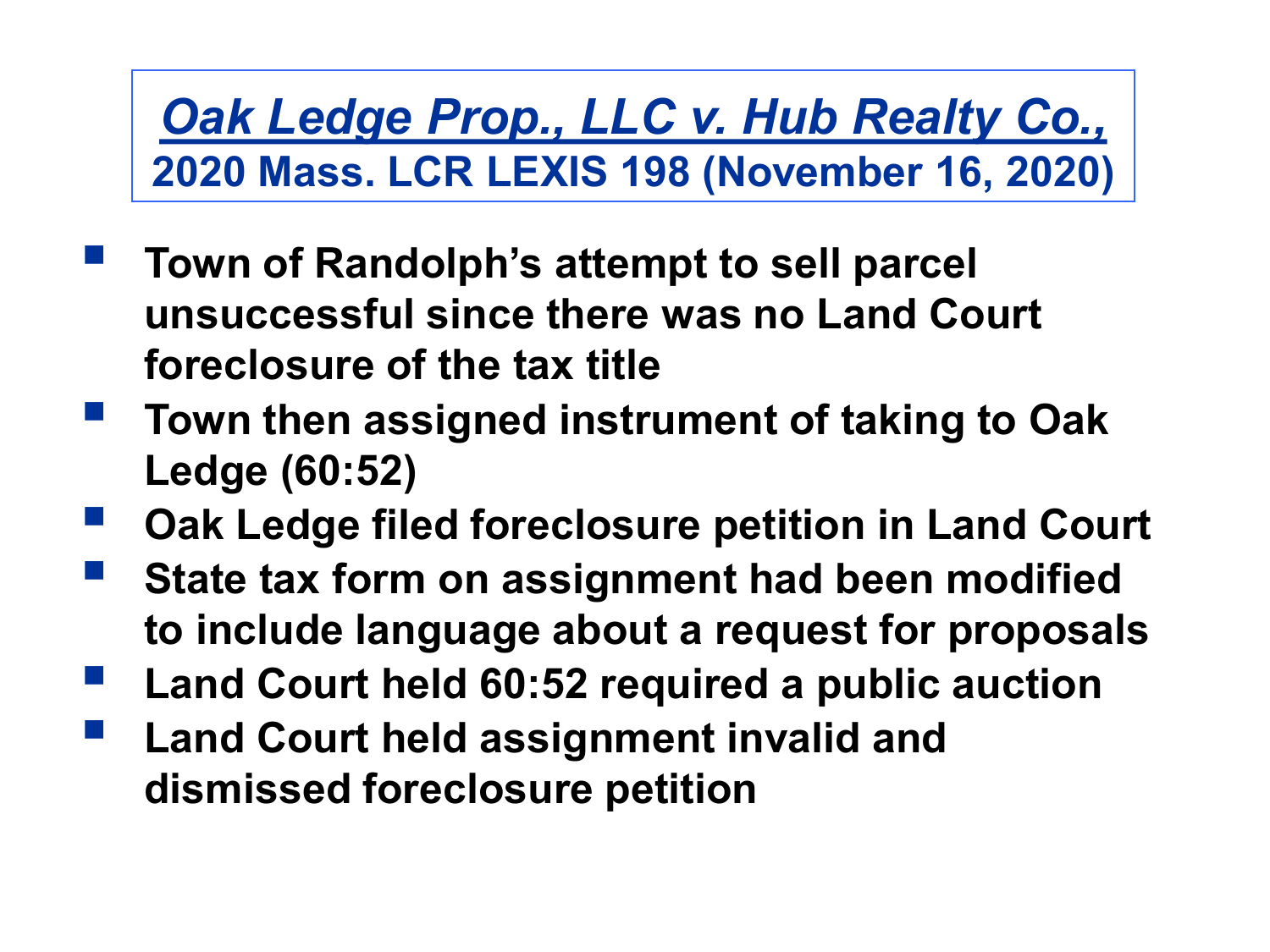*Ithaca Finance, LLC v. Leger,* **99 Mass. App. Ct. 368 (March 30, 2021)**

- **Private firm purchased city's real estate tax receivables**
- **Firm sought foreclosure of parcel in Land Court**
- **Owner was provided with notice of foreclosure petition and Land Court issued foreclosure decree**
- **Owner did not file petition to vacate decree within one year period (60:69A)**
- **Private firm's failure to follow strict terms of G.L. c. 60, sec. 2C did not mean that the owner was denied due process**
- **Land Court rejected owner's equitable claims and foreclosure was upheld. Appeal to SJC denied.**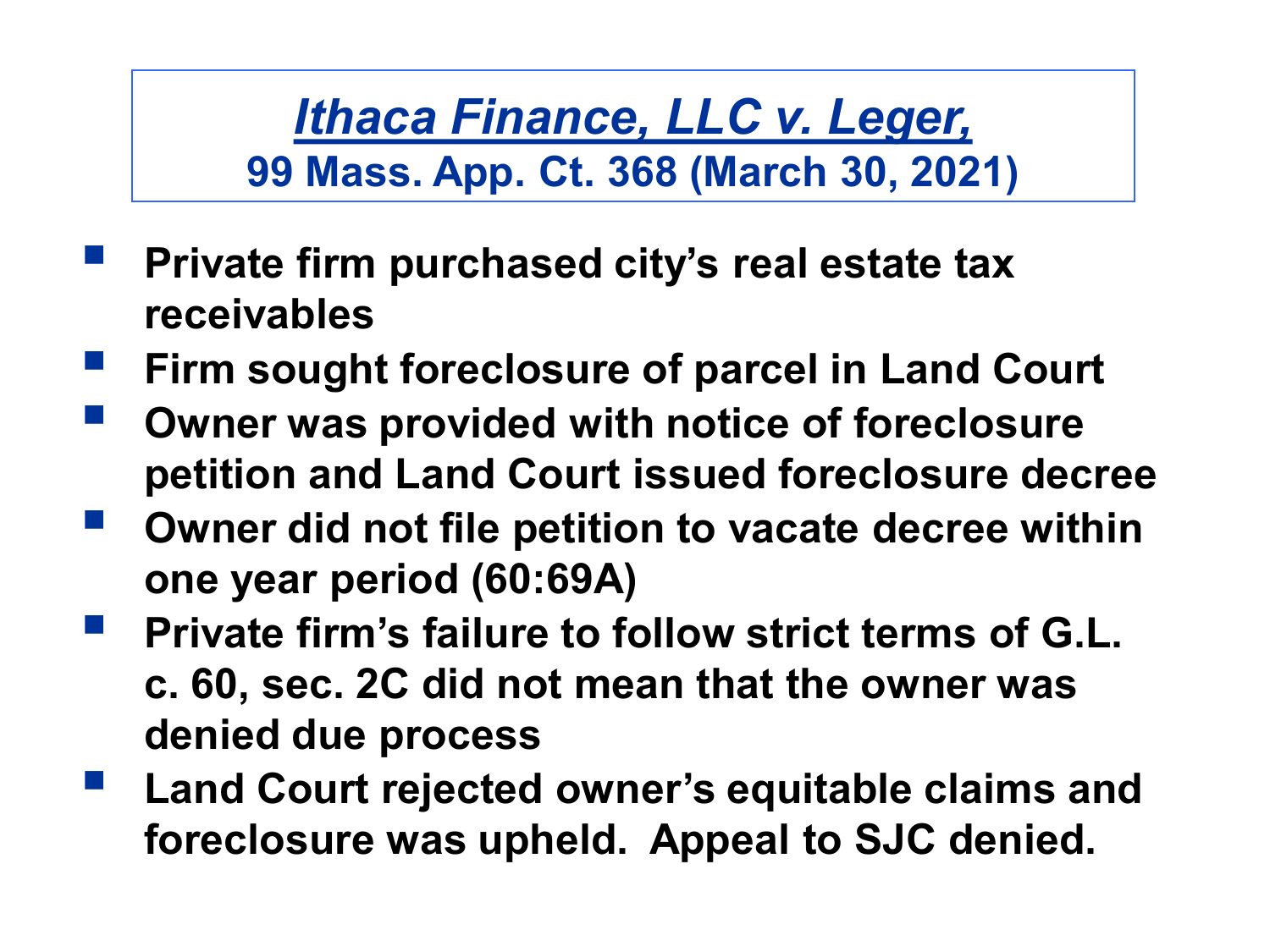*LHPNJ, LLC v. Jefferson Dev. Partners,*  **2021 Mass. LCR LEXIS 37 (March 17, 2021)**

- **Mortgagee challenged City of Taunton's assignment of tax title under 60:52**
- **Land Court held mortgagee not entitled by statute to notice of tax title assignment auction**
- **Land Court found no authority to support mortgagee's claim that lack of notice was a denial of due process**
- **Land Court reserved for trial whether Taunton's firewatch liens were perfected and then, if they were perfected, would address mortgagee's denial of due process claim and the abatement of interest**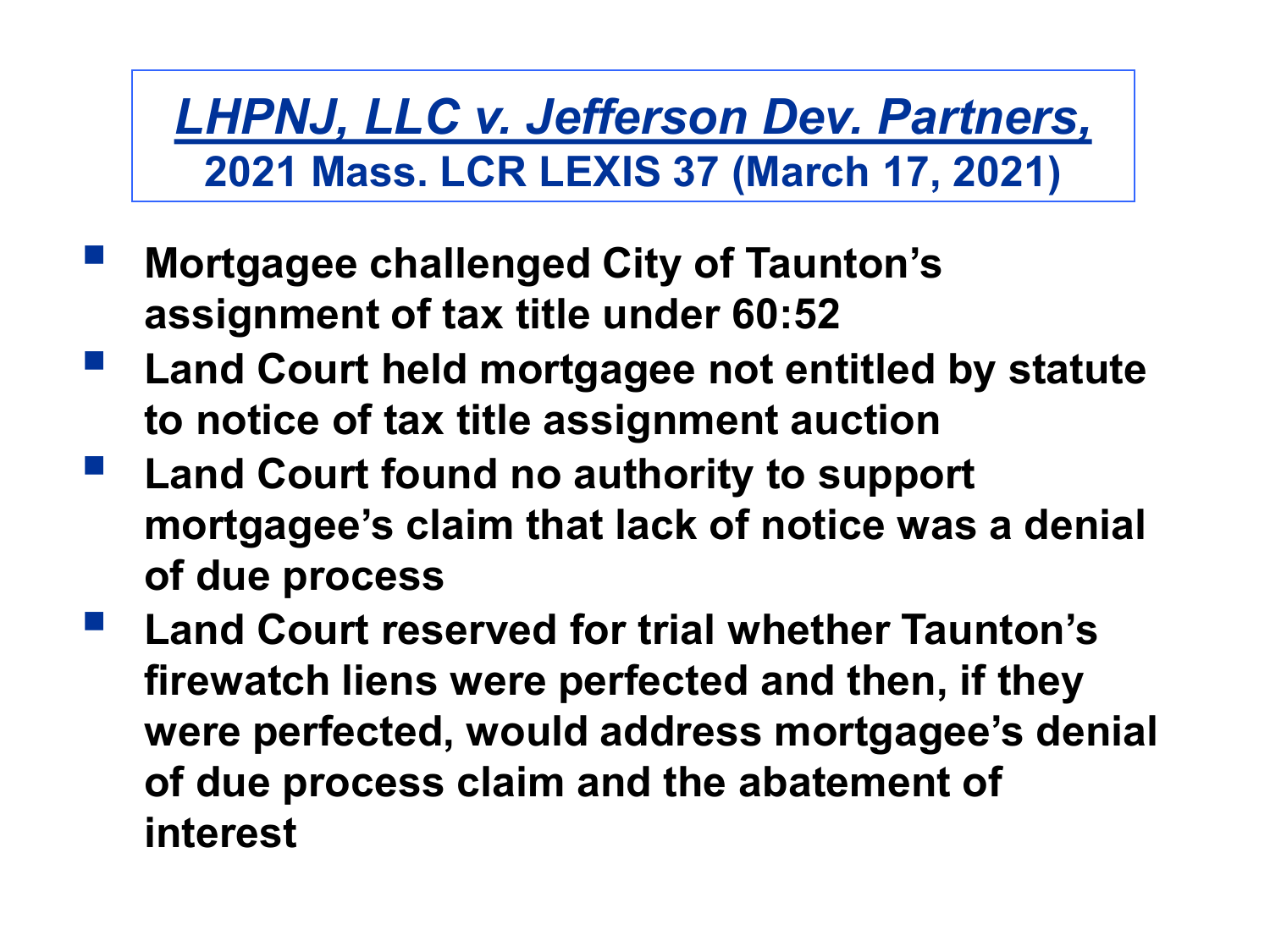

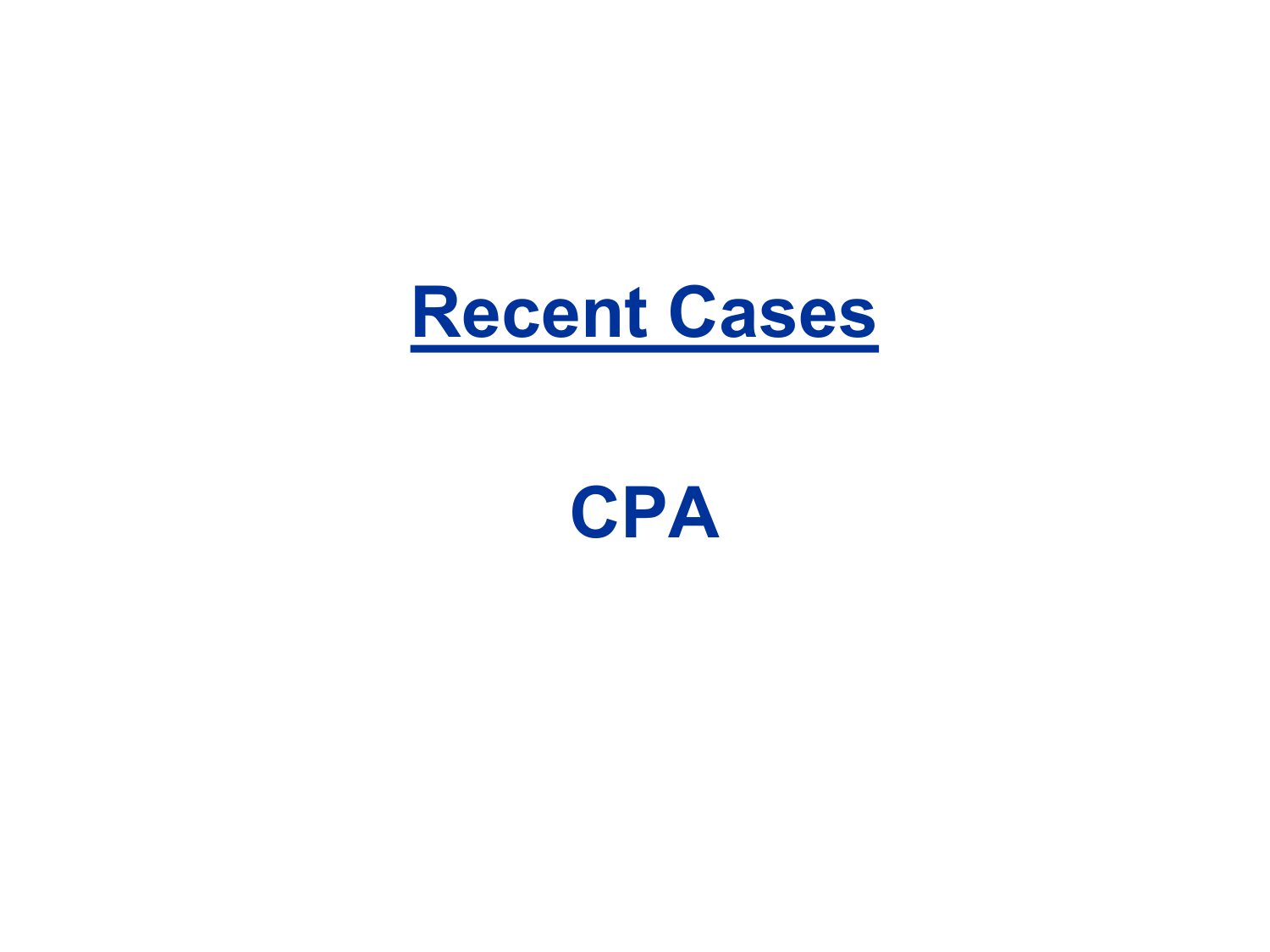*Silverio v. North Andover,* **C.A. No. 1977CV00629 Superior Court (March 22, 2021)** 

- **17 North Andover taxpayers had standing to challenge CPA appropriation for a sports complex in a public park**
- **Judge reviewed CPA Projects Database to support CPA expenditure which only incidentally benefited the public school**
- **Judge found the project was mostly the rehabilitation of open space recreation land**
- **Bleachers were not a prohibited stadium**
- **Artificial turf and groundwork were prohibited**
- **Other features of the project were held to satisfy CPA**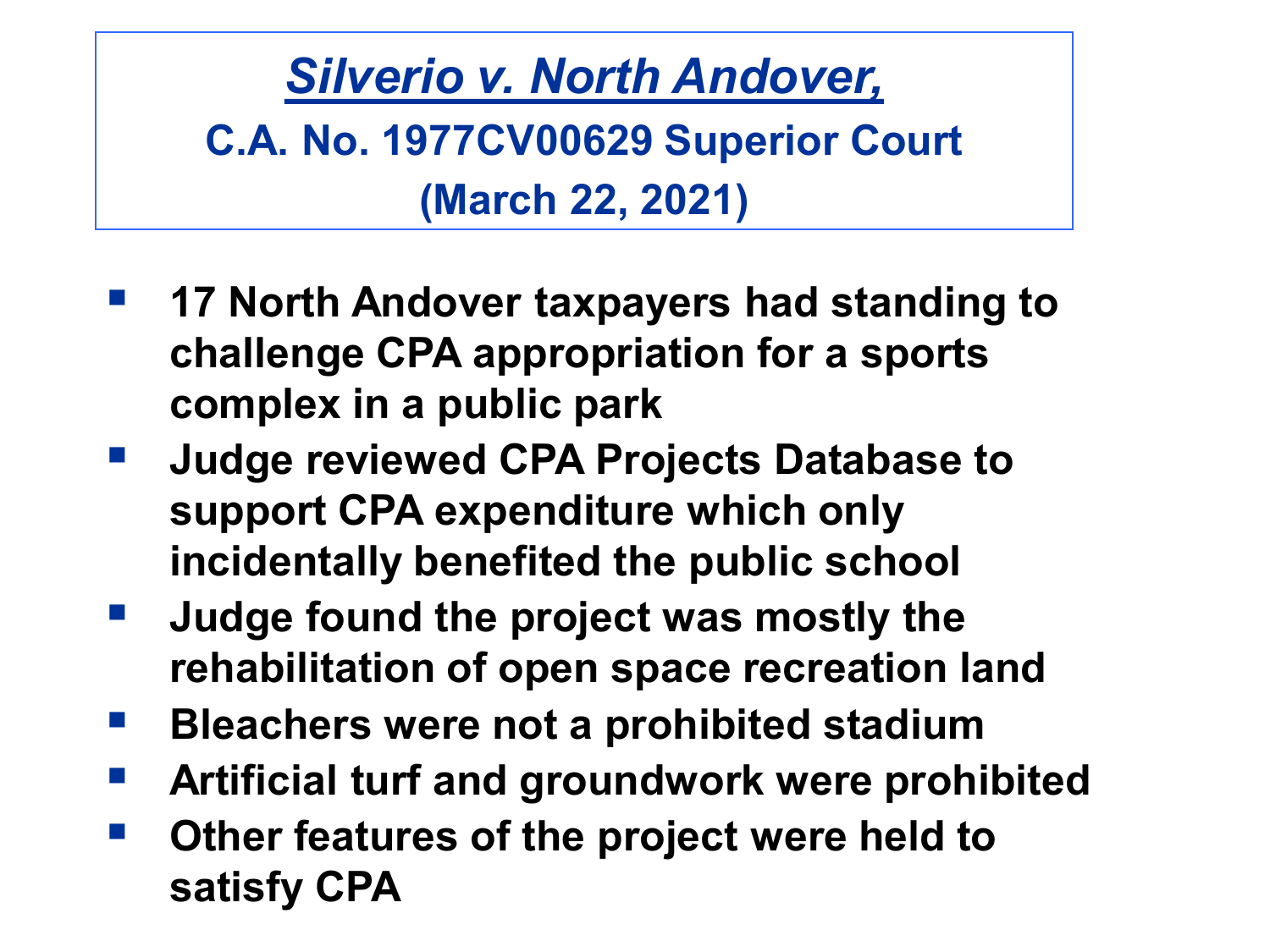

# **Employment**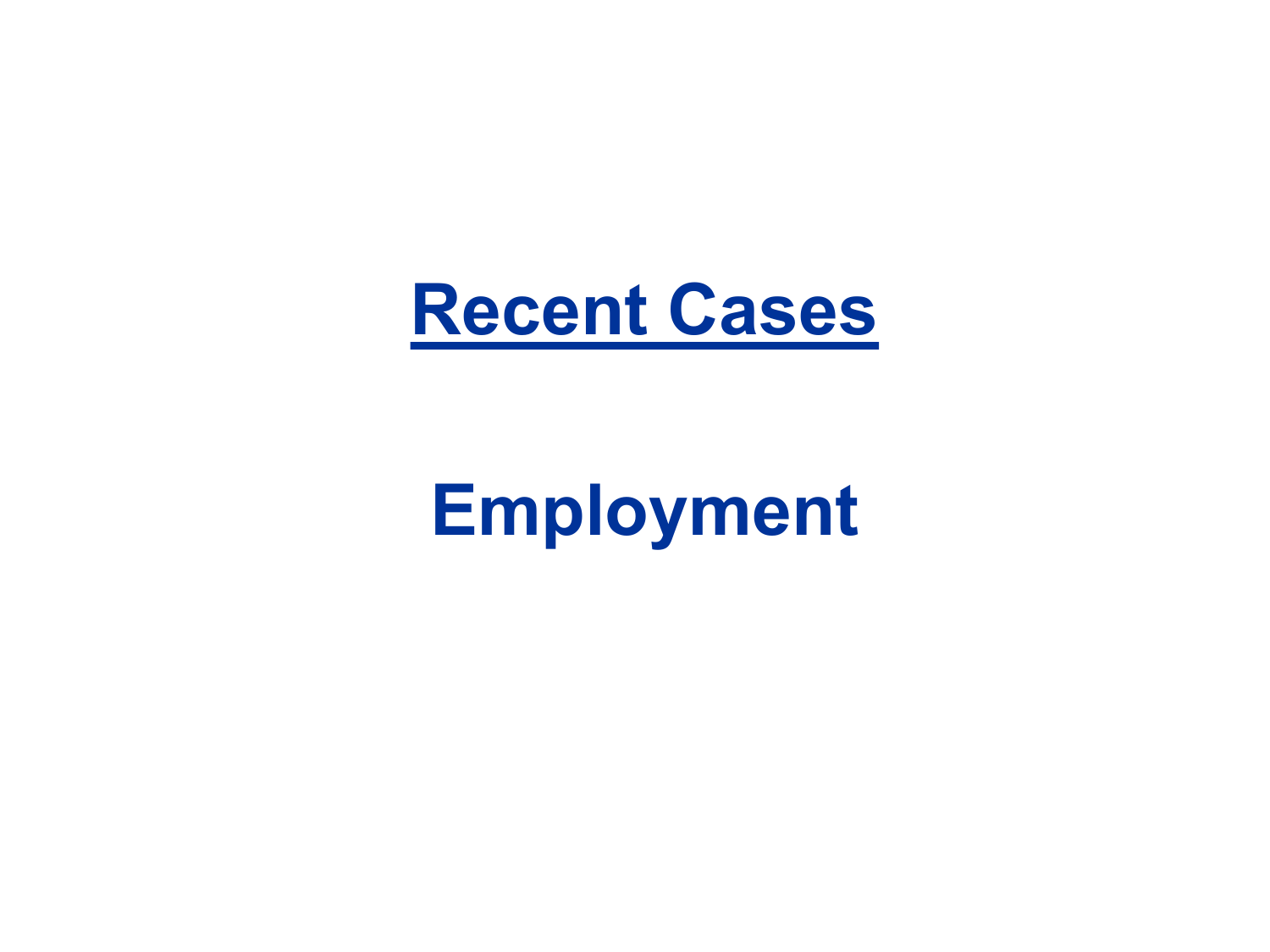**487 Mass. 278**

### **(April 27, 2021)**

- **In this extensive case, Town appealed a decision of the Civil Service Commission ruling that the Town had acted in bad faith in unjustly terminating Alston, a firefighter, and awarding reinstatement with back pay**
- **Alston, a black firefighter, had received a voicemail from a lieutenant superior that concluded with a racial slur, which he later claimed was not meant to refer to Alston**
- **Alston filed a formal complaint with the thenfire chief, who after meeting with Alston and other Town officials, moved the lieutenant to another fire station, and told Alston the lieutenant would never be promoted**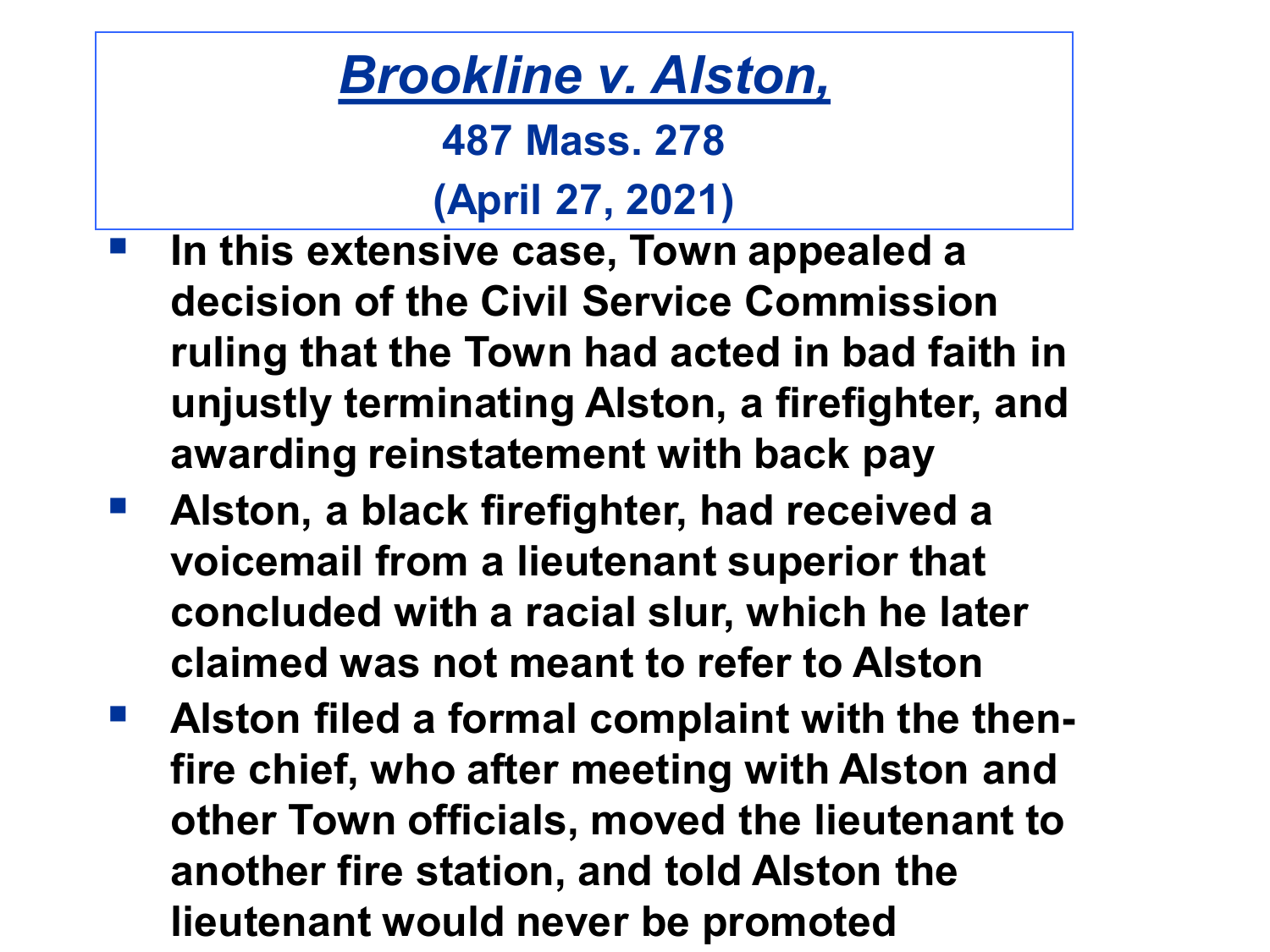- **The Selectboard conducted a disciplinary hearing for the lieutenant and, contrary to the fire chief's recommendation of harsher discipline, including no promotions, approved only a lesser 42-hour unpaid suspension**
- **The Town made a series of FD promotions, including promoting the lieutenant to temporary fire captain, then full captain**
- **A fellow firefighter posted on a union blog a derogatory message referring to Alston**
- **MCAD trainers conducted discrimination prevention for Town employees, Town circulated an anti-discrimination policy**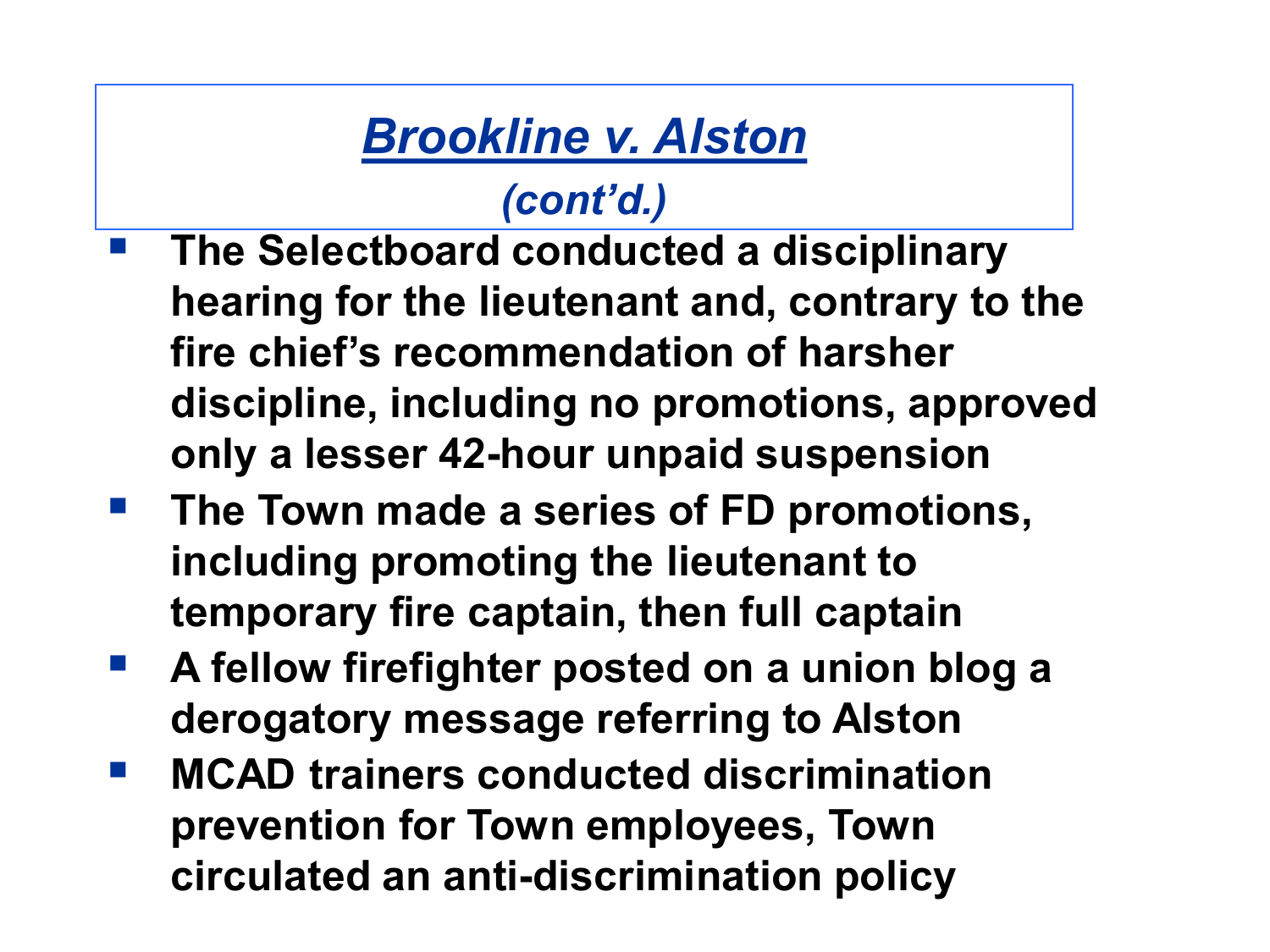- **Alston filed a complaint with MCAD alleging the Town had discriminated against him by promoting the lieutenant; he later amended his complaint to include claims alleging systemic retaliation with the FD, after he reported the voicemail**
- **He subsequently withdrew his MCAD complaint and filed a civil action in state court**
- **Alston subsequently found the word "leave" written on the door of his assigned fire engine seat; he also reported feeling shunned by his fellow firefighters and began expressing fear that they would not "have his back" during an emergency fire situation**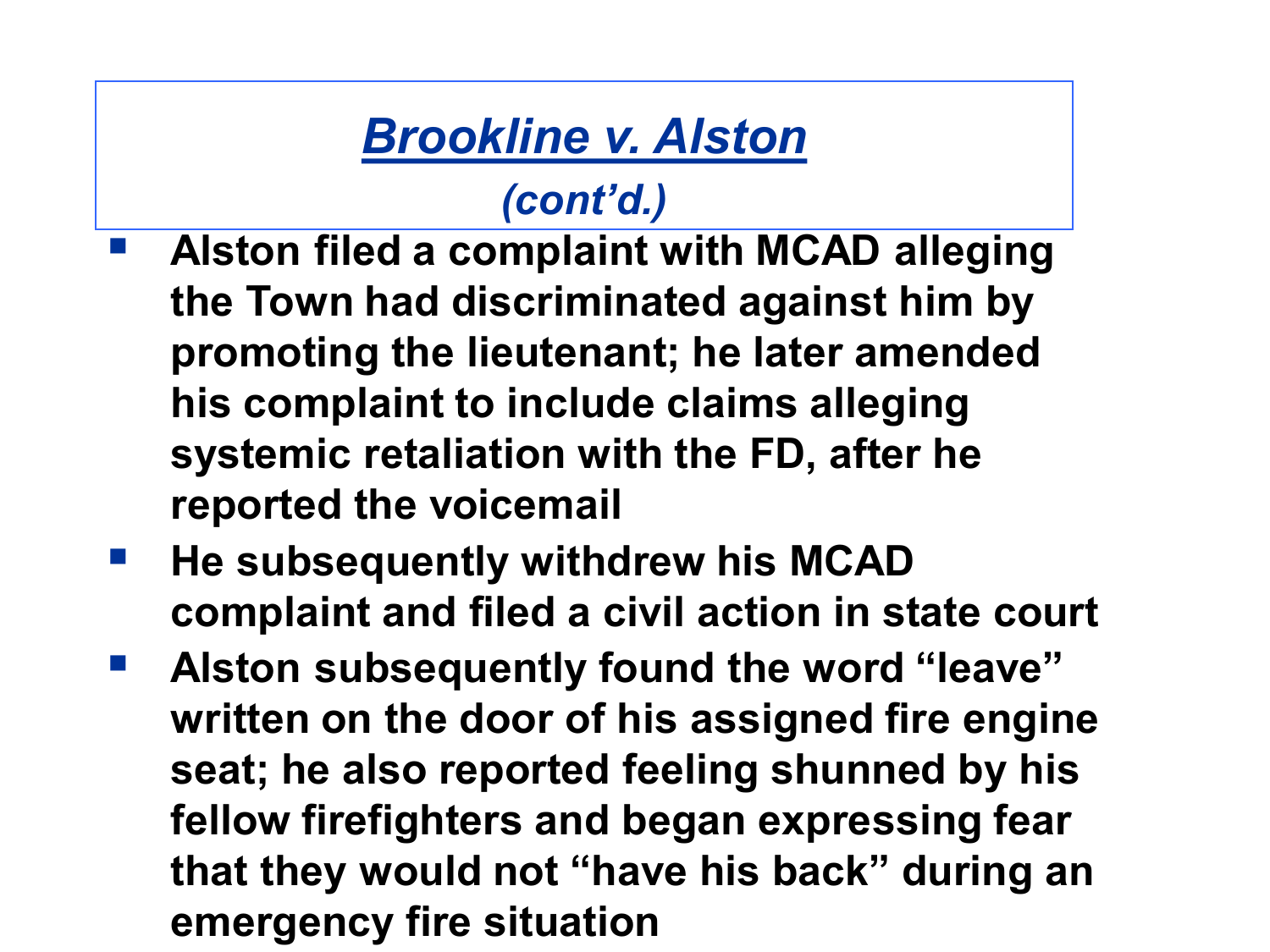- **In response, Alston allegedly made comments to superiors that were perceived to be threats of workplace violence; he was placed on paid leave and met with a Town-hired psychiatrist**
- **The Town hired another psychiatrist to evaluate Alston; she reported that Alston could return to the FD, with a plan to reduce his stress**
- **She recommended three conditions for his return: mental health care, stress-reducing workplace accommodations and random drug screenings**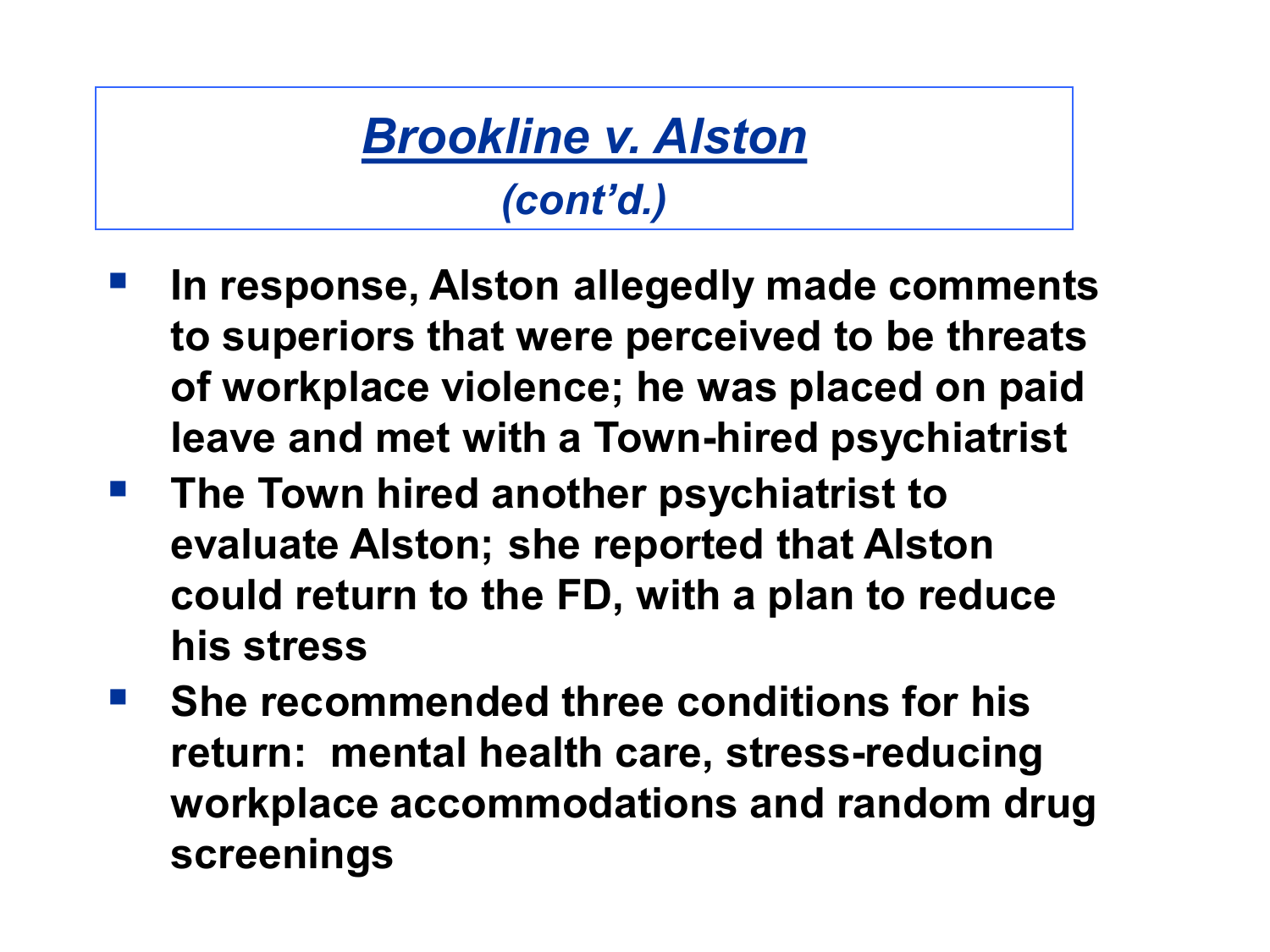- **Town Counsel contacted Alston's attorney about the steps Alston would need to take to return to work, including a required drug test**
- **He missed the drug test, and his paid leave was terminated due to noncompliance**
- **Town later allowed him to be placed on paid sick leave, which he subsequently exhausted**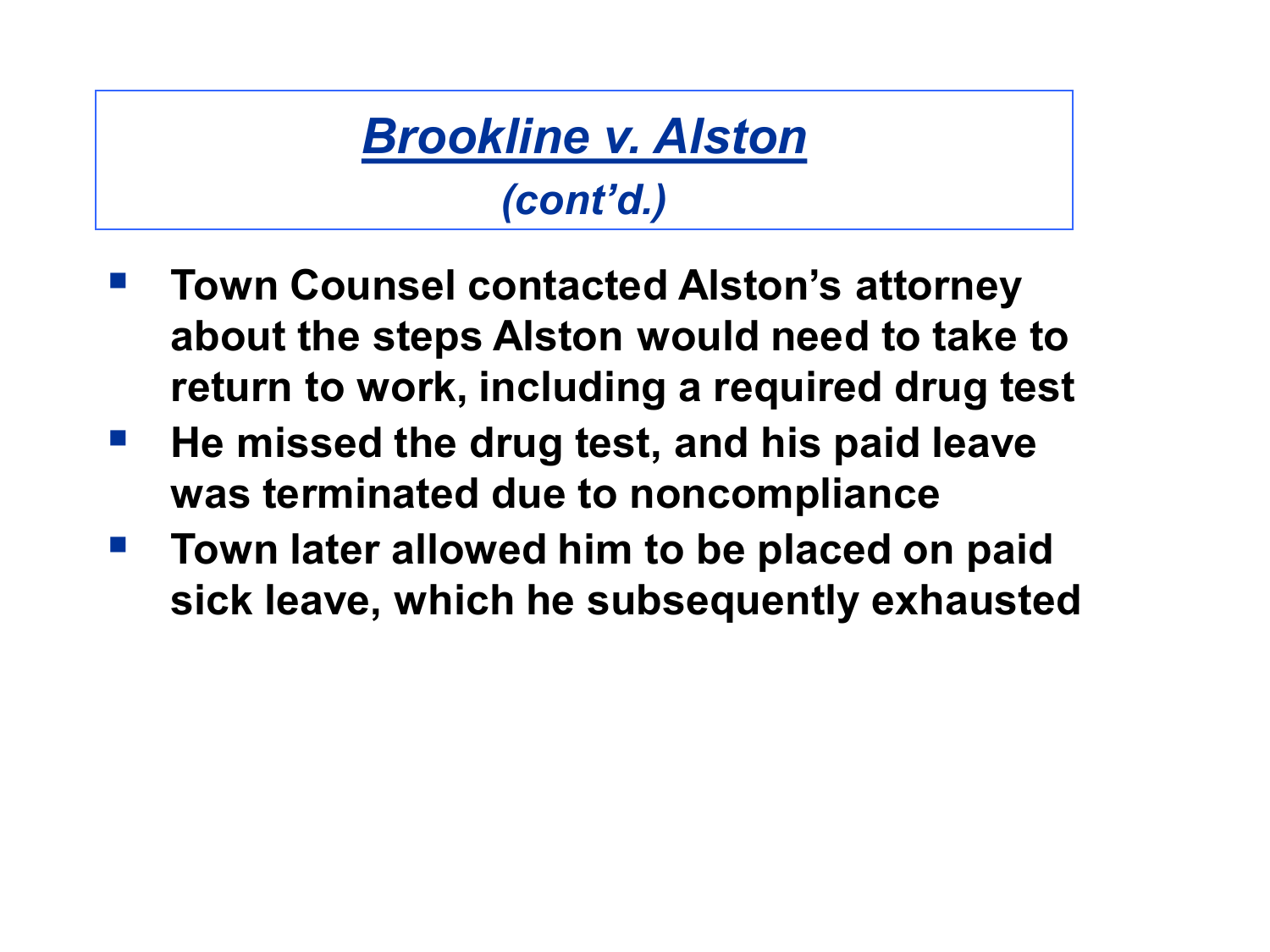- **Lieutenant who made offending remark now claimed that Alston besmirched his name in complaining about voicemail; other firefighters spoke about "narrative fabricated" against superior**
- **When Alston failed to appear for evaluation, Selectboard voted to fire Alston**
- **Alston appealed decision to the state Civil Service Commission (CSC), which upheld his termination**
- **Alston appealed CSC ruling to Superior Court**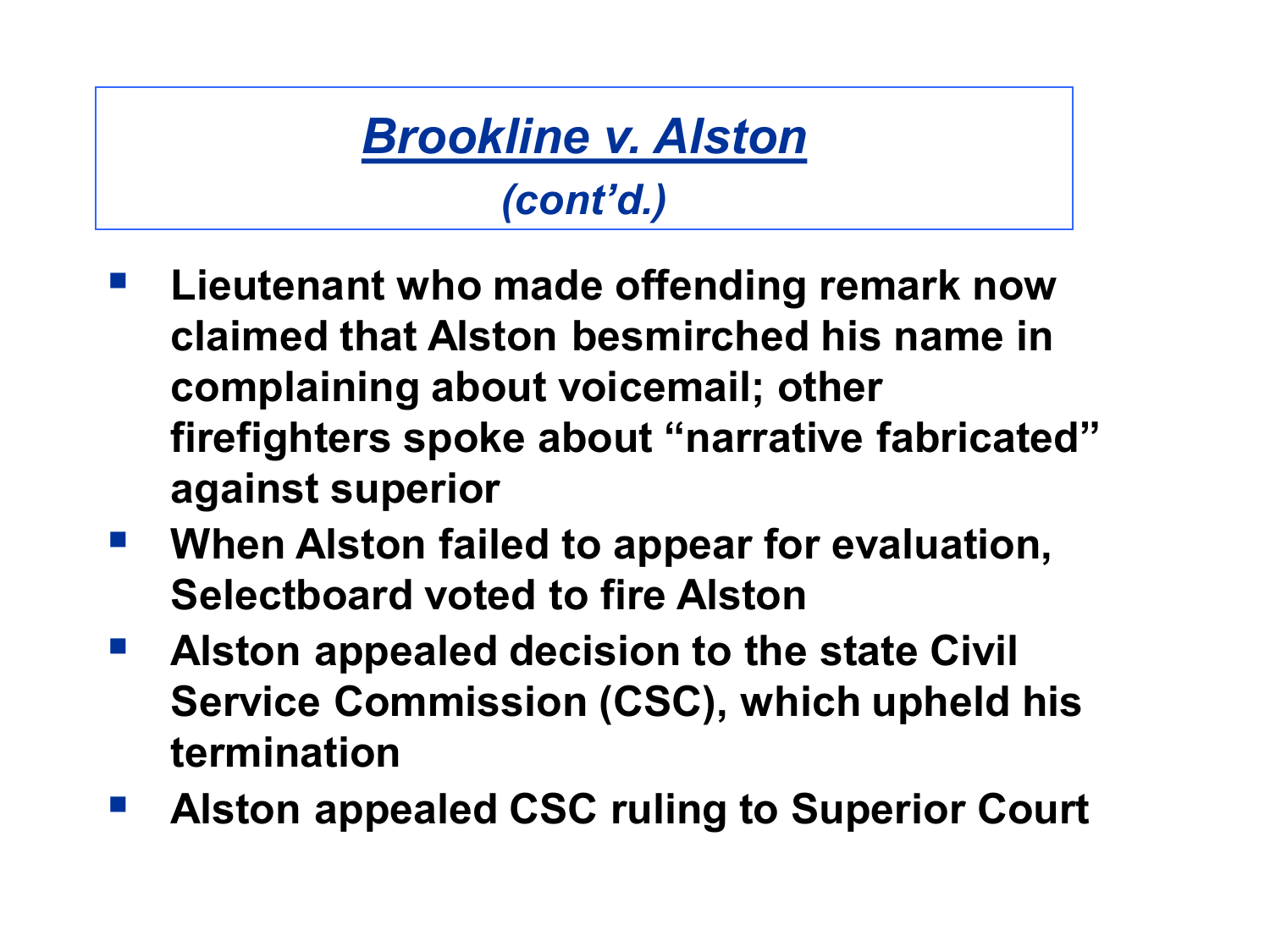- **In proceeding under 30A:14, SC judge vacated CSC's order, and remanded it to CSC for full evidentiary hearing**
- **SC judge, interpreting CSC law, held that "an employer lacks 'just cause' if a termination would not have occurred but for the employer's racially hostile environment, maintained in violation of basic merit principles"**
- **Judge also reasoned that "an employer has no right to demand proof that an otherwise fit employee can perform job duties in a racially hostile environment" and remanded case**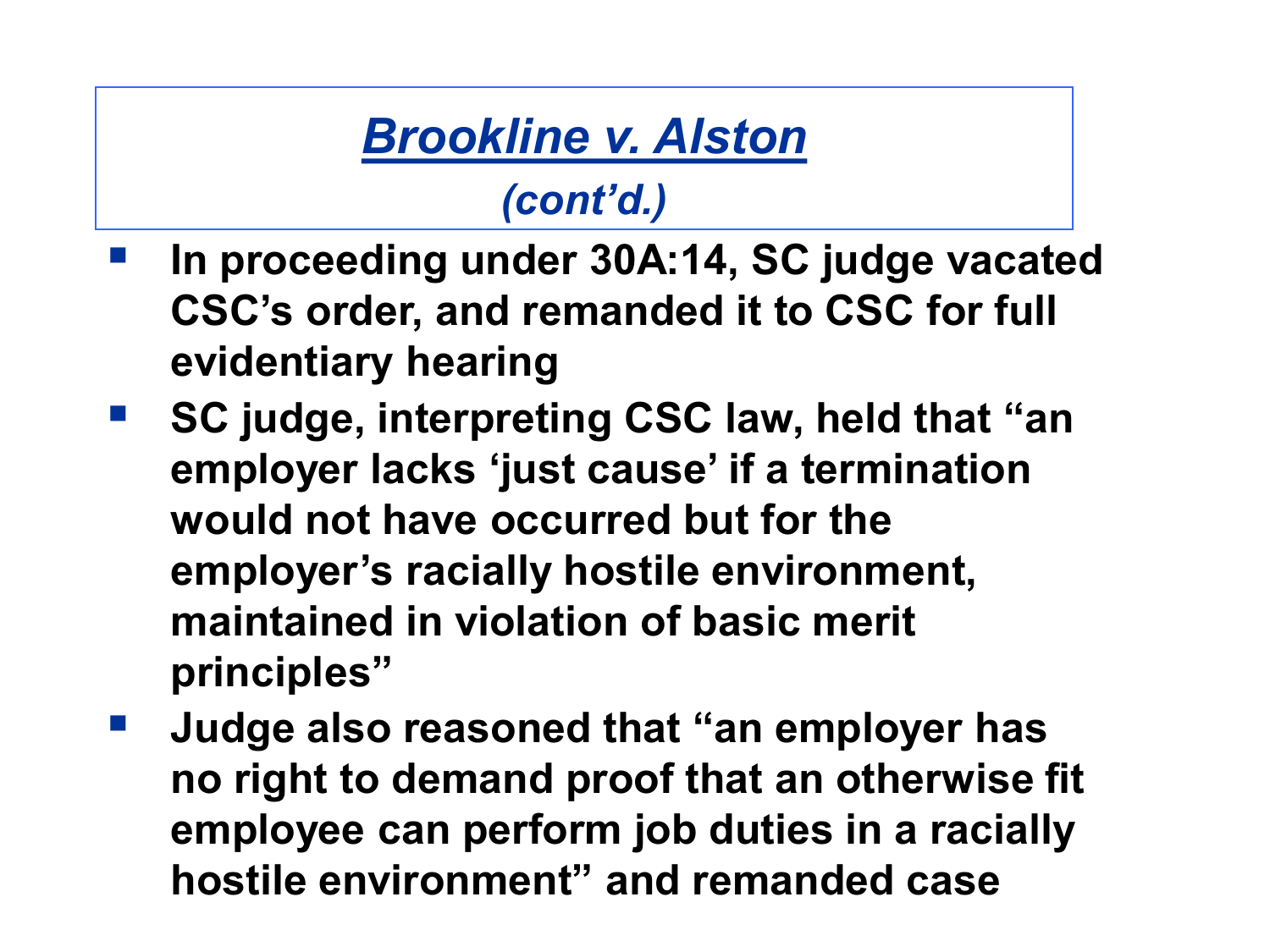- **On remand, after a hearing, the CSC concluded that the Town lacked just cause to terminate Alston and ordered reinstatement**
- **Town appealed to SC, which upheld CSC**
- **On appeal, SJC considered Town's claim CSC exceeded its authority by considering claims of discrimination that must instead be addressed to the MCAD, pursuant to c.151B**
- SJC reasoned that c. 31 civil service law's **fundamental purpose is "to ensure decisionmaking in accordance with basic merit principles" assuring fair treatment to all employees, including assuring constitutional protections**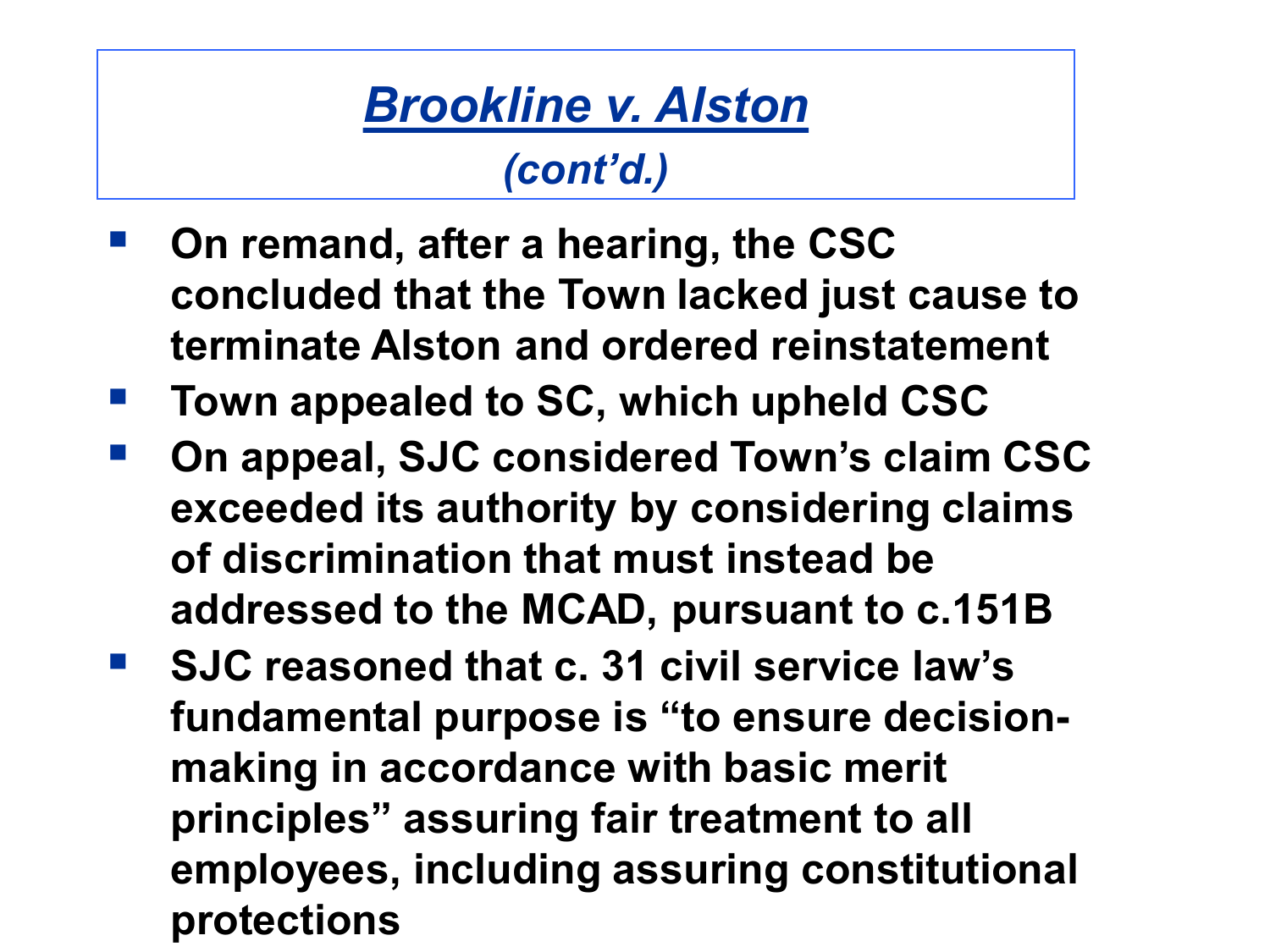- **SJC stated that MCAD does not have sole authority to consider fair treatment of all employees regardless of race; CSC can also determine that an employee has been subject to racist and retaliatory acts by an employer**
- **Town next argued that prior MCAD filing by Alston later filed in SC should bar Alston's claims of racial discrimination; SJC concluded there was no impediment to this matter, as it involved a 151B issue, not civil service matter**
- **Town finally argued that CSC lacked sufficient evidence to render its decision invalid**
- **SJC held that CSC made proper findings**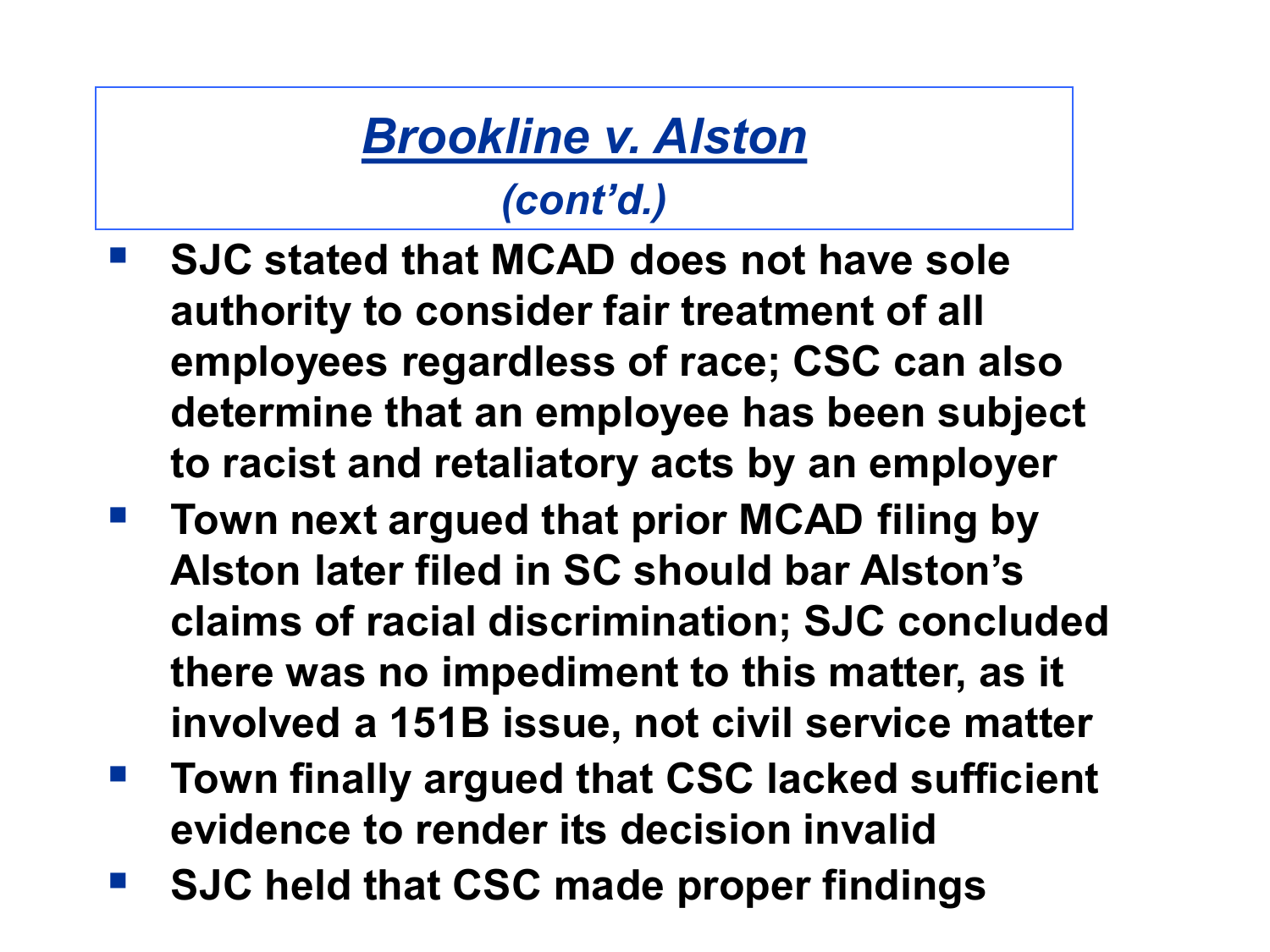

# **Land Use**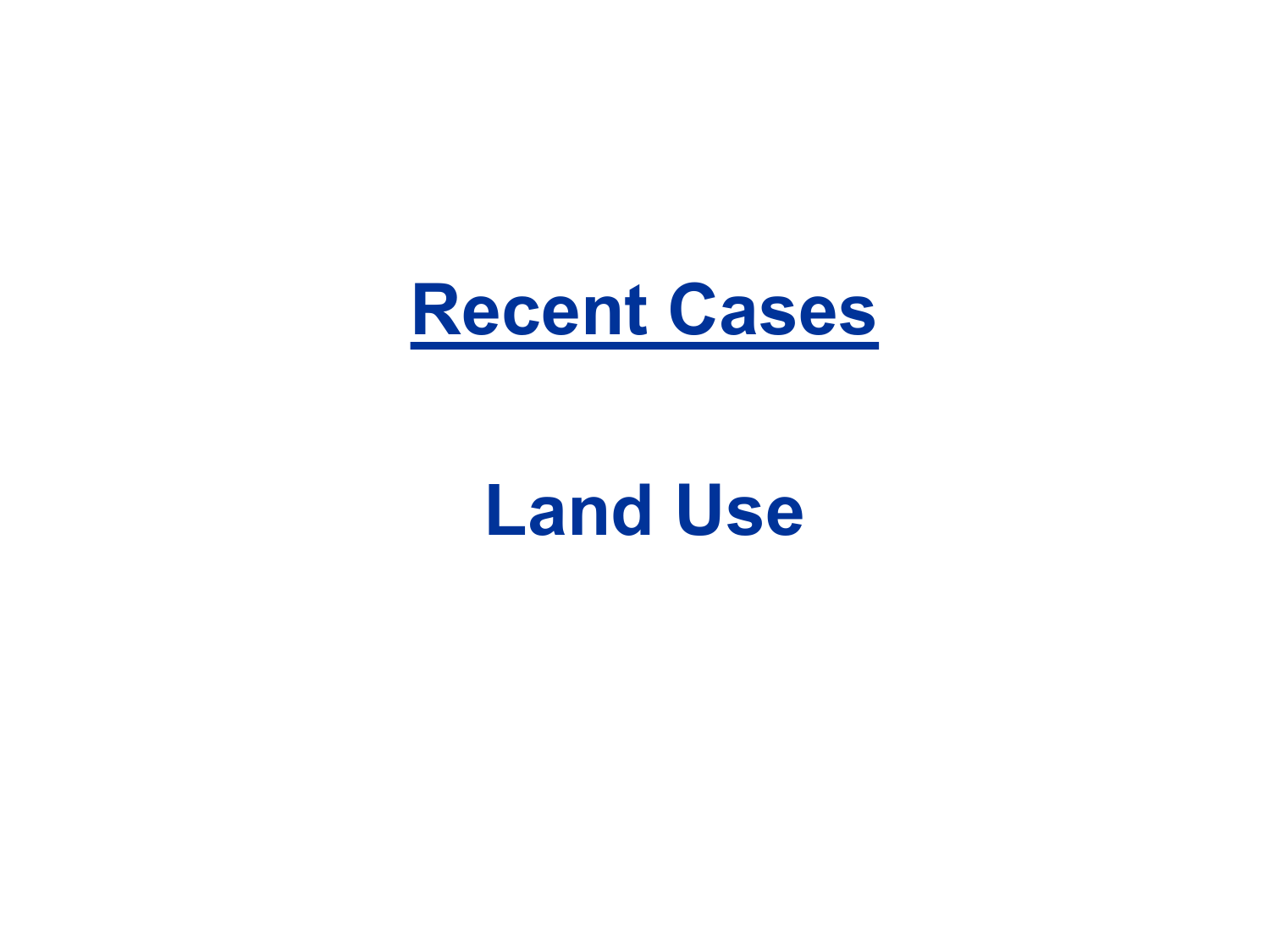*Valley Green Grow v. Charlton,* **99 Mass. App. Ct. 670 (October 14, 2020)**

- **VGG purchased commercial fruit orchard containing 94.6 acres, at which it planned to construct a 1m-sf cannabis cultivation facility for growing, manufacturing and processing medical and recreations use cannabis**
- **Town's building inspector opined that the site and proposed purpose were consistent with zoning bylaw's agricultural district uses**
- VGG filed preliminary subdivision plan w/ PB, **which triggered a zoning freeze for the site**
- **Town's selectboard voted to approve both a development plan with VGG and a Host Community Agreement (HCA)**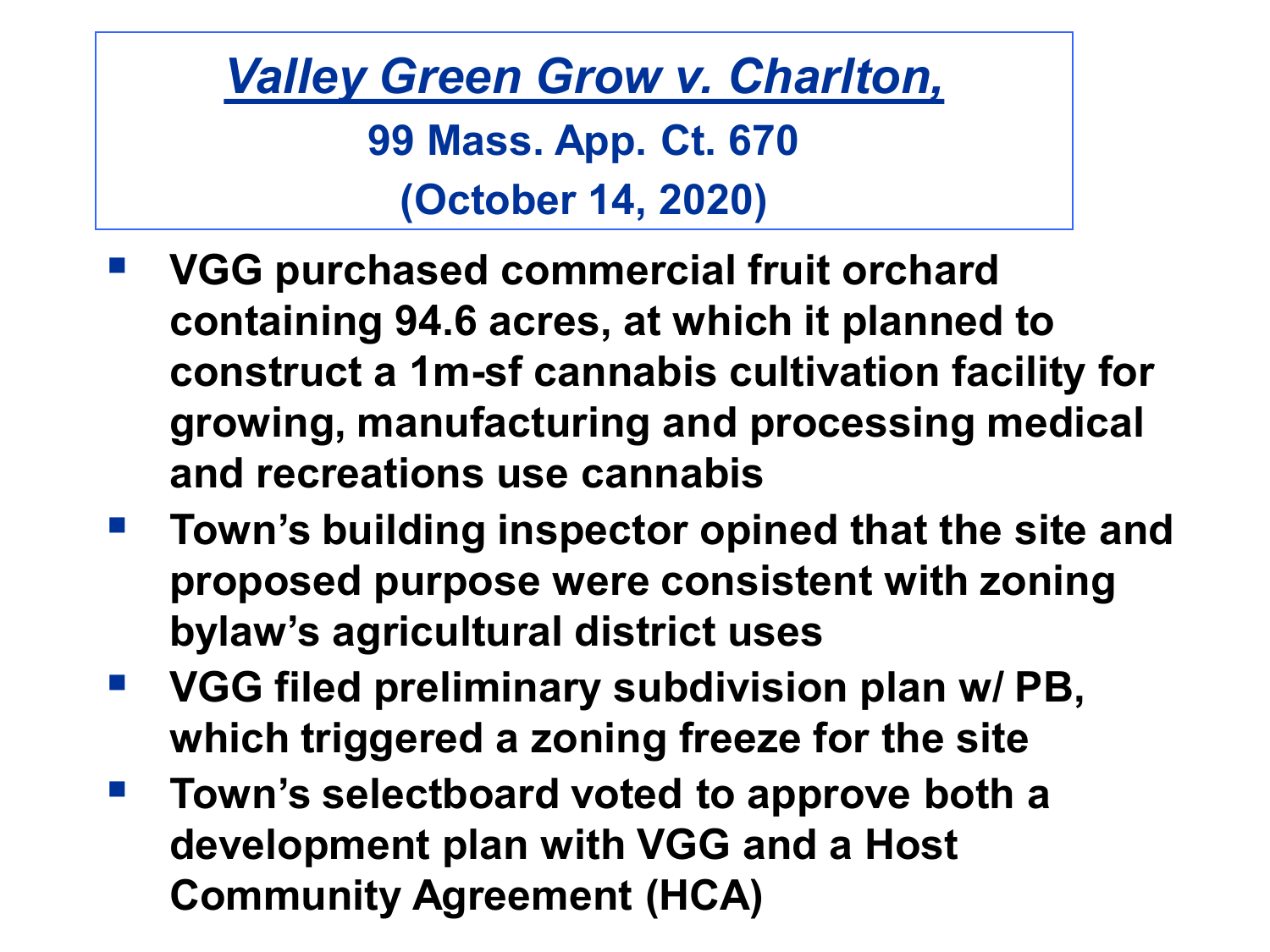### *Valley Green Grow v. Charlton*

- **VGG filed for site plan review, per development agreement, which PB denied, claiming that the use was light industrial, not an agricultural use allowed by zoning**
- **In another action, abutter sought declaratory judgment, stating VGG's use was not allowed**
- **Land Court disposed of two cases, holding that marijuana cultivation was agricultural use, not industrial**
- **Land Court also held that zoning allowed proposed use by right and that postharvest processing facilities and cogeneration energy plant were lawful accessory uses**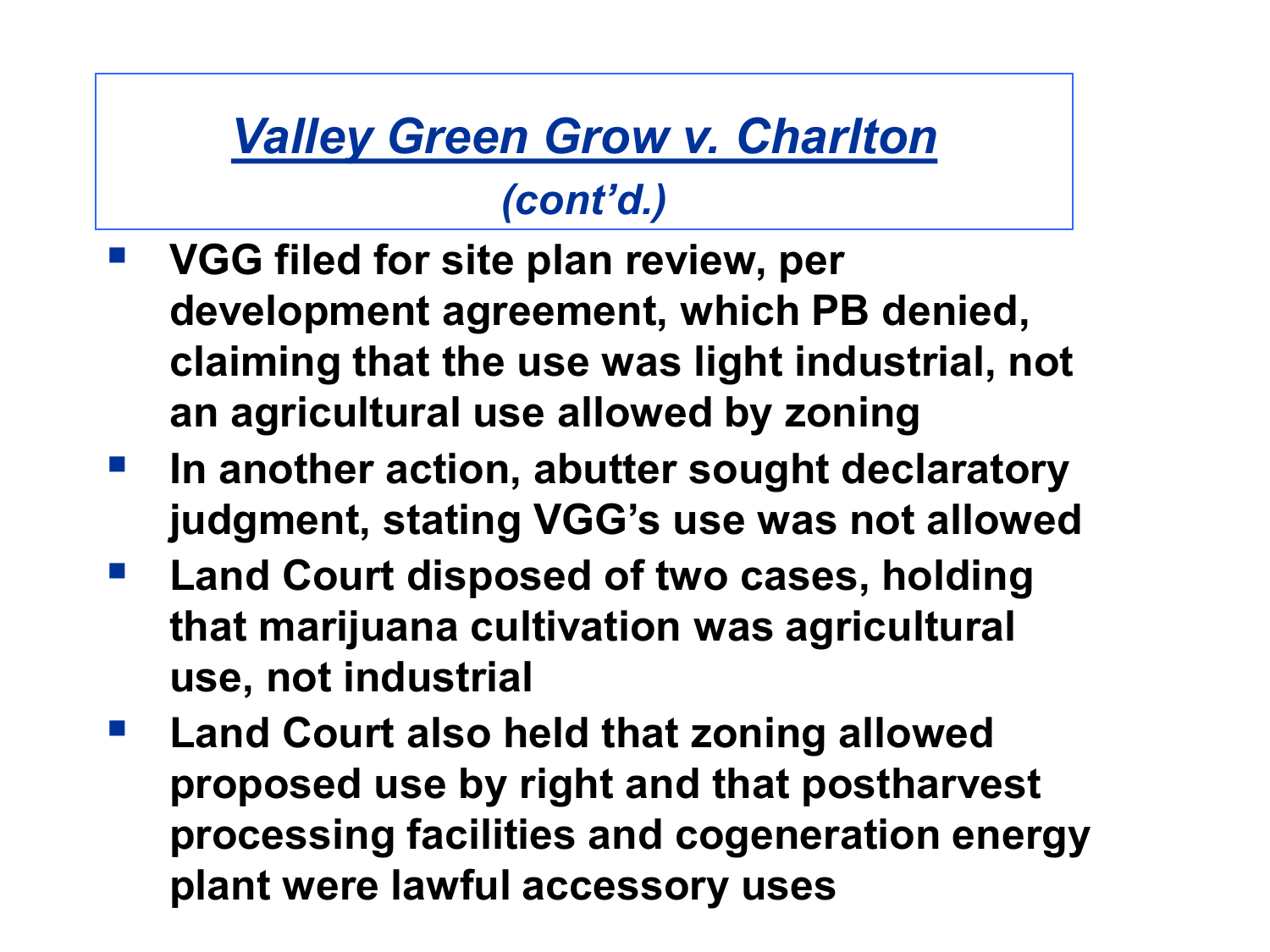# *Valley Green Grow v. Charlton*

- **Appeals Court upheld Land Court decisions**
- **Appeals Court reasoned that VGG's uses were primarily agricultural and the proposed facility fit within the zoning bylaw's allowed uses as an indoor light commercial horticulture/floriculture establishment (e.g., greenhouse) use allowed by right in the two zoning districts**
- **Appeals Court also discussed MA regulation of cannabis industry**
- **Appeals Court also held that the postharvest production and cogeneration facilities did not overwhelm the main use and were accessory**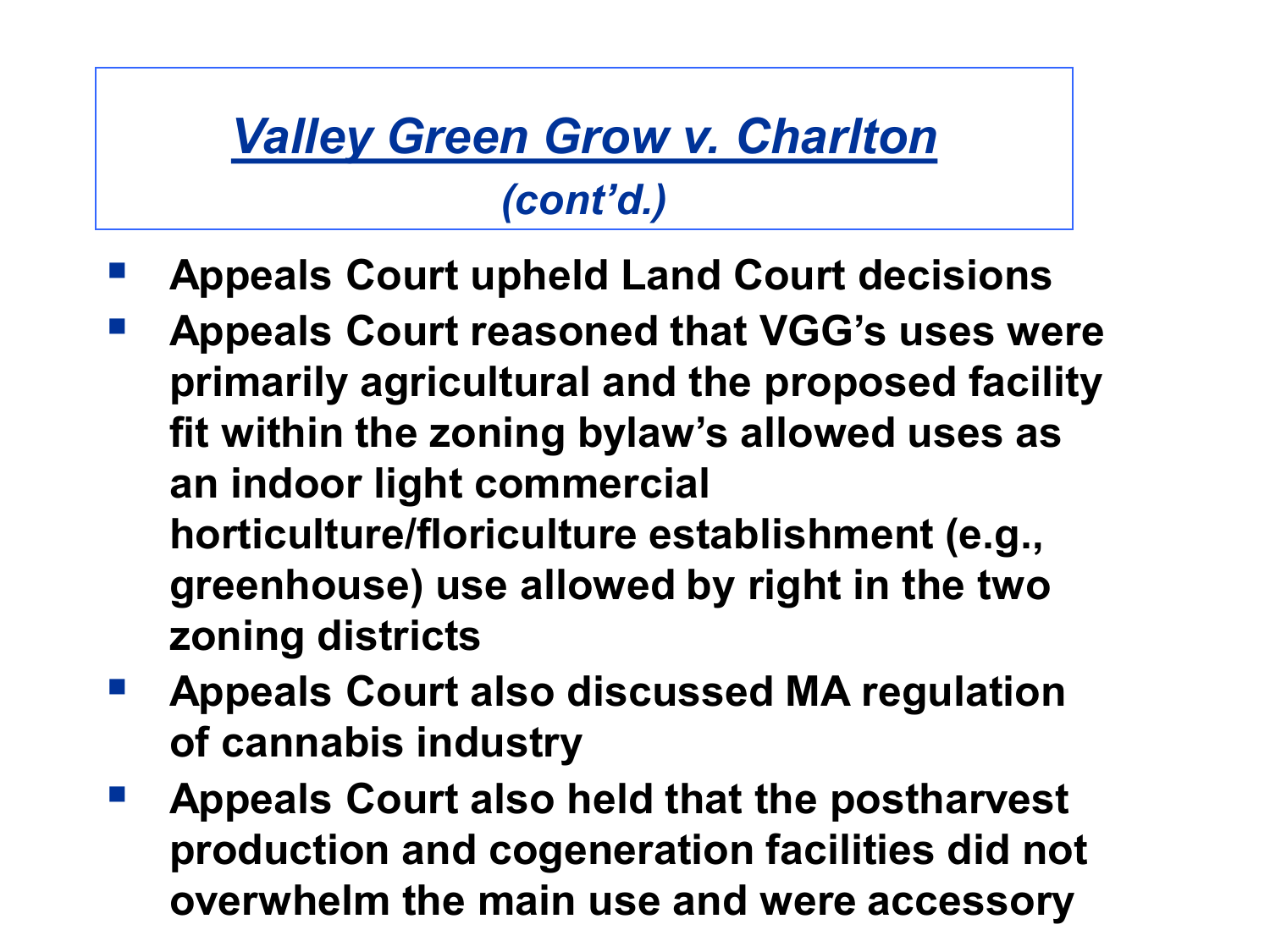*Mederi, Inc. v. Salem,* **SJC-13010 (July 31, 2021)**

- **Aggrieved cannabis license applicant appeals City's denial of HCA, pursuant to 94G:3[d]**
- **Mederi had argued that 94G:3[d] imposes a duty on municipalities to enter into an HCA with a prospective applicant on the basis that such applicant can demonstrate that it is able to fulfill municipal HCA requirements**
- **Trial court upheld City's motion to dismiss**
- **SJC upheld dismissal, holding that 94G:3[d] provides only that an applicant must enter into an HCA before it can operate**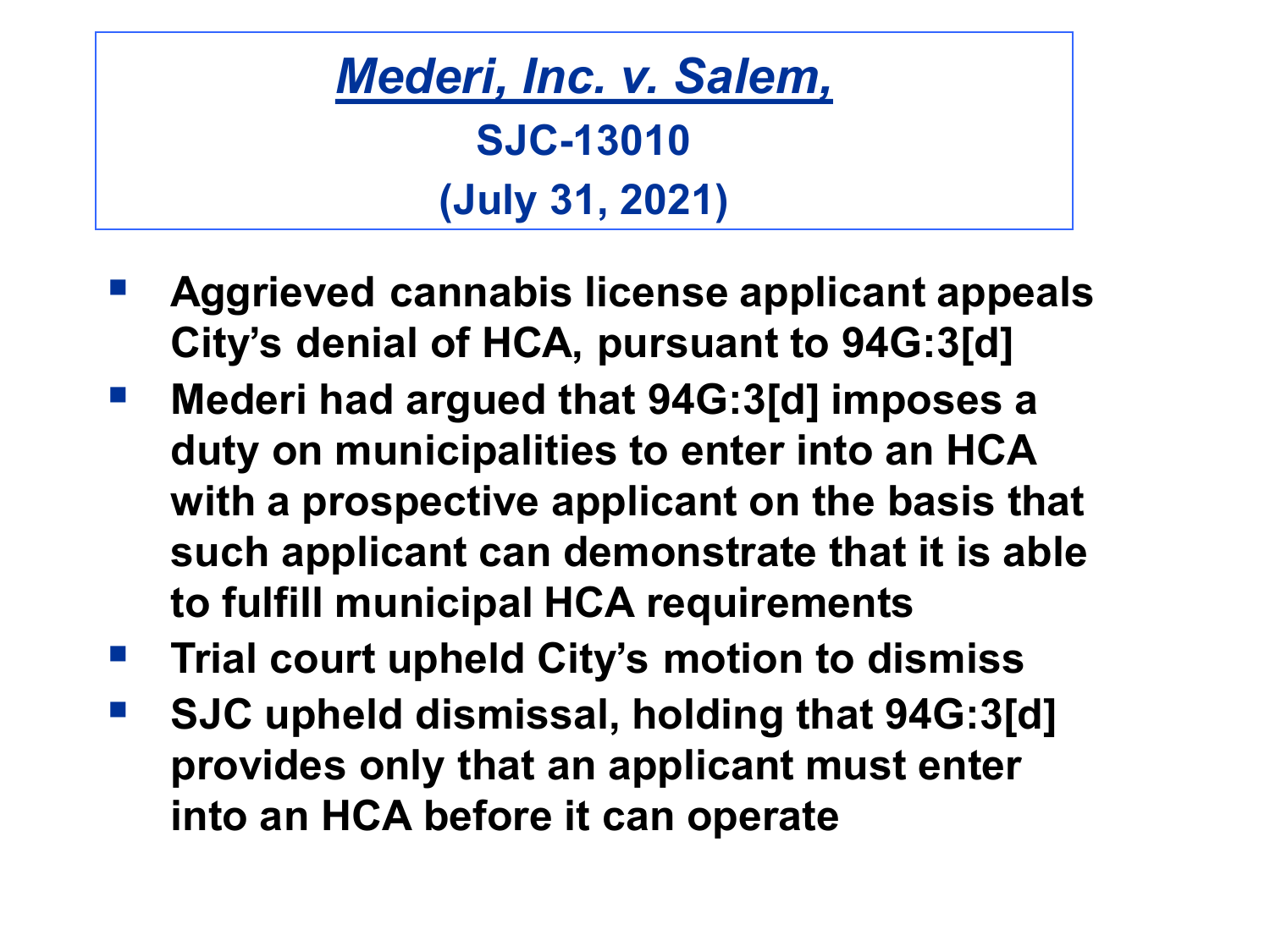# *Mederi, Inc. v. Salem*

- **SJC stated that there is no obligation on the part of municipalities to enter into an HCA**
- **94G:3[d] contemplates that a municipality will establish its own regulations for applicants and the municipality will negotiate with applicants regarding stipulations of responsibilities between the parties, including impacts and benefits to the community**
- **Mederi further argued that the City, in choosing to enter HCAs with other applicants, had created an unlawful "pay-to-play" scheme and that it acted arbitrarily in its decisions**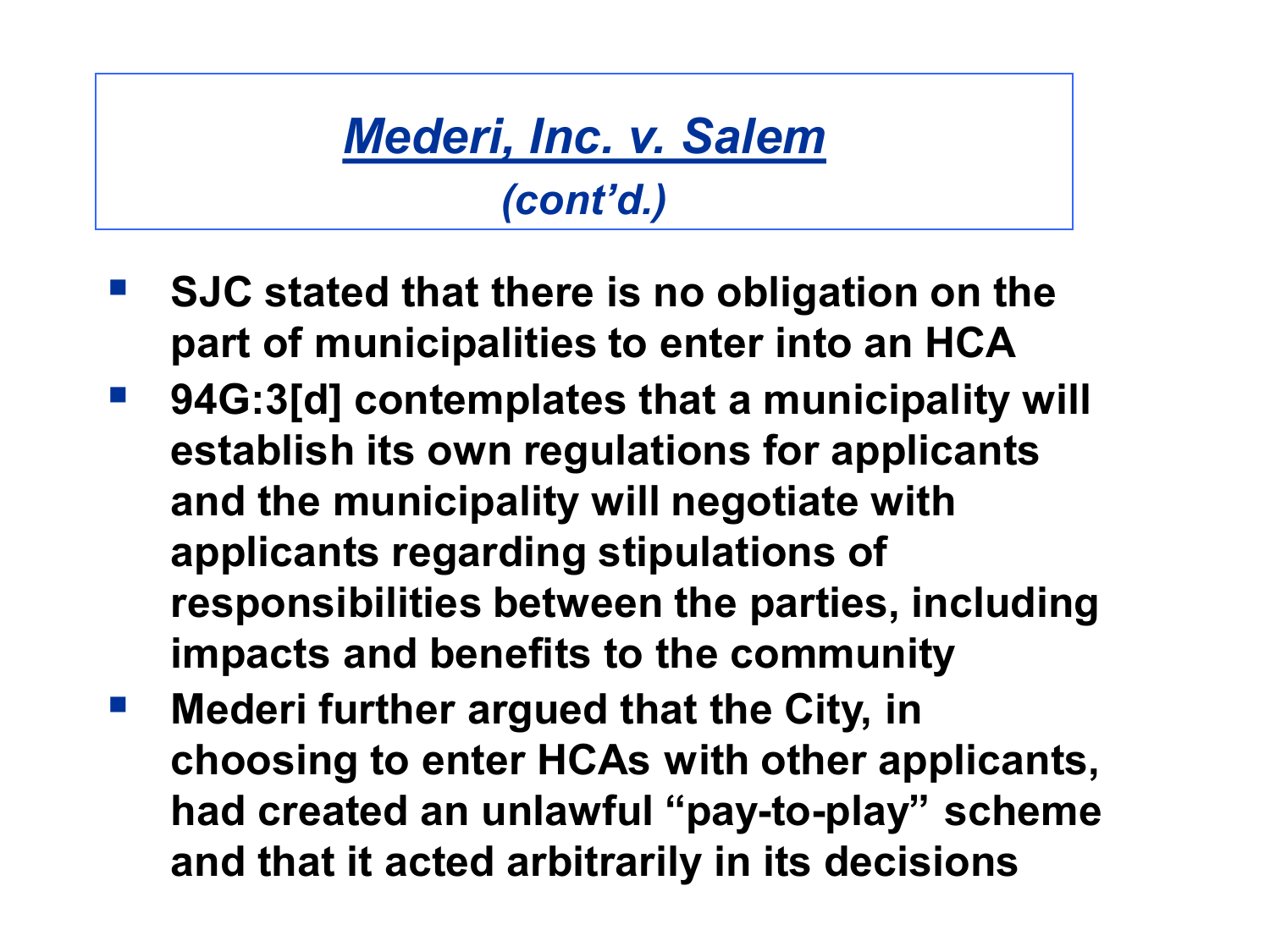### *Mederi, Inc. v. Salem (cont'd.)*

- **The SJC analyzed the City's local efforts in determining which applicants best met the City's criteria for successful applicants and noted that the City made a decision to limit the number of licenses it would issue**
- **The SJC ruled that the City's analysis showed a rational basis for its recommendations and were not arbitrary and capricious**
- **The SJC's decision is significant in affirming local control for municipalities to articulate their own reasonable criteria for awarding HCAs as long as they clearly articulate such objectives and act reasonably in their reviews**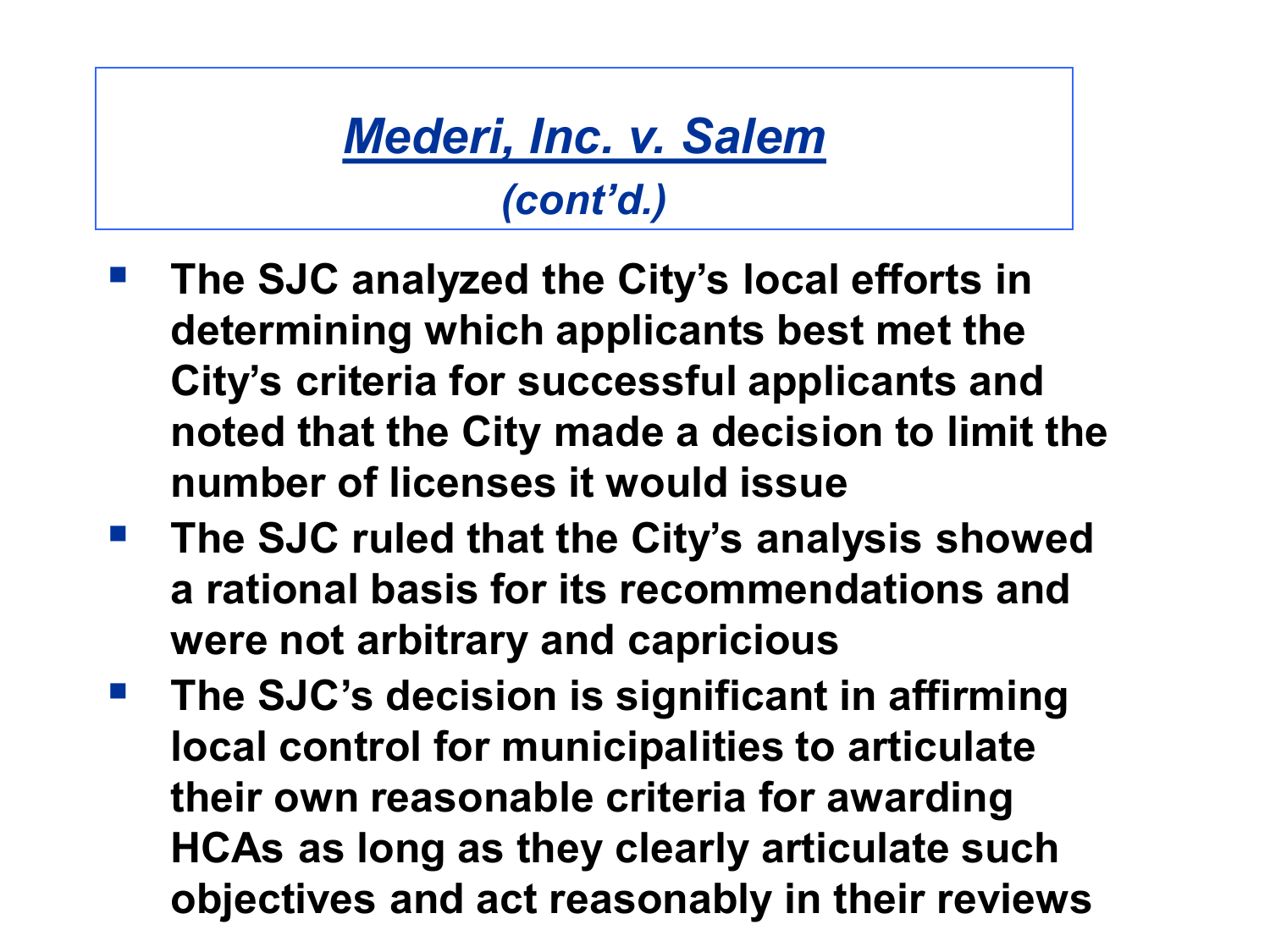*Abuzahra v. Cambridge,* **486 Mass. 818 (February 17, 2021)**

- **City made eminent domain taking of property, pursuant to G.L. c. 79**
- **City would not pay pro tanto damage award to owner until title dispute was clarified**
- **When owner sought pro tanto damages, City claimed that owner may not receive damage award until after valuation claim is resolved**
- **Superior court found in City's favor**
- **On appeal, SJC ruled in favor of owner**
- **SJC analyzed statutory construction and legislative history of G.L. c. 79**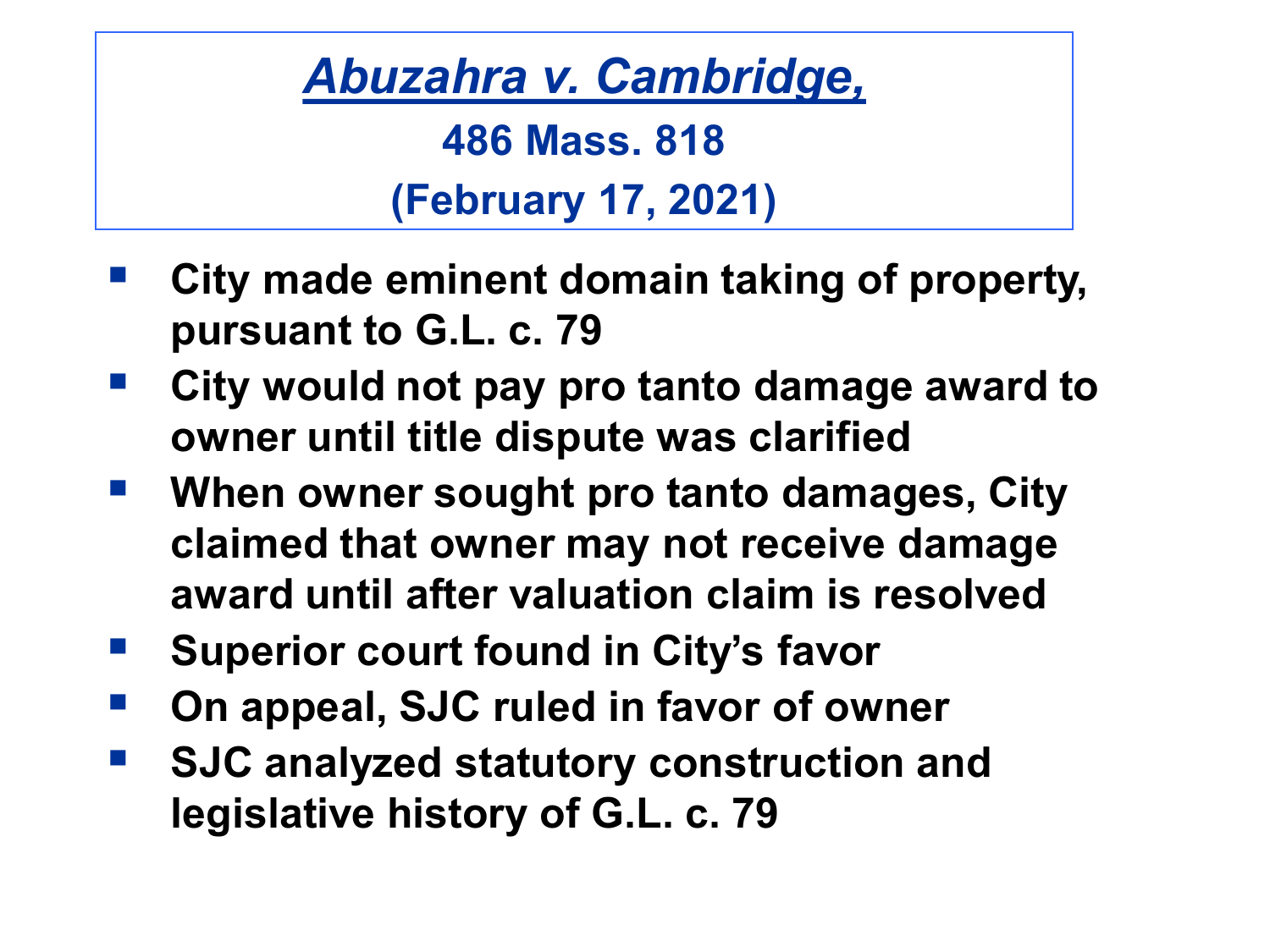### *Abuzahra v. Cambridge (cont'd.)*

- **In its analysis of statutory construction, SJC reasoned that plain meaning of the statute was conclusive of legislative intent**
- **Here, there was no language in G.L. c. 79 that prohibited a preliminary award of pro tanto damages before final resolution of damages**
- **Also, SJC reviewed eminent domain statutes and emphasized that they must be strictly construed because they concern the power to condemn land despite private property rights**
- **In holding that legislative history showed evolution of taking statute to give owners more rights, SJC ordered City to pay pro tanto**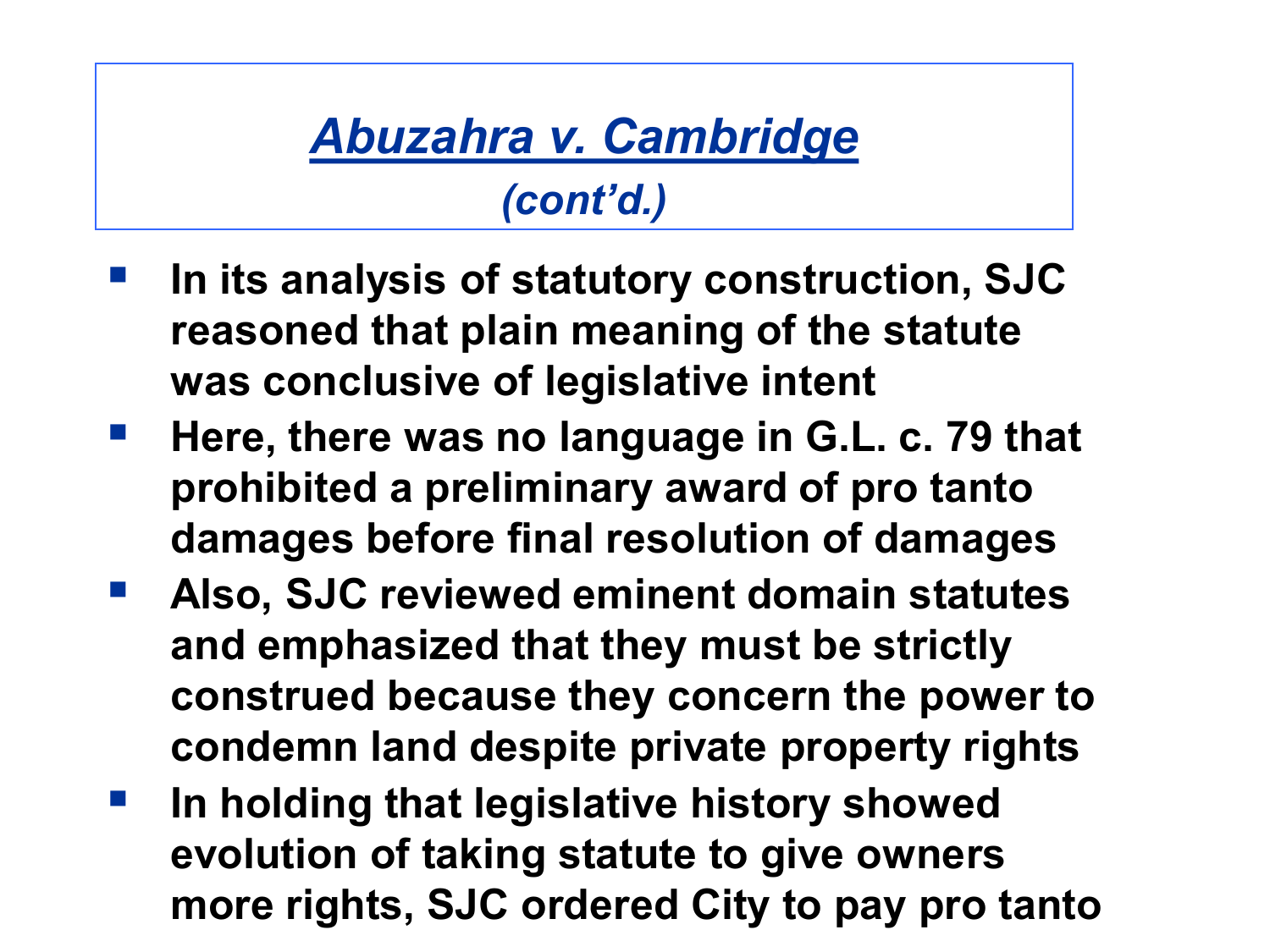*Cobble Hill Center, LLC v. Somerville Redevelopment Authority,* **487 Mass. 249 (April 22, 2021)**

- **City redevelopment authority (SRA) took by eminent domain, per G.L. c. 121B, § 46(f), 4 vacant acres owned by CHC, as part of stalled project SRA claimed made property blighted**
- SRA stated that taking was a "demonstration **project" under § 46, which provides an alternative to full urban renewal option that required a lengthier review process**
- **SRA asserted its plan was unique enough to qualify as a demonstration project, on the basis it allowed for needed economic development, construction of a long-needed police station and transit-oriented amenities**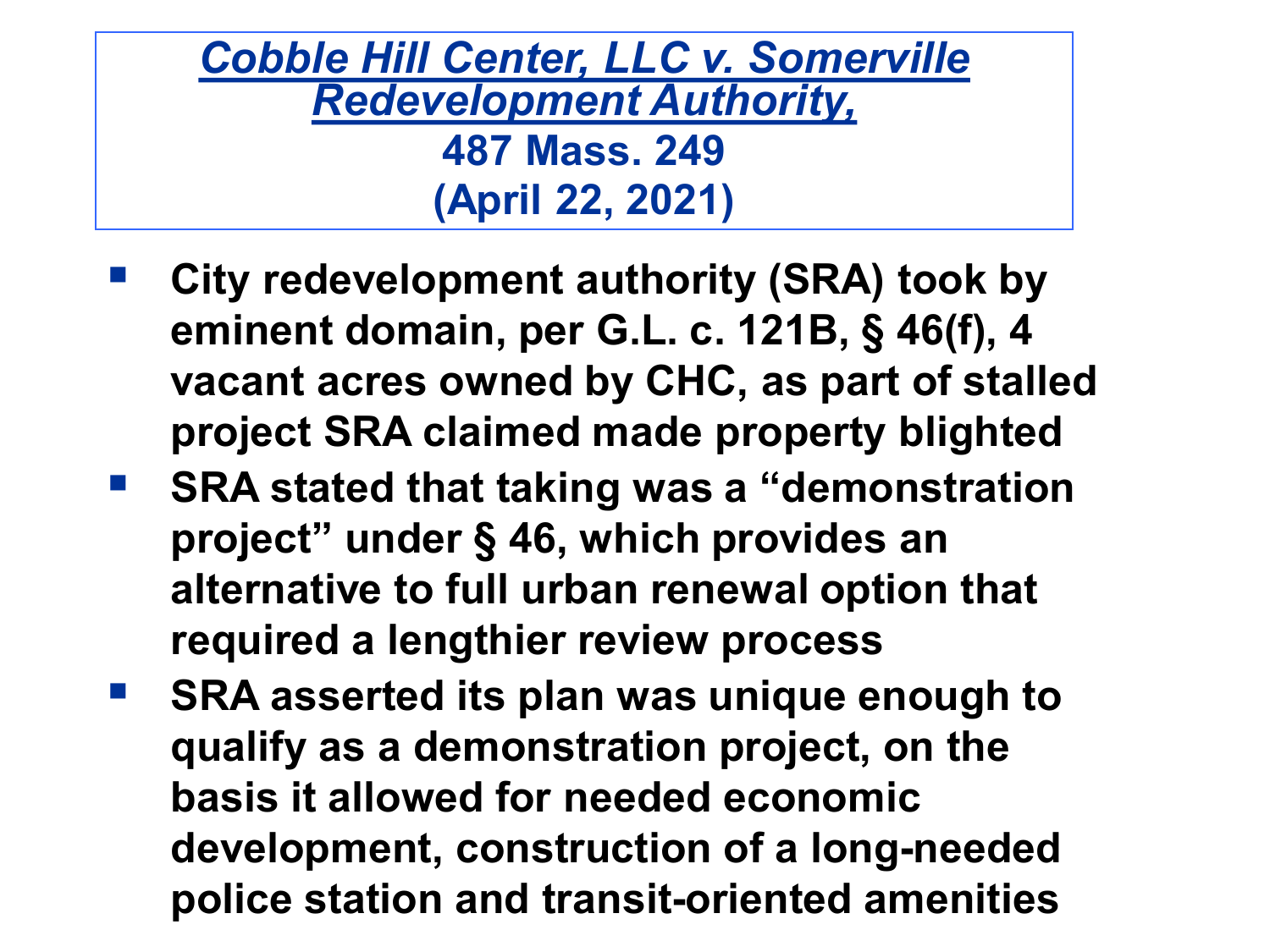# *Cobble Hill Center, LLC v. Somerville Redevelopment Authority*

## *(cont'd.)*

**Developer appealed, claiming that:**

- **G.L. c. 121B does not give SRA eminent domain taking authority for "demonstration projects," as it did not include an urban renewal plan; that "demonstration plan" was actually an urban renewal project, requiring full SRA plan review; and that takings for blight elimination were not a proper public purpose for eminent domain**
- **SC held for SRA; and on appeal, SJC agreed**
- **SJC reviewed statutory construction and legislative history and concluded that § 46 allows eminent domain for demonstration projects, and did not require renewal plan**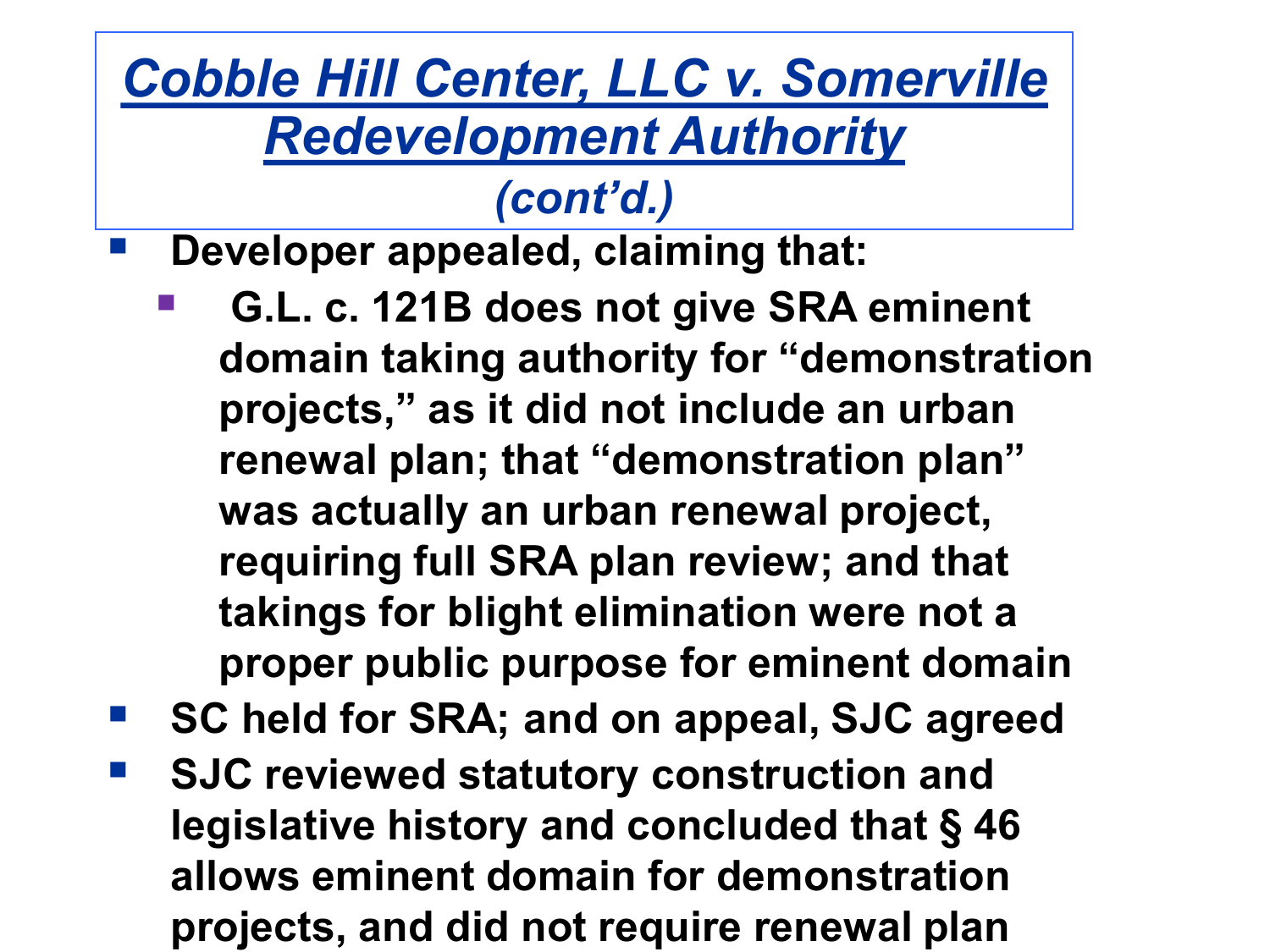# *Cobble Hill Center, LLC v. Somerville Redevelopment Authority*

- **SJC also reviewed claim that demonstration project was actually a "run of the mill" urban renewal plan, requiring full SRA review**
- **§ 46(f) allows SRA to "develop, test and report methods and techniques to carry out demonstrations," to eliminate blight - §46(f) does not define "demonstration"**
- **Nevertheless, SJC reasoned that SRA's stated purpose to combine police station and transit and economic uses was unique enough to be considered a demonstration project**
- **SJC did, however, note that future such projects must identify unique characteristics**
- **SJC next dealt with claim of unlawful taking**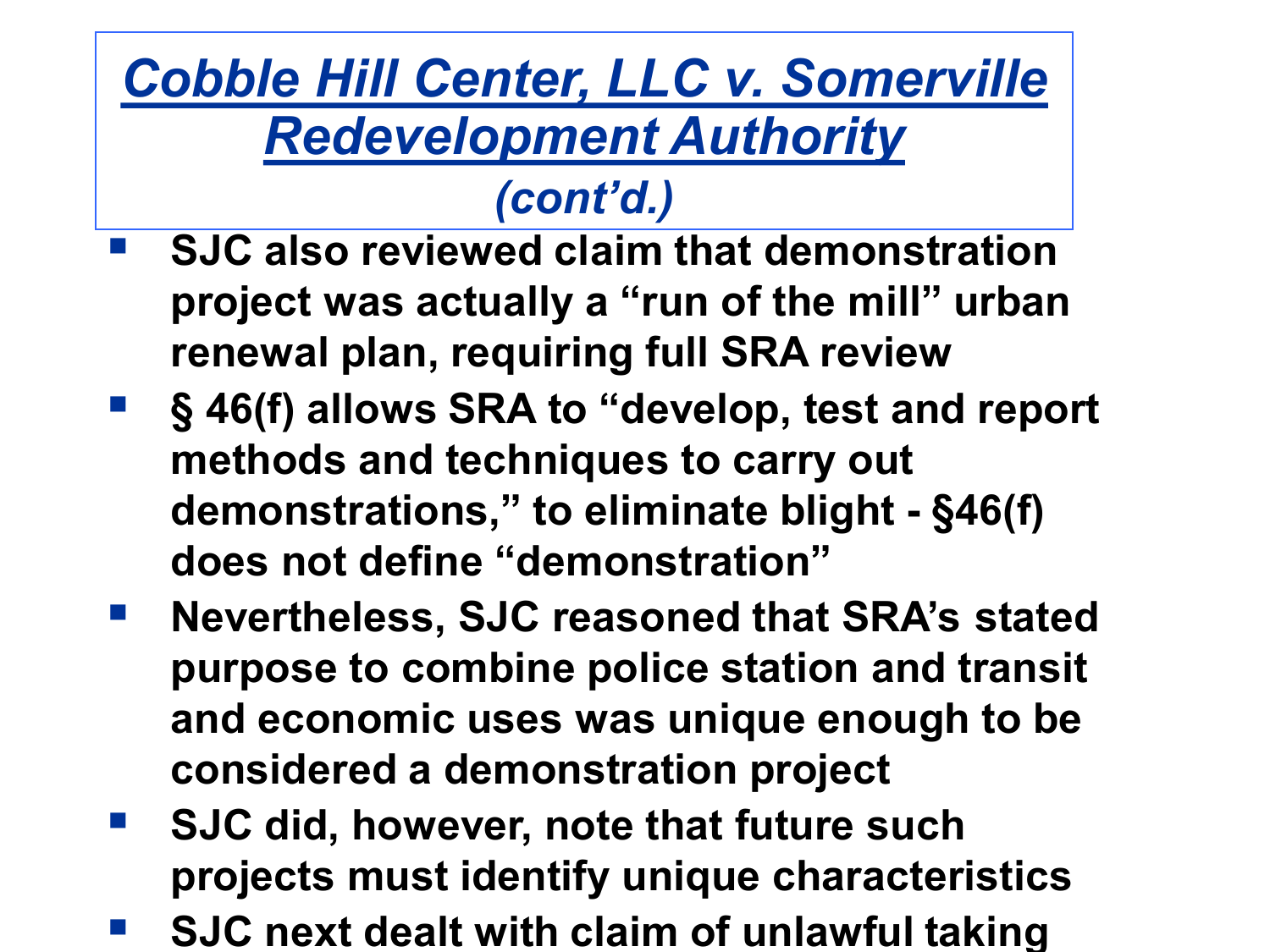# *Cobble Hill Center, LLC v. Somerville Redevelopment Authority*

- **In addressing claim that SRA's power to use eminent domain authority for demonstration projects for economic purposes was not for a valid public purpose , SJC reviewed prior US Supreme Court case of** *Kelo v. New London, CT***, 545 US 469, 480 (2005) and state cases**
- **IDUATE:** In Kelo, the US Supreme Court held that **taking for economic development was proper public purpose, in eliminating slums, blight**
- **SJC, having concluded validity of taking, finally concluded that demonstration projects must not only show that they eliminate blight, but they must also demonstrate that they satisfy the definition of "demonstration"**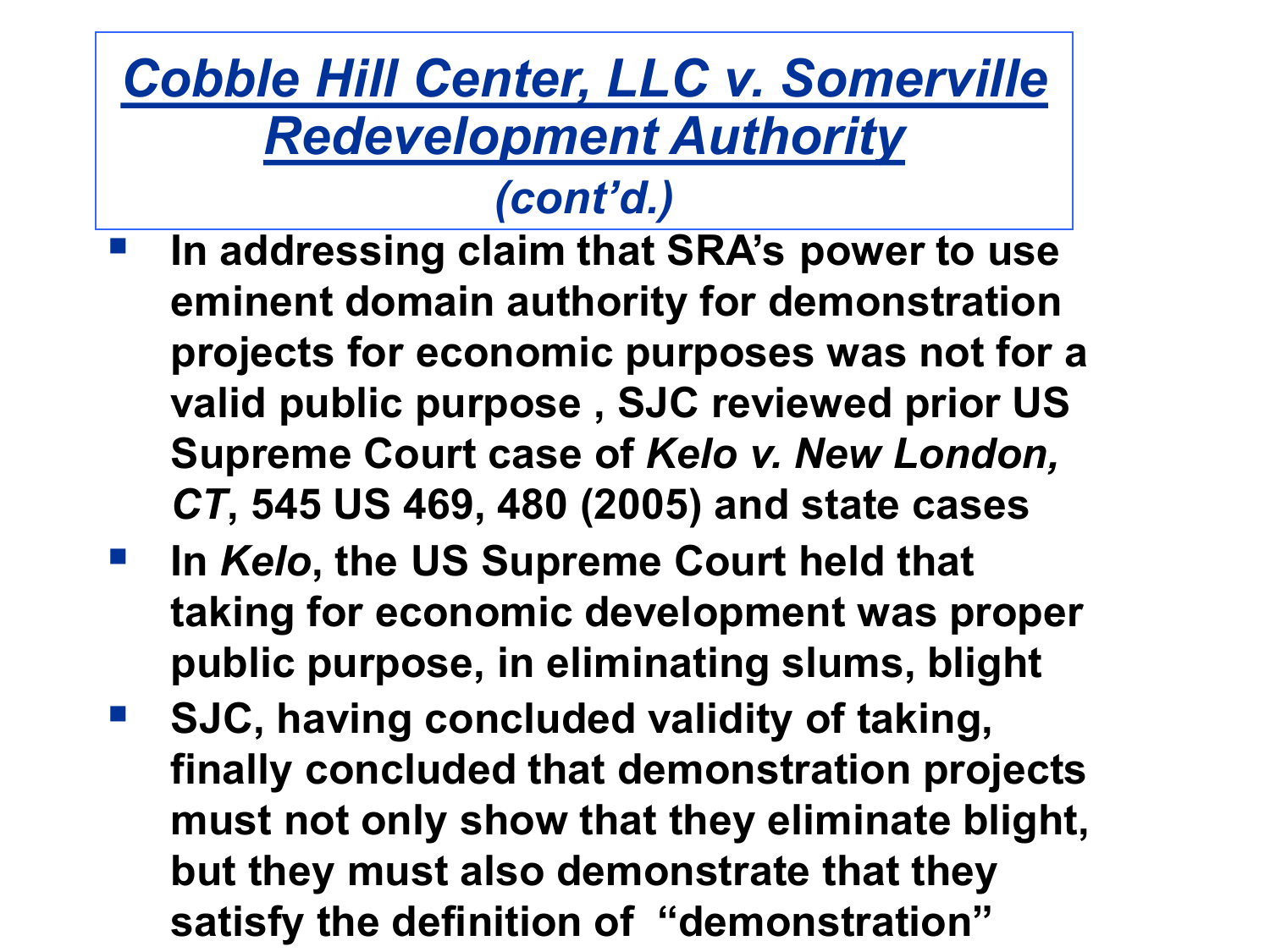*City of Malden v. Robert Zeraschi,* **99 Mass. App. Ct. 1124 Unpublished (May 12, 2021)**

- **Zeraschi had operated an unlicensed open air parking facility in Malden since 2010**
- **In violation of city ordinance §6.47 (2018) adopted pursuant to G.L. c. 148, § 56**
- **Malden sought to stop Zeraschi from operating the lot until be obtains a license and sought an order for him to pay all citations that he has accumulated**
- **Zeraschi believes the fees are an illegal tax**
- **SC ruled Zeraschi in violation of ordinance but did not grant injunction against the operation or require payment of citations (jurisdictional reasons); dismissed claim fees are illegal**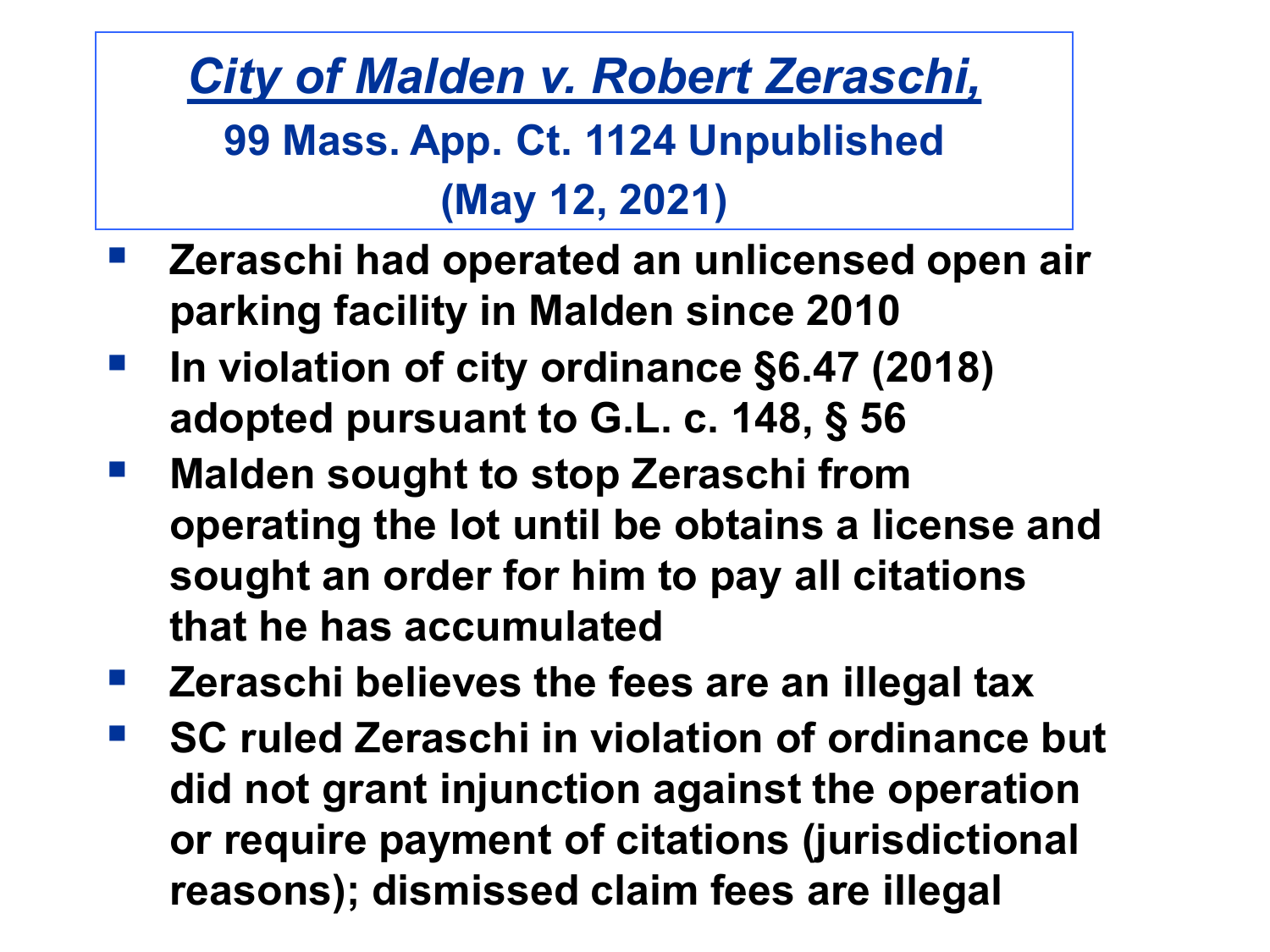# *Malden v. Zeraschi*

- **Zeraschi continued to operate lot after SC ruling; City filed contempt; Contempt dismissed; both parties appeal**
- **City argues that SC ruling should prevent operation and mandate fines; Zeraschi says claim of illegal tax was not considered**
- **Concerning declaratory relief, there must be a real dispute caused by the assertion by one party of a duty, right or other legal relation in which he has a definite interest and the judge must declare the rights of the parties**
- **Here, there is a dispute; judge erred by not ruling on whether there is an illegal tax**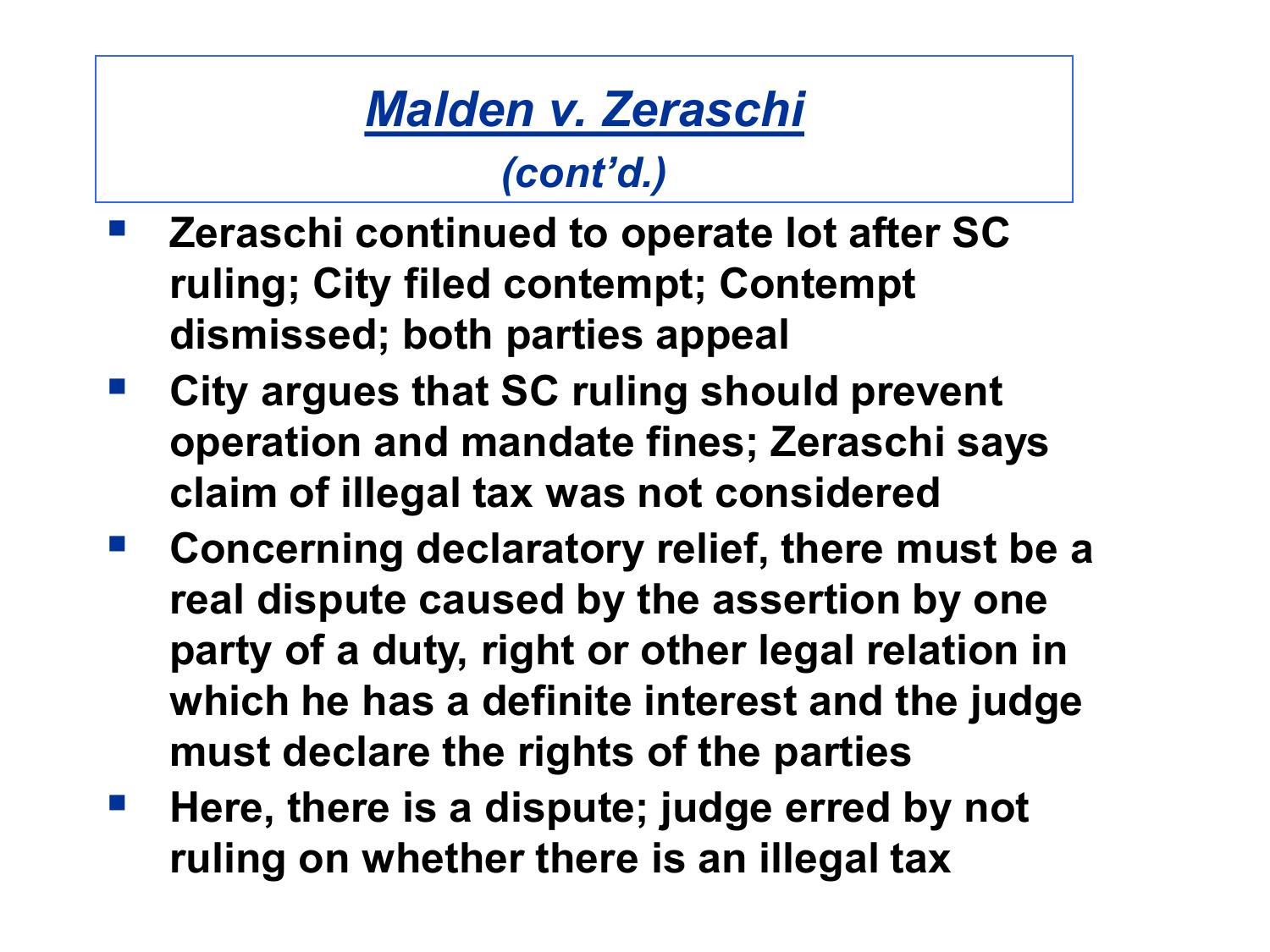# *Malden v. Zeraschi*

- **Issue is therefore remanded back to SC**
- **Appeals Court ruled SC applied the wrong standard when considering the request of City to order Zeraschi to stop the operation**
- **Refusal of SC to grant injunction is vacated and remanded**
- **City need only show that an injunction will not adversely affect the public interest and not that an injunction is superior to other available remedies**
- **Appeals Court upholds the dismissal of the contempt claim as there was no directive or command**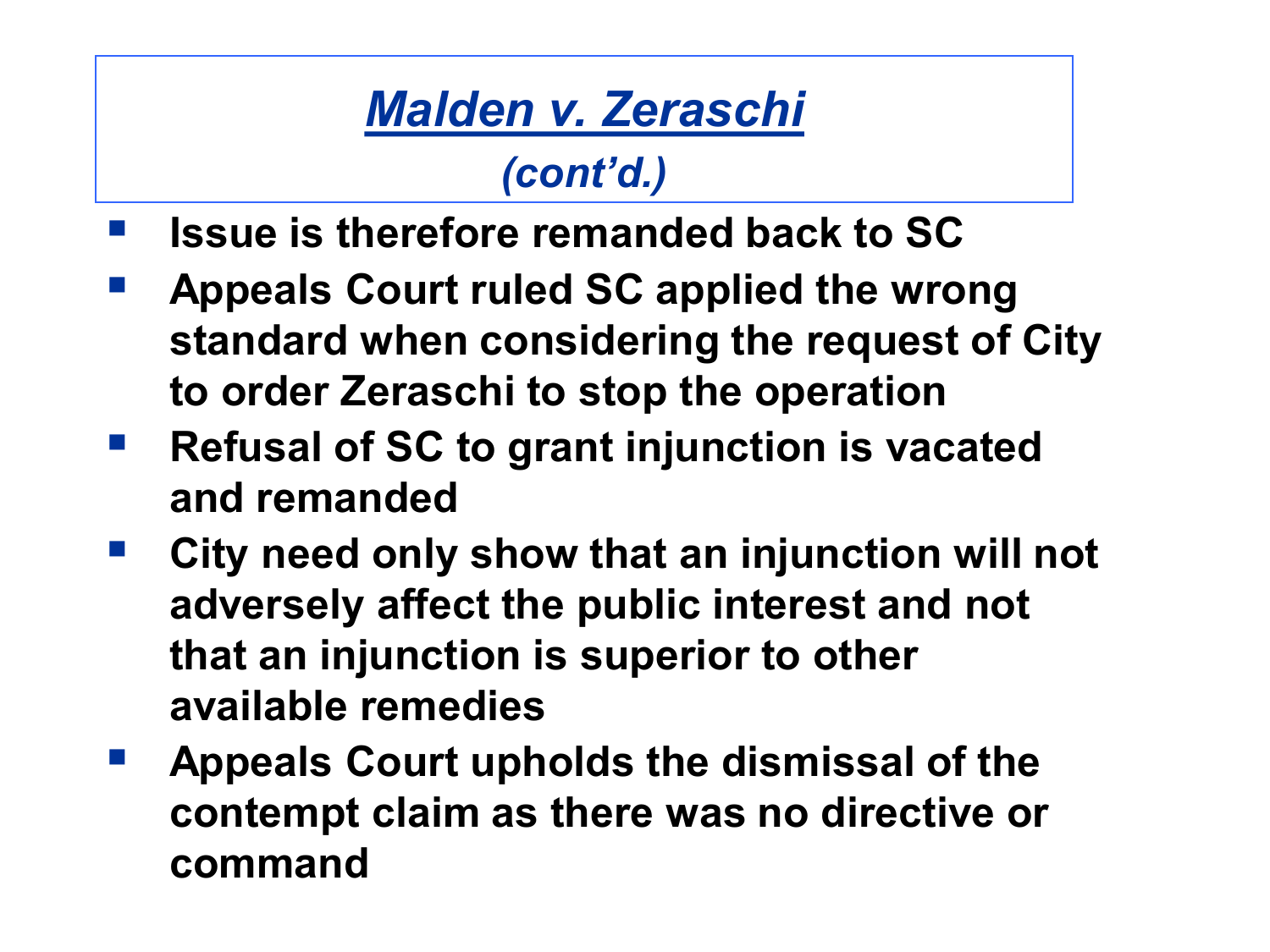# *Nextsun Energy LLC v. Fernandes,*  **29 LCR 52 (February 16, 2021)**

- **Fairland Farms owns 265 acres of land off Bay Road in Norton and Easton**
- **A portion of that land has historically been used for the cultivation of cranberries**
- **Fairland Farms intended to execute a longterm lease with NextSun**
- **NextSun plans to use 23.3 acres of Fairland Farm's Property for a large-scale ground mounted solar photovoltaic installation**
- **NextSun filed with the Norton Planning Board an application for Site Plan Review and Special Permits**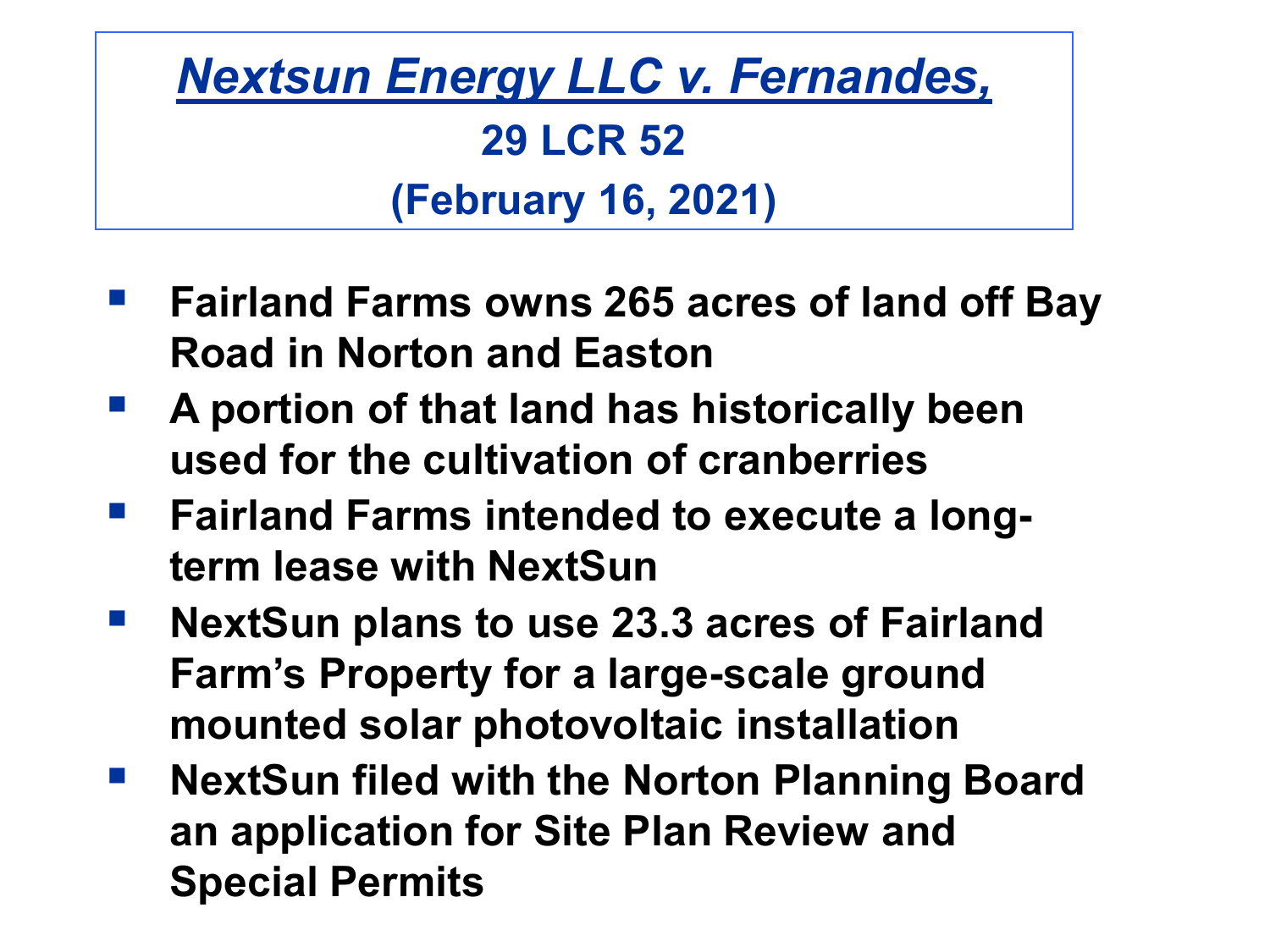- **2018: Certain solar bylaw amendments proposed; passed at Special Town Meeting; Planning Board then considered application; Original application requested site plan approval and two special permits**
- **Board held public hearings on original application in January –April 2019; the Board decided that the solar bylaw amendments applied to the original application and, therefore, NextSun did not require a special permit**
- **Norton Planning Board approved site plan with conditions and denied special permits**
- **Citizens of Norton shortly after, obtained signatures for a petition to compel the town to hold a special town meeting to consider revoking the solar bylaw amendments**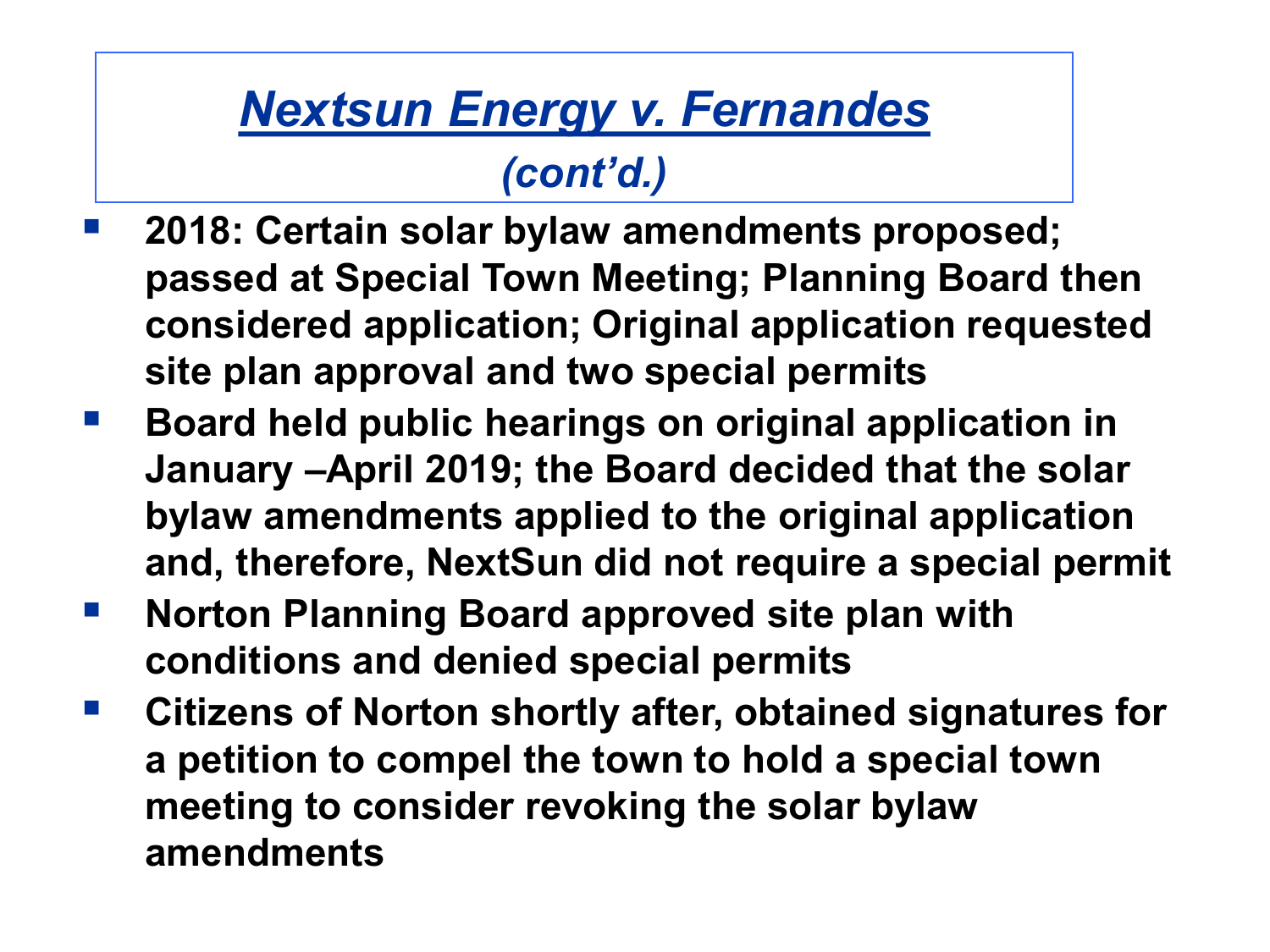- **Notice stated a public hearing would take place on "***Wednesday* **December 18, 2018" (December 18, 2018 was on a Tuesday)**
- **April 2019: Nextsun filed with the Board 2 plans for which it sought endorsement as ANR per the Subdivision Control Law; The Board endorsed the ANR plans as not requiring approval under the Subdivision Control Law**
- **Kevin O'Neil was not a member of the board when original application was considered**
- **Board held 3 public hearings on amended application, Kevin O'Neil missed 1 of the hearings; He completed a certification he reviewed an official audio and video recording of the missed hearing**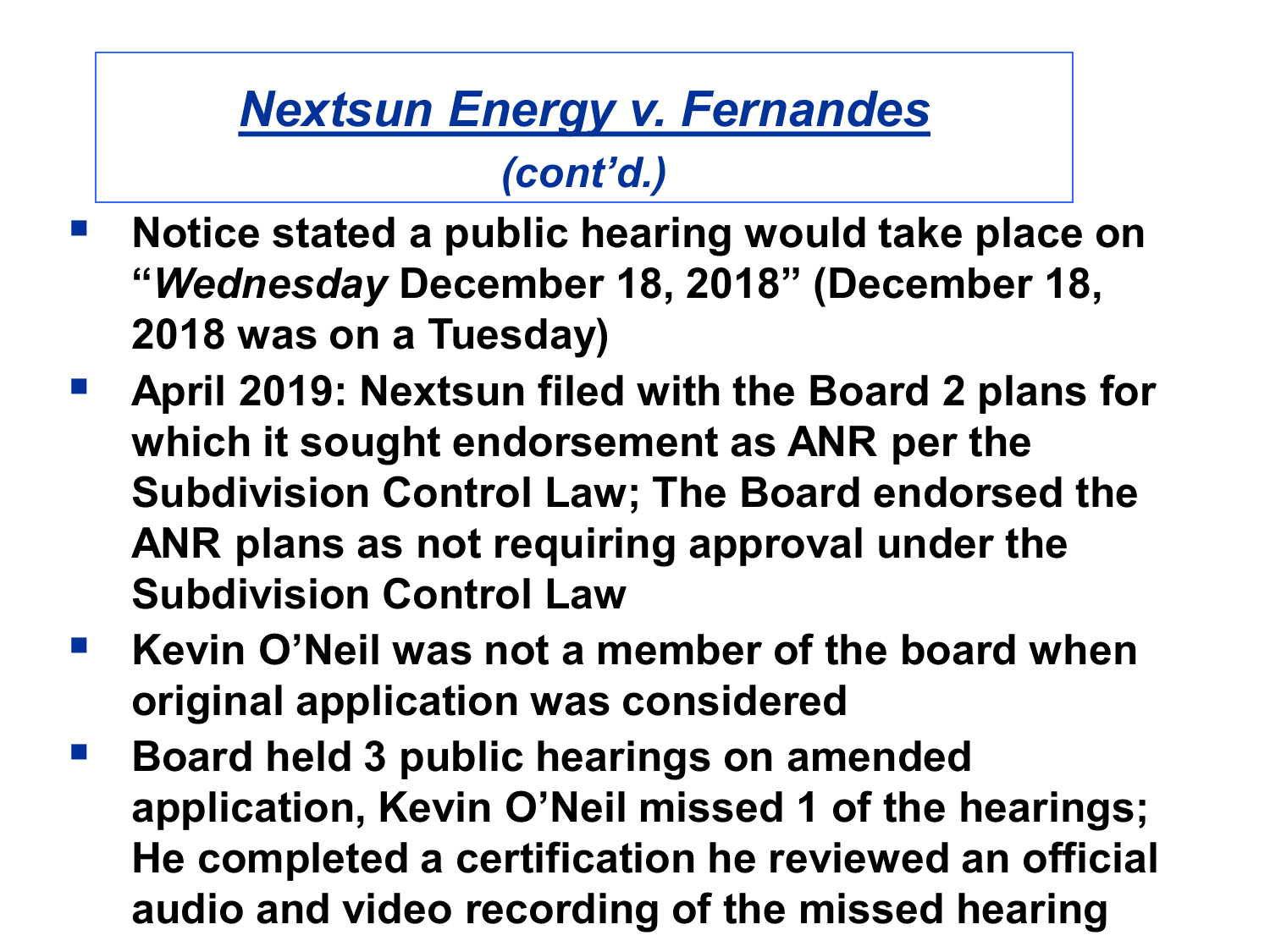- **October, 2019: Board voted 5-1 to approve NextSun's application for site plan review with 64 conditions**
- **4-2 vote to approve NextSun's application for a floodplain overlay district special permit; A special permit requires a supermajority vote of the Board, meaning the application was denied**
- **Board issued two written decisions; One approving the amended project site plan with conditions (the site plan remand decision) and a decision denying the amended application for a floodplain overlay district special permit; NextSun timely filed an appeal for both decisions**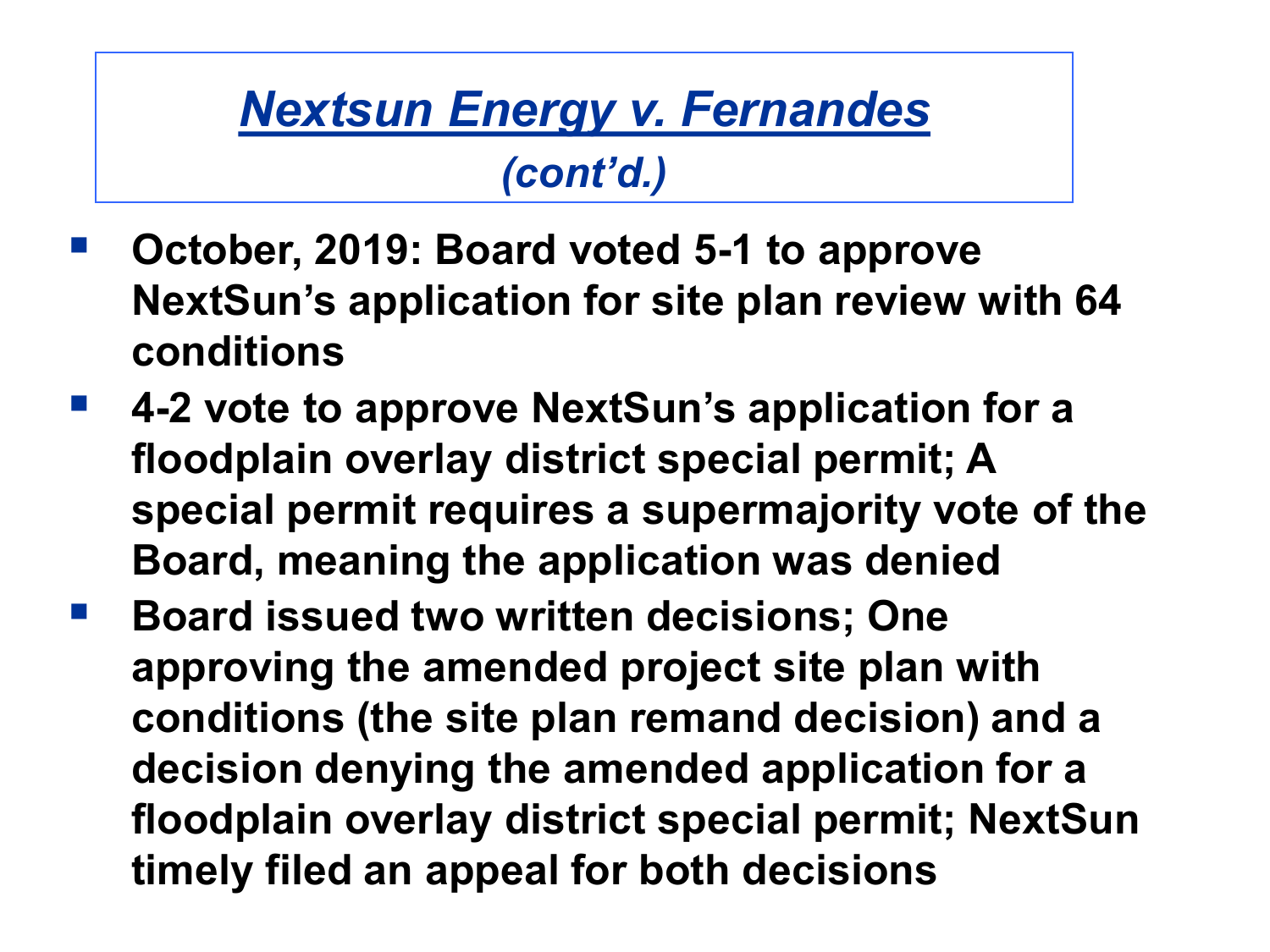- **Five Issues taken up by this court:**
- **1. Was the Board's public hearing on the solar bylaw amendments properly noticed under G.L. c. 40A § 5 and Norton bylaw?**
- **2. Are the solar bylaw amendments spot zoning?**
- **3. Were the ANR plans properly endorsed?**
- **4. Were a board member's participation in the public hearings on amended application and his votes on the site plan remand and special permit remand lawful?**
- **5. Was NextSun obligated to obtain a floodplain special permit and if so what was the scope the of the special permit?**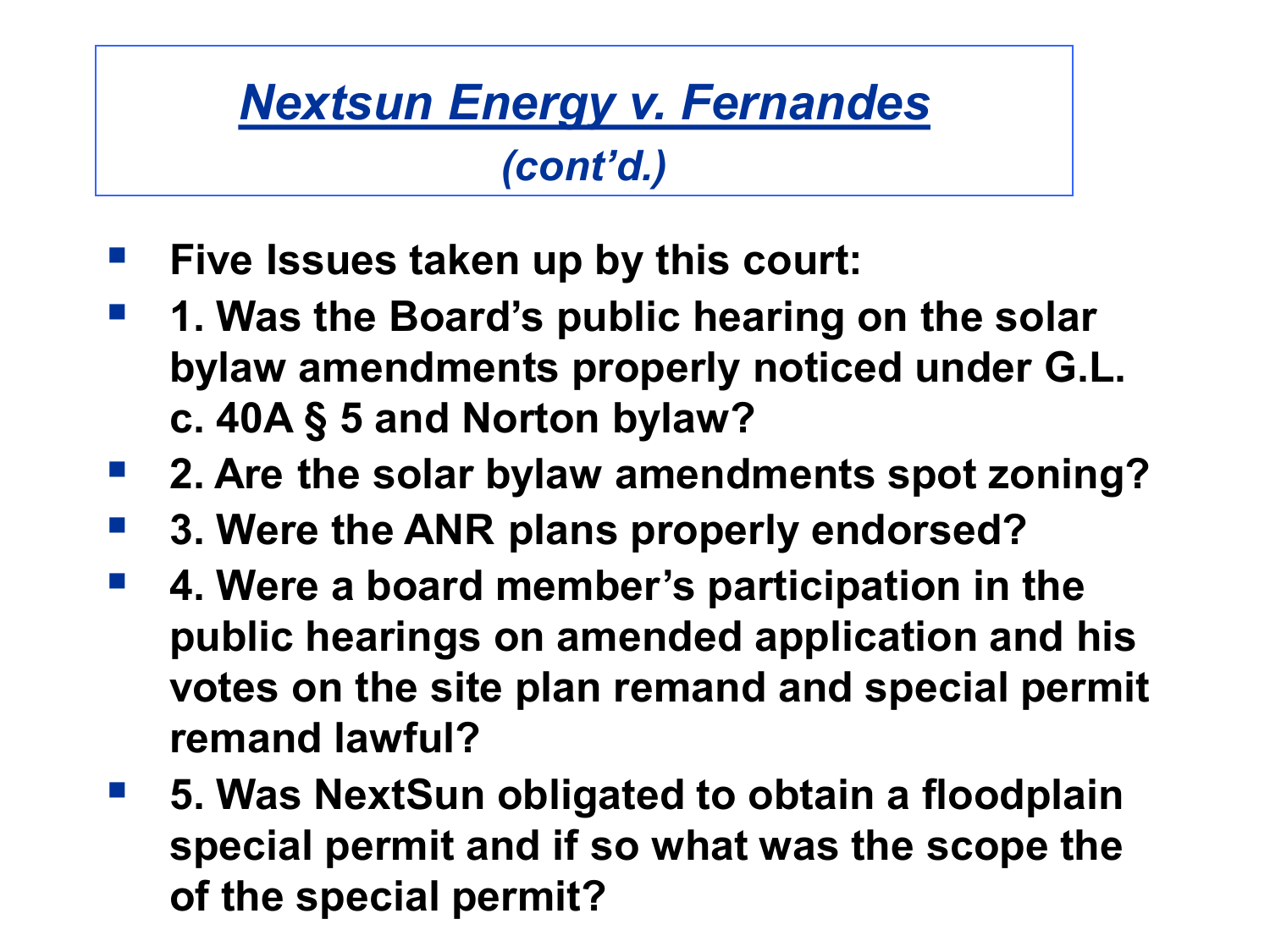- *1. Was the Board's public hearing on the solar bylaw amendments properly noticed under G.L. c. 40A § 5 and Norton bylaw?*
- **A town must hold a public hearing on a zoning bylaw amendment and make recommendation to town meeting after which a 2/3 vote is required for adoption of the amendment**
- **Town gave proper public notice of the hearing in accordance with G.L. c. 40A § 5 and a minor error in the date did not invalidate the notice**
- **Individual residents were not entitled to notice of the public hearing**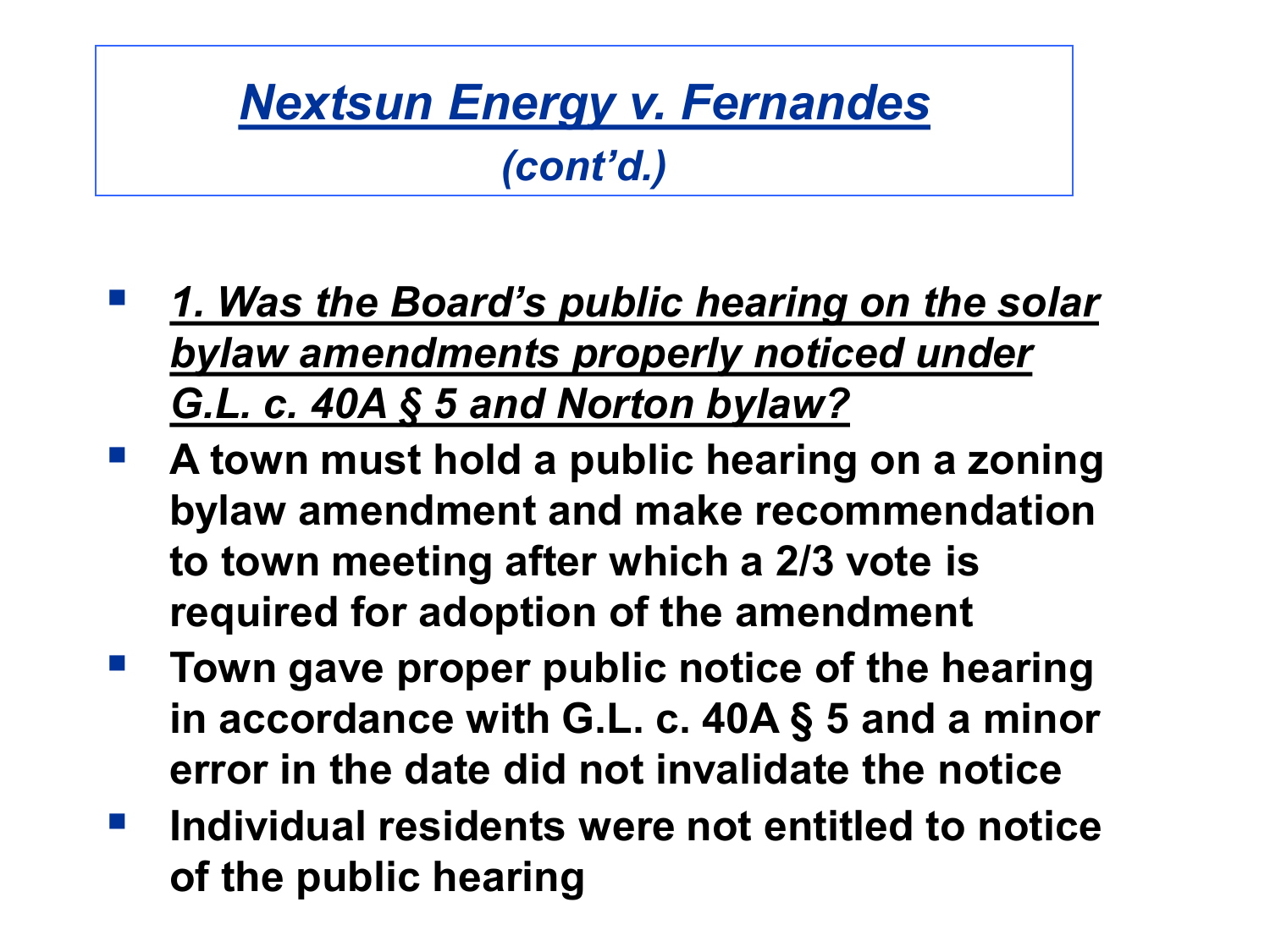#### *(cont'd.)*

### *2. Are the solar bylaw amendments spot zoning?*

- **Spot zoning occurs when there is a singling out of one lot for different treatment from that accorded to similar surrounding land indistinguishable from it in character all for the economic benefit of the owner of that lot**
- **Zoning Act: no zoning ordinance or bylaw shall prohibit or unreasonably regulate the installation of solar energy systems or building of structures that facilitate the collection of solar energy except where necessary to protect the public health, safety or welfare G.L. c. 40A § 3**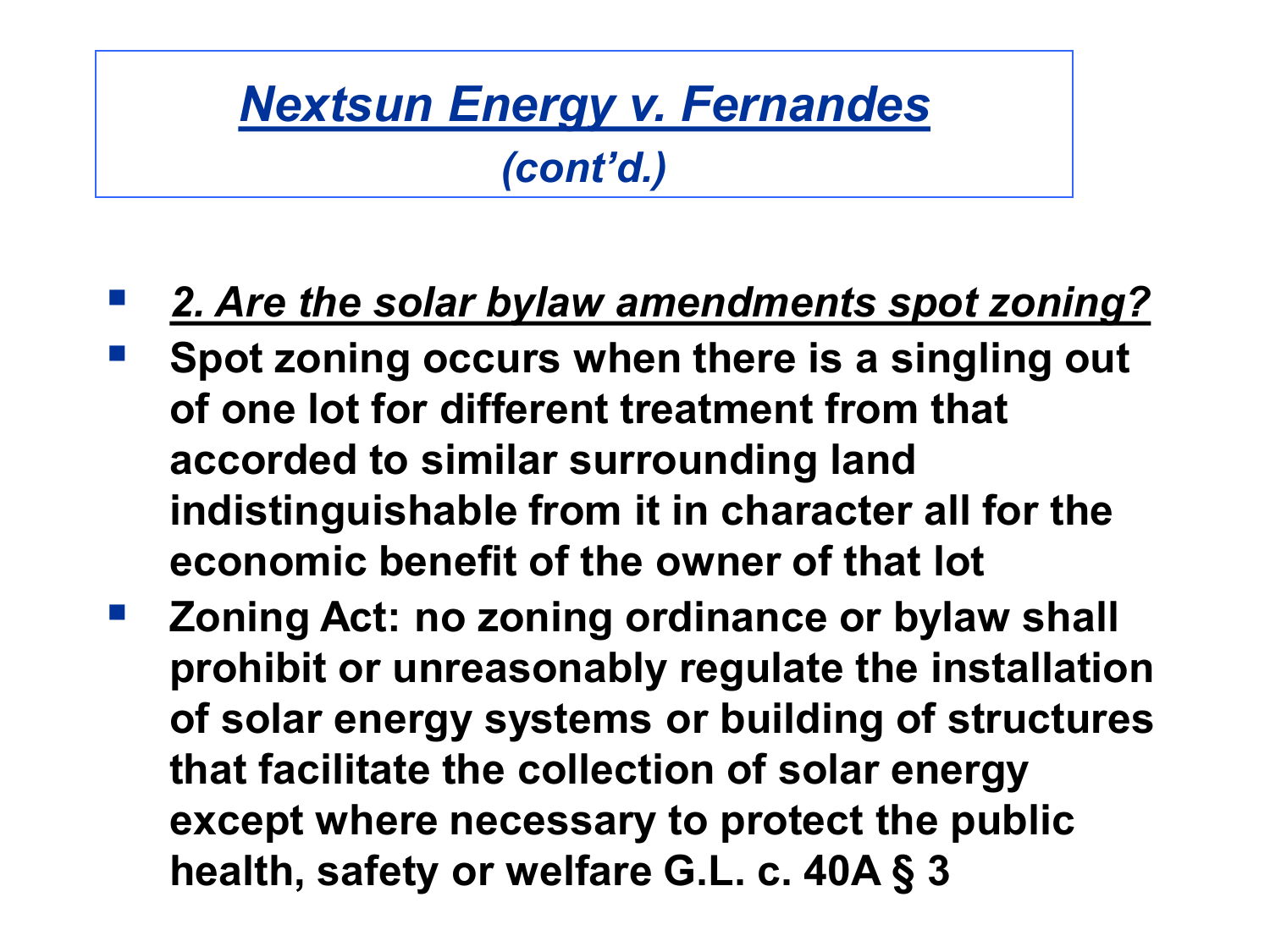- *3. Were the ANR plans properly endorsed?*
- **Subdivision: under G.L. c. 41, § 81L, if plan shows all the new lots as having sufficient frontage on a public way, a way shown on an approved subdivision plan, or a way in existence at the time of the town's adoption of subdivision control law, then not a subdivision and no approval required**
- **G.L. c. 41, § 81P - if the plan does not require approval, it shall without a public hearing endorse thereon.. "approval under the subdivision control law not required"**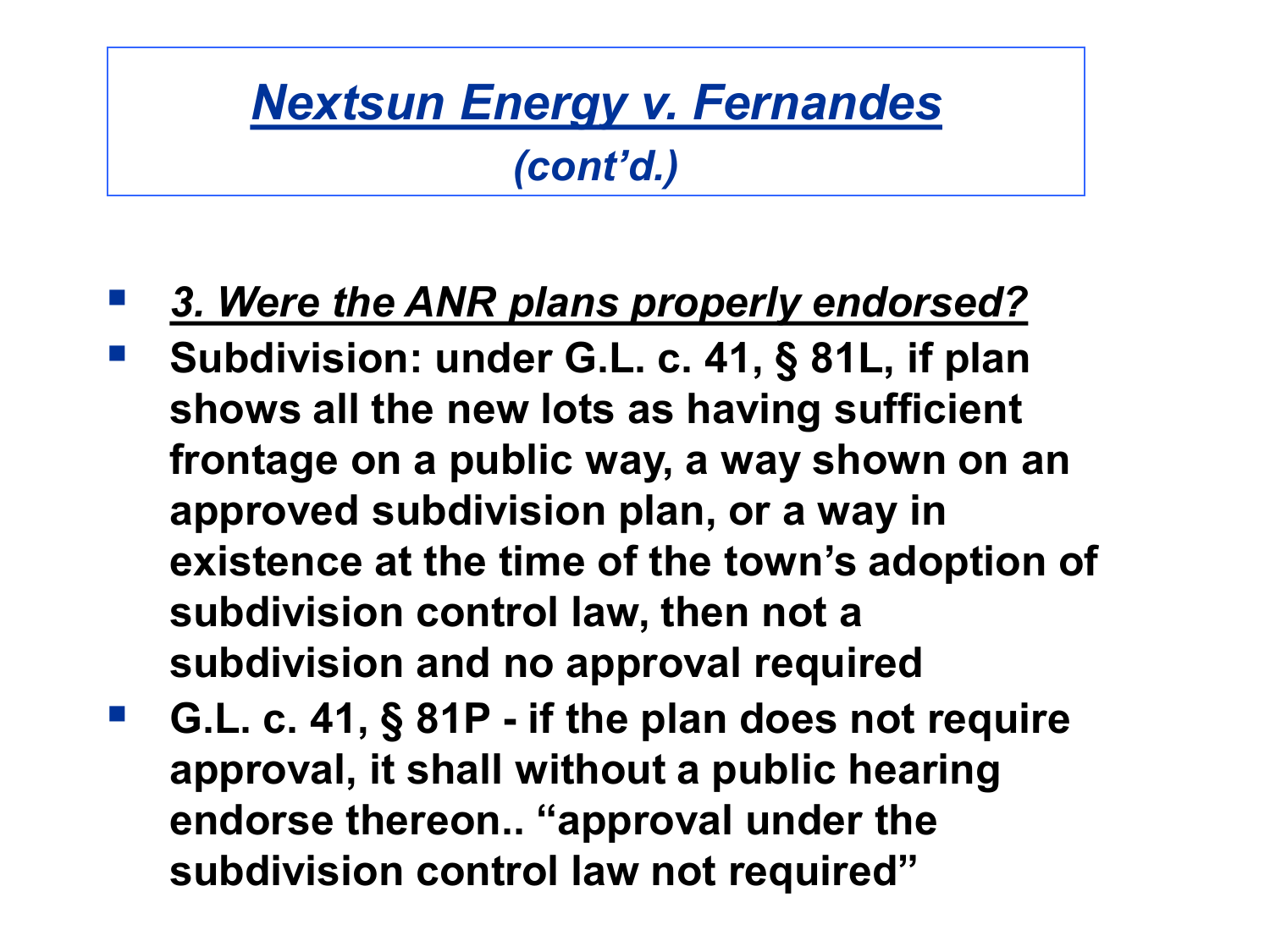- *4. Were a board member's participation in the public hearings on amended application and his votes on the site plan remand and special permit remand lawful?*
- **A member of a planning board may not vote on a zoning matter unless the member participated in all the public hearings on the matter**
- **A member may miss one meeting and still vote if the member files a written certification that the member has reviewed all the evidence received at the missed meeting, G.L. c. 39, §23D(a)**
- **The vote here was valid**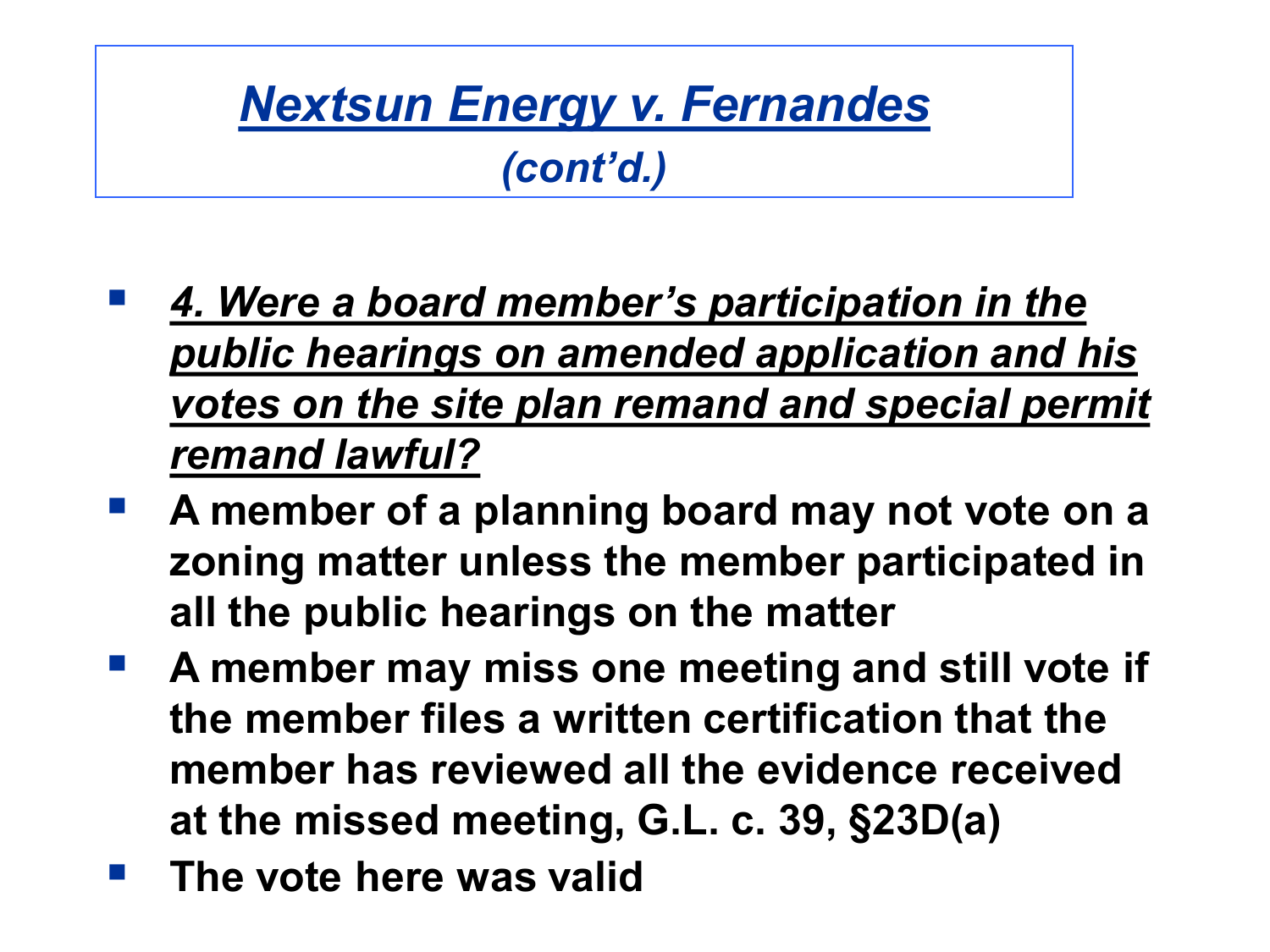- *5. Was NextSun obligated to obtain a floodplain special permit and if so what was the scope the of the special permit?*
- **The Board required NextSun to apply for a flood plain special permit which they did under objection**
- **The flood plain overlay is intended to help prevent emergencies and reduce costs and damage from flooding**
- **The Board should have approved the application**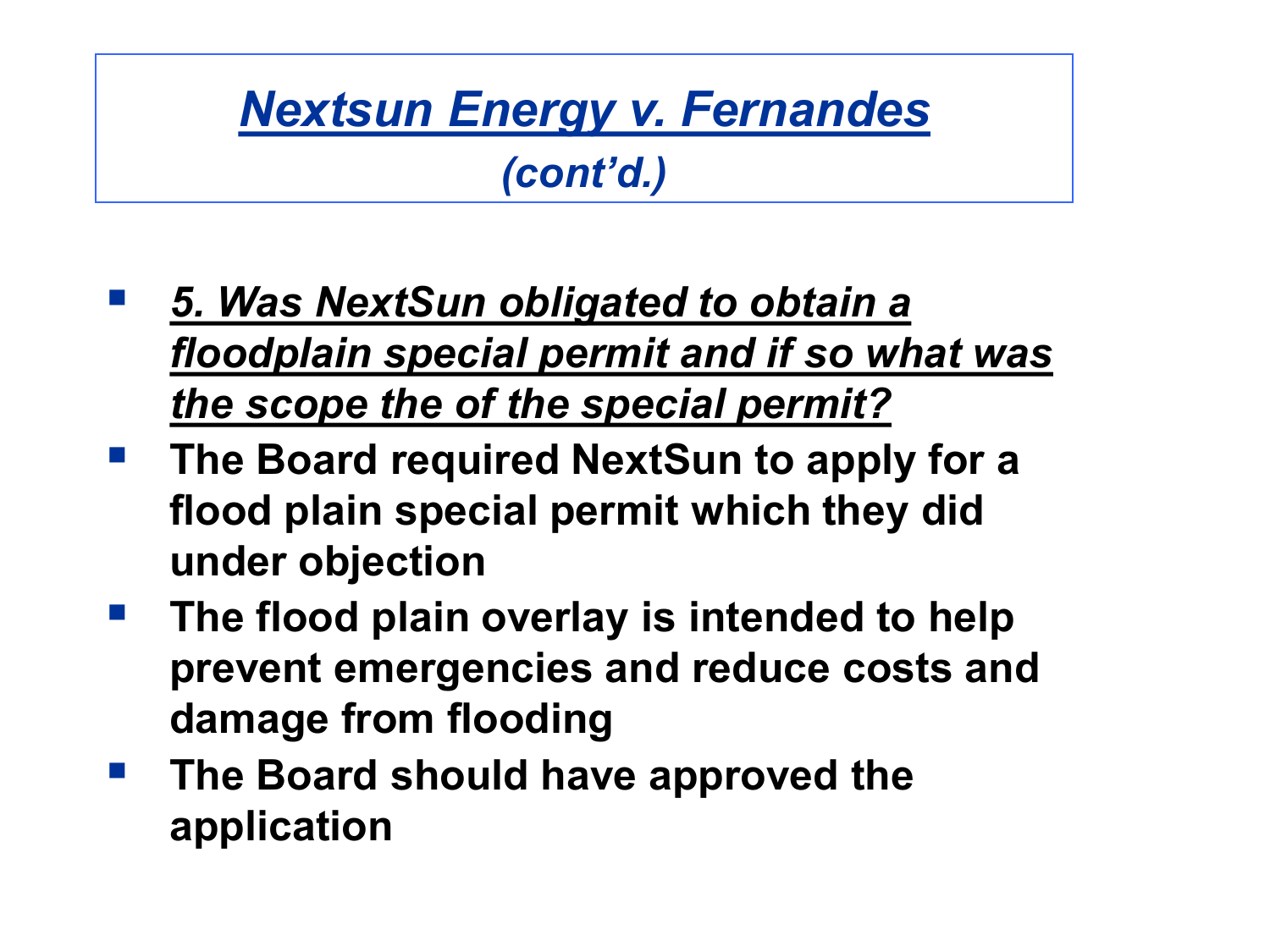

## **Other**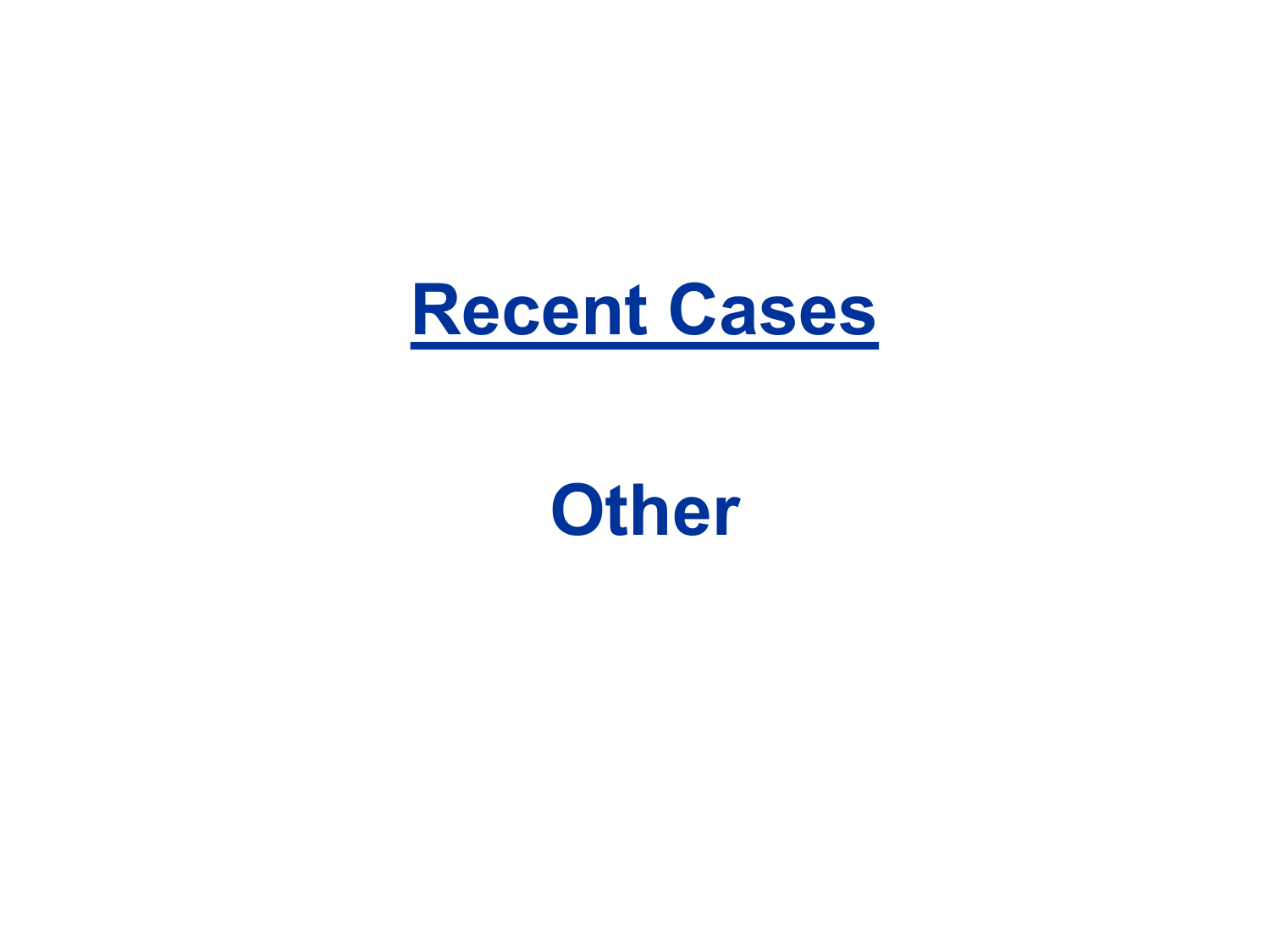*Citizens for a Safe Chatham Airport Inc. v. Town of Chatham,* **99 Mass. App. Ct. 1115 Unpublished (March 15, 2021)**

- **Citizens for a Safe Chatham Airport and 3 homeowners near the airport seek to prevent the resumption of skydiving**
- 2012: Skydive Cape Cod Inc. (SDCC) starts **operating a full-time business at the airport pursuant to a contract**
- **2013: Citizens complain to Chatham, and Chatham decides not to renew the contract. SDCC files a complaint with FAA; Town found in non-compliance**
- **2015: Chatham agrees to requests for proposals; they receive 2, one is from SDCC**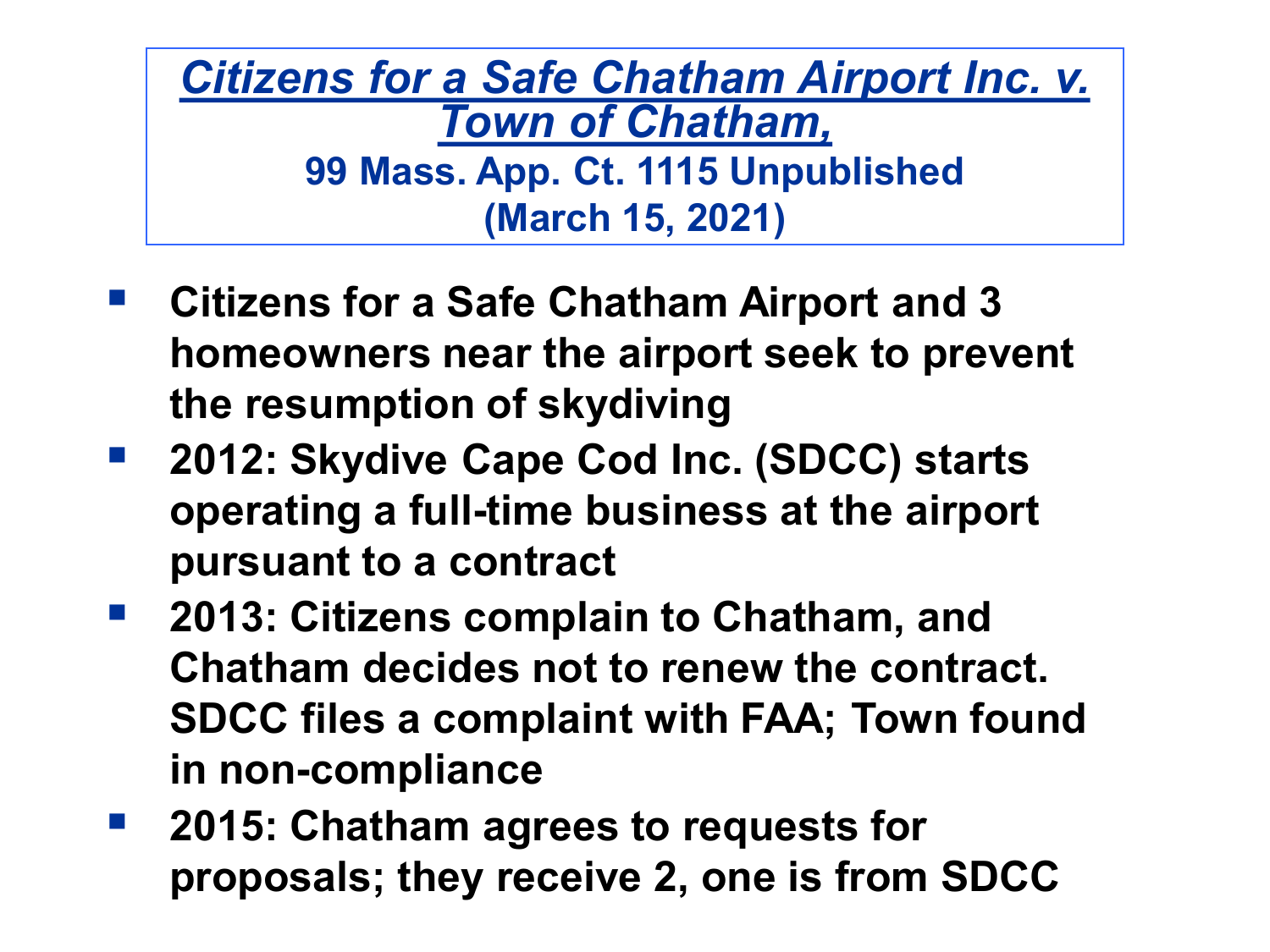## *Safe Chatham Airport Inc. v. Chatham*

- **Chatham asks the FAA to assess whether skydiving could occur safely here**
- **14 Risk factors were reviewed and it was determined 12/14 of the risk factors were "low risk"**
- **E** Conclusion: it was feasible for skydiving to **occur at the airport**
- Court: No current contract in place; no evidence **could infer that the alleged injuries (noises, plane crashes, and offsite landings) are imminent**
- **Dependent on facts that have yet to occur; claims are not ripe for review; Court affirms SC decision in favor of Town**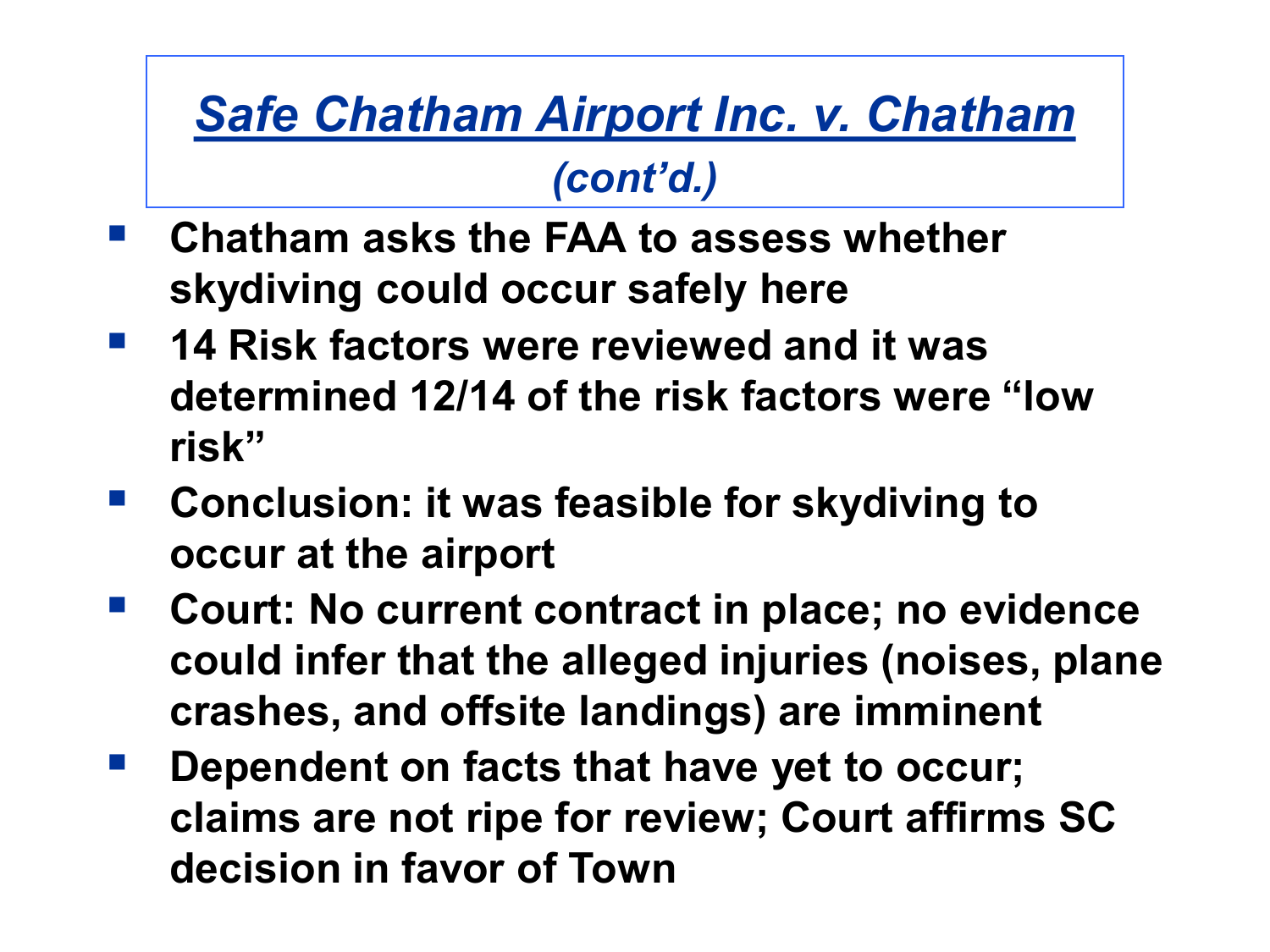*Springfield City Council v. Sarno,*  **2021 Mass. Super. LEXIS 46 (April 16, 2021)**

- **2018 ordinance calls for resurrection of a fivemember citizen Police Commission to oversee the Springfield Police Department (SPD)**
- **Mayor Sarno vetoed ordinance**
- **Council overrode the veto**
- **Mayor ignored the override and appointed Cheryl Clapprood as police commissioner in 2019**
- **Was this ordinance legally valid?**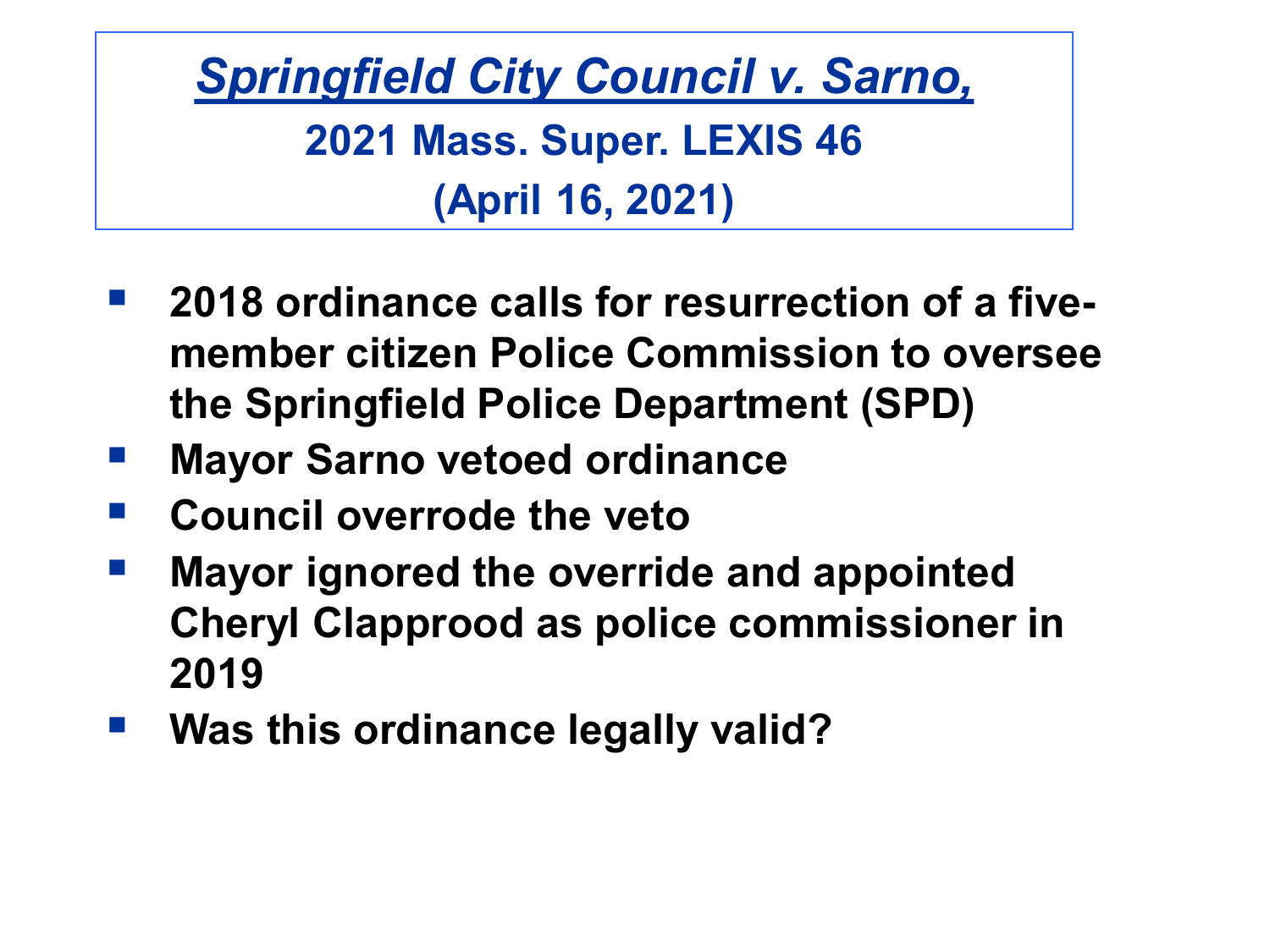## *Springfield City Council v. Sarno,*

- *Allocation of Springfield's Legislative and Executive powers***:**
- **G.L. c. 41 § 109O Mayor has appointing authority and may establish an employment contract with the police commissioner and the contract will prevail over any conflicting ordinance**
- **However, the 2018 ordinance was effective in December 2018, nine months prior to Mayor Sarno entering into the 2019 contract with Clapprood**
- **E** Mayor's power to contract doesn't prevail over **G.L. c. 43 § 5 giving Council authority to reorganize departments**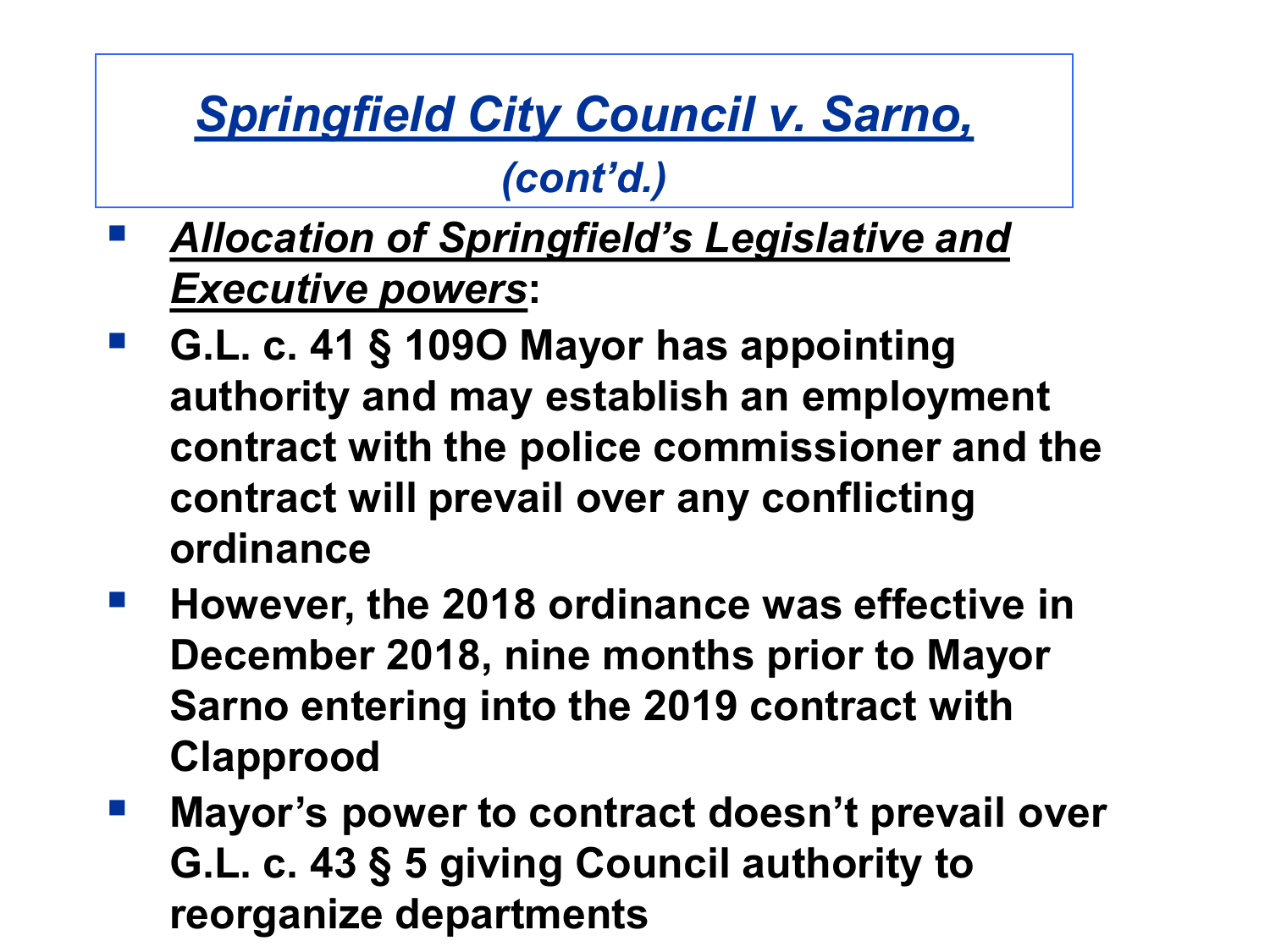# *Springfield City Council v. Sarno,*

- *Mayor's Authority to appoint department heads:*
- **G.L. c. 43 § 5 accords city council the authority to reorganize municipal departments**
- **F** Such reorganization does not diminish Mayor **Sarno's power to make appointments to department heads**
- **2018 ordinance makes the head of the SPD the board, not the commissioner, and Mayor Sarno appoints board members**
- **No conflict between the city council's authority to reorganize and the Mayor's authority to appoint**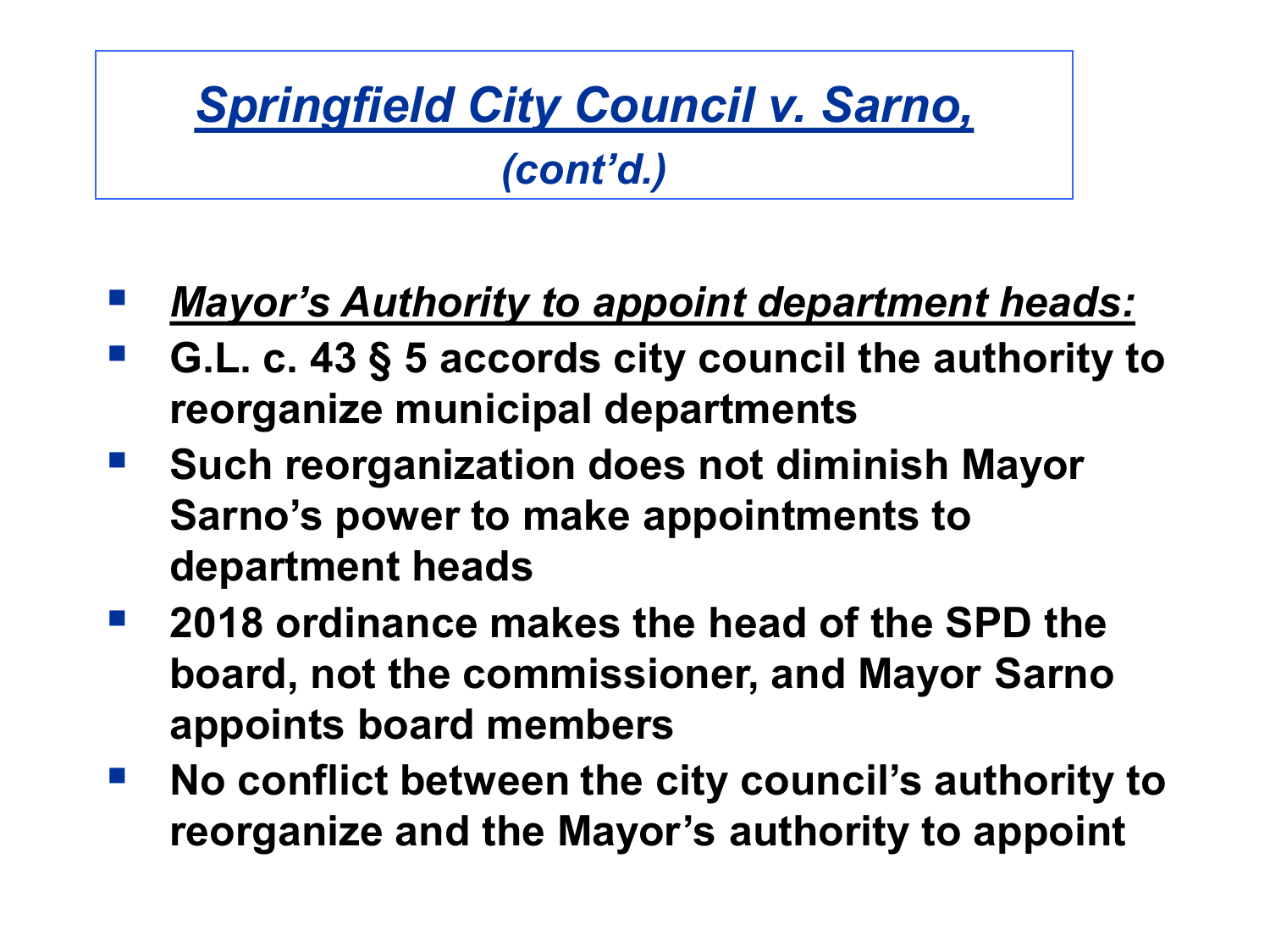## *Springfield City Council v. Sarno,*

- *Eligibility Criteria for Board Members:*
- **Need to be a Springfield resident for three years and cannot be a compensated elected official**
- **G.L c. 43 § 52: Mayor's decision to appoint department heads must be free from restrictions imposed by the city council**
- **Eligibility of board members is invalid and has no effect, but it is not fatal to the rest of the 2018 ordinance**